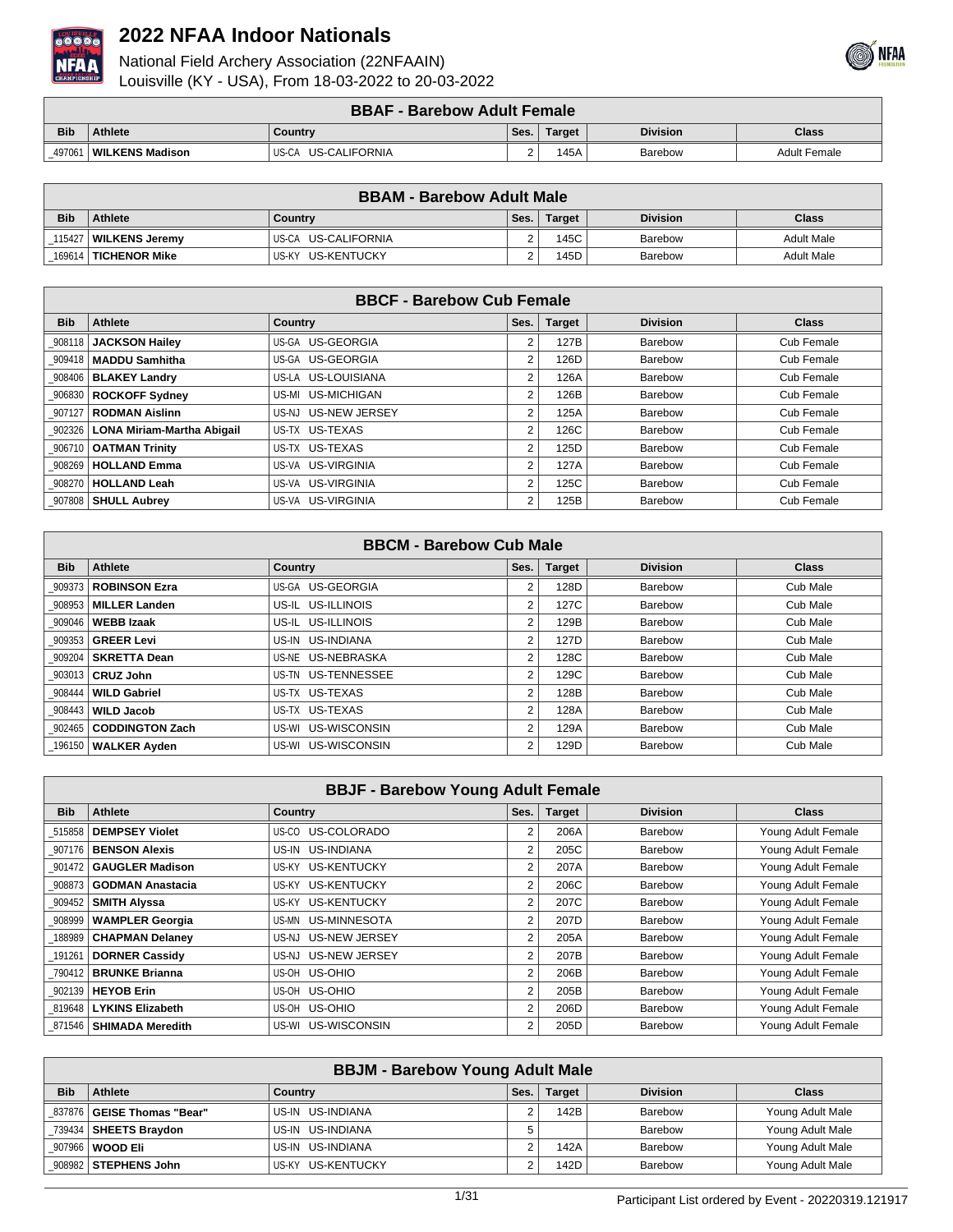



|            | <b>BBJM - Barebow Young Adult Male</b><br>Continue |                    |      |               |                 |                  |  |  |
|------------|----------------------------------------------------|--------------------|------|---------------|-----------------|------------------|--|--|
| <b>Bib</b> | Athlete                                            | Country            | Ses. | <b>Target</b> | <b>Division</b> | <b>Class</b>     |  |  |
| 509573     | GILDENHUYS Matthew                                 | US-OK US-OKLAHOMA  |      |               | Barebow         | Young Adult Male |  |  |
| 873457     | WARREN Robert                                      | US-WI US-WISCONSIN | -    | 142C          | Barebow         | Young Adult Male |  |  |

|            | <b>BBMM - Barebow Master Senior Male</b> |                    |      |               |                 |                           |  |  |  |
|------------|------------------------------------------|--------------------|------|---------------|-----------------|---------------------------|--|--|--|
| <b>Bib</b> | Athlete                                  | Country            | Ses. | <b>Target</b> | <b>Division</b> | <b>Class</b>              |  |  |  |
|            | 171083 SHELTON Maurice                   | US-FL US-FLORIDA   |      | 147C          | Barebow         | Master Senior Male        |  |  |  |
|            | 115291   <b>SANFORD Joe</b>              | US-MO US-MISSOURI  |      | 147B          | Barebow         | <b>Master Senior Male</b> |  |  |  |
|            | 717882   KUBIAK Stanlev                  | US-TN US-TENNESSEE |      | 169D          | Barebow         | <b>Master Senior Male</b> |  |  |  |
| 428517     | /   LINDSEY JR. Jay                      | US-TX US-TEXAS     |      | 147A          | Barebow         | Master Senior Male        |  |  |  |

|            | <b>BBSF - Barebow Senior Female</b>                                     |                      |  |      |         |               |  |  |
|------------|-------------------------------------------------------------------------|----------------------|--|------|---------|---------------|--|--|
| <b>Bib</b> | <b>Athlete</b><br><b>Division</b><br>Ses.<br>Class<br>Country<br>Target |                      |  |      |         |               |  |  |
| 441811     | ∣ KOSSLER Darlene                                                       | US-ILLINOIS<br>US-IL |  | 145B | Barebow | Senior Female |  |  |

| <b>BBSM - Barebow Senior Male</b> |                                         |                       |      |               |                 |             |  |
|-----------------------------------|-----------------------------------------|-----------------------|------|---------------|-----------------|-------------|--|
| <b>Bib</b>                        | <b>Athlete</b>                          | Country               | Ses. | <b>Target</b> | <b>Division</b> | Class       |  |
|                                   | 872989   HOWARD Richard B               | IUS-CT US-CONNECTICUT | 5    |               | Barebow         | Senior Male |  |
|                                   | <sup>1</sup> _161559   <b>PAUL Alan</b> | US-NY<br>US-NEW YORK  |      | 146A          | Barebow         | Senior Male |  |

|            | <b>BBVF - Barebow Silver Senior Female</b> |                    |      |        |                 |                      |  |  |
|------------|--------------------------------------------|--------------------|------|--------|-----------------|----------------------|--|--|
| <b>Bib</b> | Athlete                                    | Country            | Ses. | Target | <b>Division</b> | <b>Class</b>         |  |  |
|            | 848733   AMES Amv                          | IUS-NE US-NEBRASKA |      | 146C   | Barebow         | Silver Senior Female |  |  |
|            | 438998   HARMON Barbara                    | IUS-TX US-TEXAS    |      | 146D   | Barebow         | Silver Senior Female |  |  |

|            | <b>BBVM - Barebow Silver Senior Male</b> |                    |      |               |                 |                           |  |  |  |
|------------|------------------------------------------|--------------------|------|---------------|-----------------|---------------------------|--|--|--|
| <b>Bib</b> | Athlete                                  | Country            | Ses. | <b>Target</b> | <b>Division</b> | <b>Class</b>              |  |  |  |
|            | 435563   WOLLESEN Michael                | US-IL US-ILLINOIS  |      | 148C          | Barebow         | <b>Silver Senior Male</b> |  |  |  |
|            | 169903   WILSON SR Gilbert               | US-IN US-INDIANA   |      | 148B          | Barebow         | Silver Senior Male        |  |  |  |
|            | 176841   <b>HOLT Tim</b>                 | US-TX US-TEXAS     |      | 148A          | Barebow         | <b>Silver Senior Male</b> |  |  |  |
|            | _907430 <b>  SWANK Greg</b>              | US-WI US-WISCONSIN |      |               | Barebow         | Silver Senior Male        |  |  |  |

| <b>BBYF - Barebow Youth Female</b> |                            |                     |            |               |                 |              |  |
|------------------------------------|----------------------------|---------------------|------------|---------------|-----------------|--------------|--|
| <b>Bib</b>                         | Athlete                    | Country             | Ses.       | <b>Target</b> | <b>Division</b> | <b>Class</b> |  |
|                                    | 909061   PALICHERLA Shriya | US-GA US-GEORGIA    |            | 140C          | Barebow         | Youth Female |  |
|                                    | 901988   MCKELLAR Raeleigh | US-LA US-LOUISIANA  | $\sqrt{2}$ | 140B          | Barebow         | Youth Female |  |
|                                    | 512217   LEHSTEN Isabell   | US-MI US-MICHIGAN   |            | 140A          | Barebow         | Youth Female |  |
|                                    | 868259   CASTRO Madison    | US-NJ US-NEW JERSEY |            | 140D          | Barebow         | Youth Female |  |
|                                    | 869076   HANNAH Danielle   | US-NJ US-NEW JERSEY |            | 141D          | Barebow         | Youth Female |  |
|                                    | 904116   PEAKE Caroline    | US-OH US-OHIO       | $\sim$     | 141C          | Barebow         | Youth Female |  |
|                                    | 906995   BARDEN Kaley      | US-TX US-TEXAS      | $\sim$     | 141B          | Barebow         | Youth Female |  |
|                                    | 843044   GILLET Abigail    | US-TX US-TEXAS      |            | 141A          | Barebow         | Youth Female |  |

| <b>BBYM - Barebow Youth Male</b> |                                                                                |                    |  |      |         |            |  |  |  |
|----------------------------------|--------------------------------------------------------------------------------|--------------------|--|------|---------|------------|--|--|--|
| <b>Bib</b>                       | <b>Target</b><br><b>Division</b><br>Athlete<br>Ses.<br>Country<br><b>Class</b> |                    |  |      |         |            |  |  |  |
|                                  | 901301   MILLER Carter                                                         | US-IL US-ILLINOIS  |  | 143A | Barebow | Youth Male |  |  |  |
|                                  | 907737   MILLER Jackson                                                        | US-IL US-ILLINOIS  |  | 143C | Barebow | Youth Male |  |  |  |
|                                  | 909187   GAUGLER Brayden                                                       | US-KY US-KENTUCKY  |  | 144B | Barebow | Youth Male |  |  |  |
|                                  | 902081   ELLIOTT Cody                                                          | US-OH US-OHIO      |  | 143D | Barebow | Youth Male |  |  |  |
|                                  | 908737   VÁZQUEZ Kai                                                           | US-TN US-TENNESSEE |  | 144A | Barebow | Youth Male |  |  |  |
|                                  | 539482   PARKER Drew                                                           | US-TX US-TEXAS     |  | 143B | Barebow | Youth Male |  |  |  |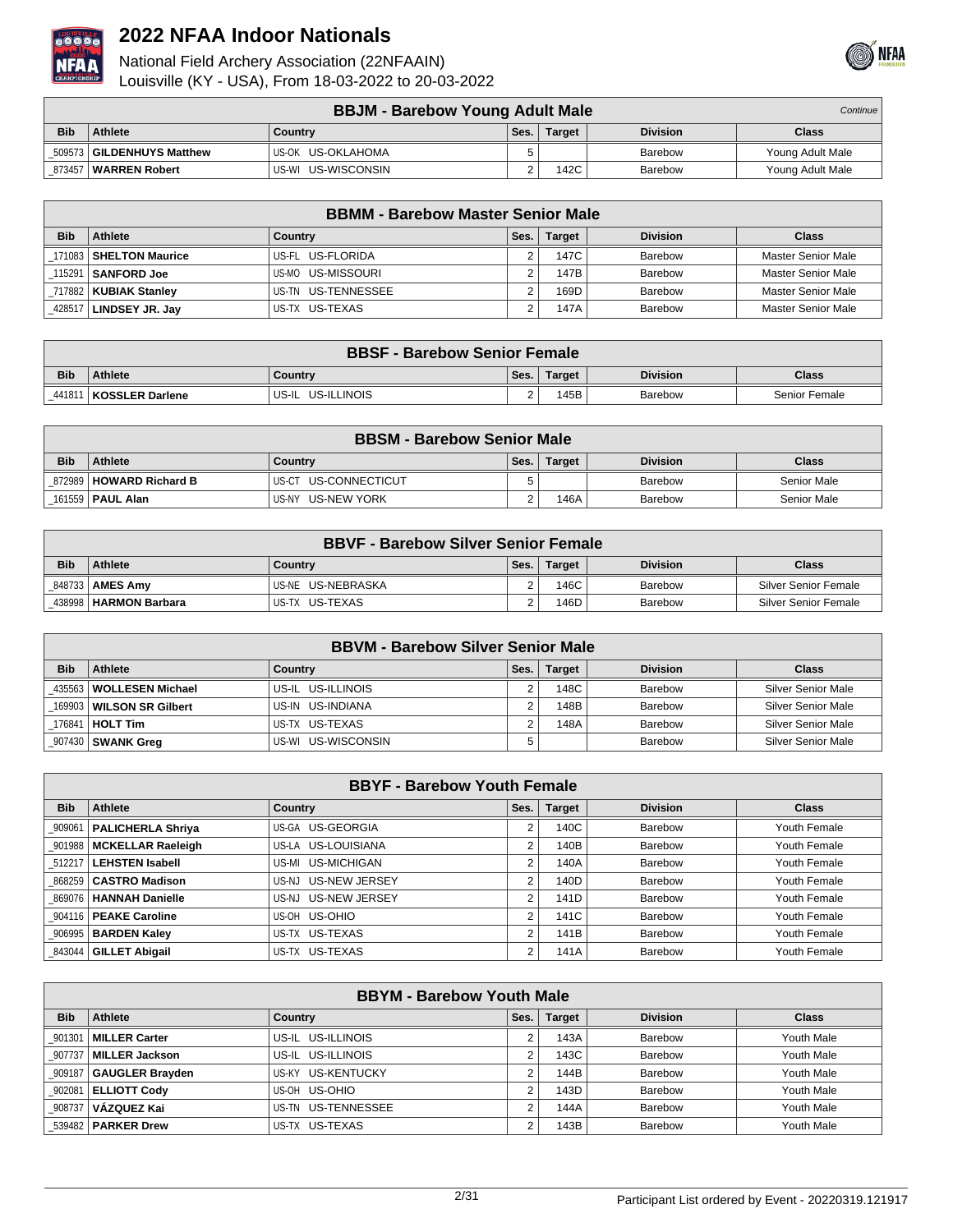



| <b>Bib</b> | <b>Athlete</b>             |                               |                         |               | <b>BFAF - Bowhunter Freestyle Adult Female</b> |                     |  |  |  |  |  |  |  |
|------------|----------------------------|-------------------------------|-------------------------|---------------|------------------------------------------------|---------------------|--|--|--|--|--|--|--|
|            |                            | Country                       | Ses.                    | <b>Target</b> | <b>Division</b>                                | <b>Class</b>        |  |  |  |  |  |  |  |
| 174401     | <b>BRETSCH Tressia Ann</b> | US-IA US-IOWA                 | 2                       | 151D          | <b>Bowhunter Freestyle</b>                     | Adult Female        |  |  |  |  |  |  |  |
| 908836     | <b>ERICKSON Natalie</b>    | US-IA US-IOWA                 | $\overline{2}$          | 154C          | <b>Bowhunter Freestyle</b>                     | <b>Adult Female</b> |  |  |  |  |  |  |  |
| 903141     | <b>FRENCH Laura</b>        | US-IA US-IOWA                 | 2                       | 155D          | <b>Bowhunter Freestyle</b>                     | <b>Adult Female</b> |  |  |  |  |  |  |  |
| 906910     | <b>HILTON Brandi</b>       | US-IA US-IOWA                 | $\overline{2}$          | 154D          | <b>Bowhunter Freestyle</b>                     | <b>Adult Female</b> |  |  |  |  |  |  |  |
| 646305     | <b>LEBEAU Shara</b>        | US-IL US-ILLINOIS             | $\overline{2}$          | 154B          | <b>Bowhunter Freestyle</b>                     | <b>Adult Female</b> |  |  |  |  |  |  |  |
| 740592     | <b>SHOEMAKER Jalyn</b>     | US-IL US-ILLINOIS             | $\overline{2}$          | 149A          | <b>Bowhunter Freestyle</b>                     | <b>Adult Female</b> |  |  |  |  |  |  |  |
| 525720     | <b>SIPLA Wendy</b>         | US-IL US-ILLINOIS             | $\overline{2}$          | 152A          | <b>Bowhunter Freestyle</b>                     | <b>Adult Female</b> |  |  |  |  |  |  |  |
| 816255     | <b>ASHLOCK Jill</b>        | US-KY<br><b>US-KENTUCKY</b>   | $\overline{2}$          | 151B          | <b>Bowhunter Freestyle</b>                     | <b>Adult Female</b> |  |  |  |  |  |  |  |
| 901218     | <b>RAY Abby</b>            | US-KY US-KENTUCKY             | $\overline{\mathbf{c}}$ | 153B          | <b>Bowhunter Freestyle</b>                     | <b>Adult Female</b> |  |  |  |  |  |  |  |
| 908245     | <b>KALNASY Kayla</b>       | US-LA US-LOUISIANA            | $\overline{2}$          | 155A          | <b>Bowhunter Freestvle</b>                     | <b>Adult Female</b> |  |  |  |  |  |  |  |
| 159685     | <b>GLOVER Katharine</b>    | <b>US-MICHIGAN</b><br>US-MI   | $\overline{2}$          | 152B          | <b>Bowhunter Freestyle</b>                     | <b>Adult Female</b> |  |  |  |  |  |  |  |
| 173970     | <b>MARTINDALE Jennifer</b> | US-MI US-MICHIGAN             | $\overline{2}$          | 152C          | <b>Bowhunter Freestyle</b>                     | <b>Adult Female</b> |  |  |  |  |  |  |  |
| 154929     | <b>JOHNSON JIII</b>        | <b>US-MINNESOTA</b><br>US-MN  | $\overline{2}$          | 150B          | <b>Bowhunter Freestyle</b>                     | <b>Adult Female</b> |  |  |  |  |  |  |  |
| 159127     | <b>MOE Jamie</b>           | <b>US-MINNESOTA</b><br>US-MN  | $\overline{2}$          | 149B          | <b>Bowhunter Freestyle</b>                     | <b>Adult Female</b> |  |  |  |  |  |  |  |
| 901990     | <b>HUNZIGER Sophia</b>     | <b>US-MISSOURI</b><br>US-MO   | $\overline{2}$          | 149C          | <b>Bowhunter Freestyle</b>                     | <b>Adult Female</b> |  |  |  |  |  |  |  |
| 902772     | <b>HART Georgia Ann</b>    | US-NE US-NEBRASKA             | $\overline{2}$          | 154A          | <b>Bowhunter Freestyle</b>                     | <b>Adult Female</b> |  |  |  |  |  |  |  |
| 542268     | <b>CRAWFORD Bridgett</b>   | US-OH US-OHIO                 | $\overline{2}$          | 155B          | <b>Bowhunter Freestyle</b>                     | <b>Adult Female</b> |  |  |  |  |  |  |  |
| 160667     | <b>DABNEY Veronica</b>     | US-OH US-OHIO                 | $\overline{2}$          | 153D          | <b>Bowhunter Freestyle</b>                     | <b>Adult Female</b> |  |  |  |  |  |  |  |
| 862990     | <b>PALMER Abby</b>         | US-OH US-OHIO                 | $\overline{2}$          | 155C          | <b>Bowhunter Freestvle</b>                     | <b>Adult Female</b> |  |  |  |  |  |  |  |
| 862236     | <b>SKIDMORE Chrystal</b>   | US-OH US-OHIO                 | $\overline{2}$          | 153A          | <b>Bowhunter Freestyle</b>                     | <b>Adult Female</b> |  |  |  |  |  |  |  |
| 155578     | <b>VANDYGRIFF Autumne</b>  | US-OH US-OHIO                 | 2                       | 151C          | <b>Bowhunter Freestyle</b>                     | <b>Adult Female</b> |  |  |  |  |  |  |  |
| 515560     | <b>COOK Keri</b>           | US-TX US-TEXAS                | $\overline{2}$          | 150C          | <b>Bowhunter Freestyle</b>                     | Adult Female        |  |  |  |  |  |  |  |
| 906600     | <b>GROS Stacey</b>         | US-TX US-TEXAS                | $\overline{2}$          | 152D          | <b>Bowhunter Freestyle</b>                     | <b>Adult Female</b> |  |  |  |  |  |  |  |
| 526008     | <b>HOUSE Marcey</b>        | US-TX US-TEXAS                | $\overline{2}$          | 151A          | <b>Bowhunter Freestyle</b>                     | <b>Adult Female</b> |  |  |  |  |  |  |  |
| 907791     | <b>SCALES Chelsey</b>      | US-TX US-TEXAS                | $\overline{2}$          | 153C          | <b>Bowhunter Freestyle</b>                     | <b>Adult Female</b> |  |  |  |  |  |  |  |
| 903093     | <b>TARVER Tiffany</b>      | US-TX US-TEXAS                | 5                       |               | <b>Bowhunter Freestyle</b>                     | <b>Adult Female</b> |  |  |  |  |  |  |  |
| 156360     | <b>KNUTSON Abigail</b>     | US-WI US-WISCONSIN            | $\overline{2}$          | 149D          | <b>Bowhunter Freestyle</b>                     | <b>Adult Female</b> |  |  |  |  |  |  |  |
| 191732     | <b>KRUGER Madeline</b>     | US-WI US-WISCONSIN            | $\overline{2}$          | 150A          | <b>Bowhunter Freestyle</b>                     | <b>Adult Female</b> |  |  |  |  |  |  |  |
| 782750     | <b>SAMPLES Holly</b>       | <b>US-WV US-WEST VIRGINIA</b> | $\overline{2}$          | 150D          | <b>Bowhunter Freestyle</b>                     | <b>Adult Female</b> |  |  |  |  |  |  |  |

|            | <b>BFAM - Bowhunter Freestyle Adult Male</b> |                             |                |               |                            |                   |  |  |
|------------|----------------------------------------------|-----------------------------|----------------|---------------|----------------------------|-------------------|--|--|
| <b>Bib</b> | <b>Athlete</b>                               | Country                     | Ses.           | <b>Target</b> | <b>Division</b>            | <b>Class</b>      |  |  |
| 907528     | <b>DOVER Robert</b>                          | US-CO US-COLORADO           | 2              | 164C          | <b>Bowhunter Freestyle</b> | <b>Adult Male</b> |  |  |
| 908137     | <b>BUUM Anthony</b>                          | US-IA US-IOWA               | $\overline{2}$ | 169A          | <b>Bowhunter Freestyle</b> | <b>Adult Male</b> |  |  |
| 866141     | <b>HILTON Jason</b>                          | US-IA US-IOWA               | $\overline{2}$ | 166D          | <b>Bowhunter Freestyle</b> | <b>Adult Male</b> |  |  |
| 172962     | <b>BODENCHAK Josh</b>                        | US-IL US-ILLINOIS           | $\overline{2}$ | 162B          | <b>Bowhunter Freestyle</b> | <b>Adult Male</b> |  |  |
| 153242     | <b>ELLER Patrick</b>                         | US-IL US-ILLINOIS           | $\overline{2}$ | 166C          | <b>Bowhunter Freestyle</b> | <b>Adult Male</b> |  |  |
| 454820     | <b>LEBEAU Stephen</b>                        | US-IL US-ILLINOIS           | $\overline{2}$ | 164A          | <b>Bowhunter Freestyle</b> | <b>Adult Male</b> |  |  |
| 908972     | <b>MANDERNACH James</b>                      | US-IL US-ILLINOIS           | $\overline{2}$ | 168A          | <b>Bowhunter Freestyle</b> | <b>Adult Male</b> |  |  |
| 159249     | <b>ARISON Michael</b>                        | US-IN US-INDIANA            | $\overline{2}$ | 161D          | <b>Bowhunter Freestyle</b> | <b>Adult Male</b> |  |  |
| 834937     | <b>DEMPSEY Clay</b>                          | US-IN US-INDIANA            | $\overline{2}$ | 158D          | <b>Bowhunter Freestyle</b> | <b>Adult Male</b> |  |  |
| 525861     | <b>DENGER Anthony</b>                        | US-IN US-INDIANA            | $\overline{2}$ | 163B          | <b>Bowhunter Freestyle</b> | <b>Adult Male</b> |  |  |
| 908378     | <b>ERWIN Jason</b>                           | US-IN US-INDIANA            | $\overline{2}$ | 165C          | <b>Bowhunter Freestyle</b> | <b>Adult Male</b> |  |  |
| 160883     | <b>HARPRING Perry</b>                        | US-IN US-INDIANA            | $\overline{2}$ | 158A          | <b>Bowhunter Freestyle</b> | <b>Adult Male</b> |  |  |
| 192073     | <b>MCCORKLE Wes</b>                          | US-IN US-INDIANA            | $\overline{2}$ | 164B          | <b>Bowhunter Freestyle</b> | <b>Adult Male</b> |  |  |
| 903565     | YODER LaWayne                                | US-IN US-INDIANA            | $\overline{2}$ | 158C          | <b>Bowhunter Freestyle</b> | <b>Adult Male</b> |  |  |
| 858528     | <b>DAVENPORT Mitch</b>                       | US-KS US-KANSAS             | $\overline{2}$ | 159D          | <b>Bowhunter Freestyle</b> | <b>Adult Male</b> |  |  |
| 874488     | <b>GURNEY Jason</b>                          | US-KS US-KANSAS             | $\overline{2}$ | 165B          | <b>Bowhunter Freestyle</b> | <b>Adult Male</b> |  |  |
| 161054     | <b>HOLLE Caleb</b>                           | US-KS US-KANSAS             | $\overline{2}$ | 161A          | <b>Bowhunter Freestyle</b> | <b>Adult Male</b> |  |  |
| 192430     | <b>SHAW Brandon</b>                          | <b>US-KENTUCKY</b><br>US-KY | 2              | 161C          | <b>Bowhunter Freestyle</b> | <b>Adult Male</b> |  |  |
| 909293     | <b>GAREY Brandon</b>                         | US-MD US-MARYLAND           | $\overline{2}$ | 163D          | <b>Bowhunter Freestyle</b> | <b>Adult Male</b> |  |  |
| 197053     | <b>BOLLON Christian</b>                      | <b>US-MICHIGAN</b><br>US-MI | $\overline{2}$ | 166A          | <b>Bowhunter Freestyle</b> | <b>Adult Male</b> |  |  |
| 909018     | <b>DOWHAN George</b>                         | <b>US-MICHIGAN</b><br>US-MI | 2              | 169B          | <b>Bowhunter Freestyle</b> | <b>Adult Male</b> |  |  |
| 909057     | <b>HILLIGUS Robert</b>                       | US-MI US-MICHIGAN           | $\overline{2}$ | 166B          | <b>Bowhunter Freestyle</b> | <b>Adult Male</b> |  |  |
| 909047     | <b>KENT Andrew</b>                           | US-MI US-MICHIGAN           | $\overline{2}$ | 170A          | <b>Bowhunter Freestyle</b> | <b>Adult Male</b> |  |  |
| 173969     | <b>MARTINDALE Brian</b>                      | <b>US-MICHIGAN</b><br>US-MI | $\overline{2}$ | 160A          | <b>Bowhunter Freestyle</b> | <b>Adult Male</b> |  |  |
| 787241     | <b>O'DELL Thomas</b>                         | US-MI US-MICHIGAN           | $\overline{2}$ | 165D          | <b>Bowhunter Freestyle</b> | <b>Adult Male</b> |  |  |
| 867383     | <b>REETHS Jereme</b>                         | US-MI US-MICHIGAN           | $\overline{2}$ | 160C          | <b>Bowhunter Freestyle</b> | <b>Adult Male</b> |  |  |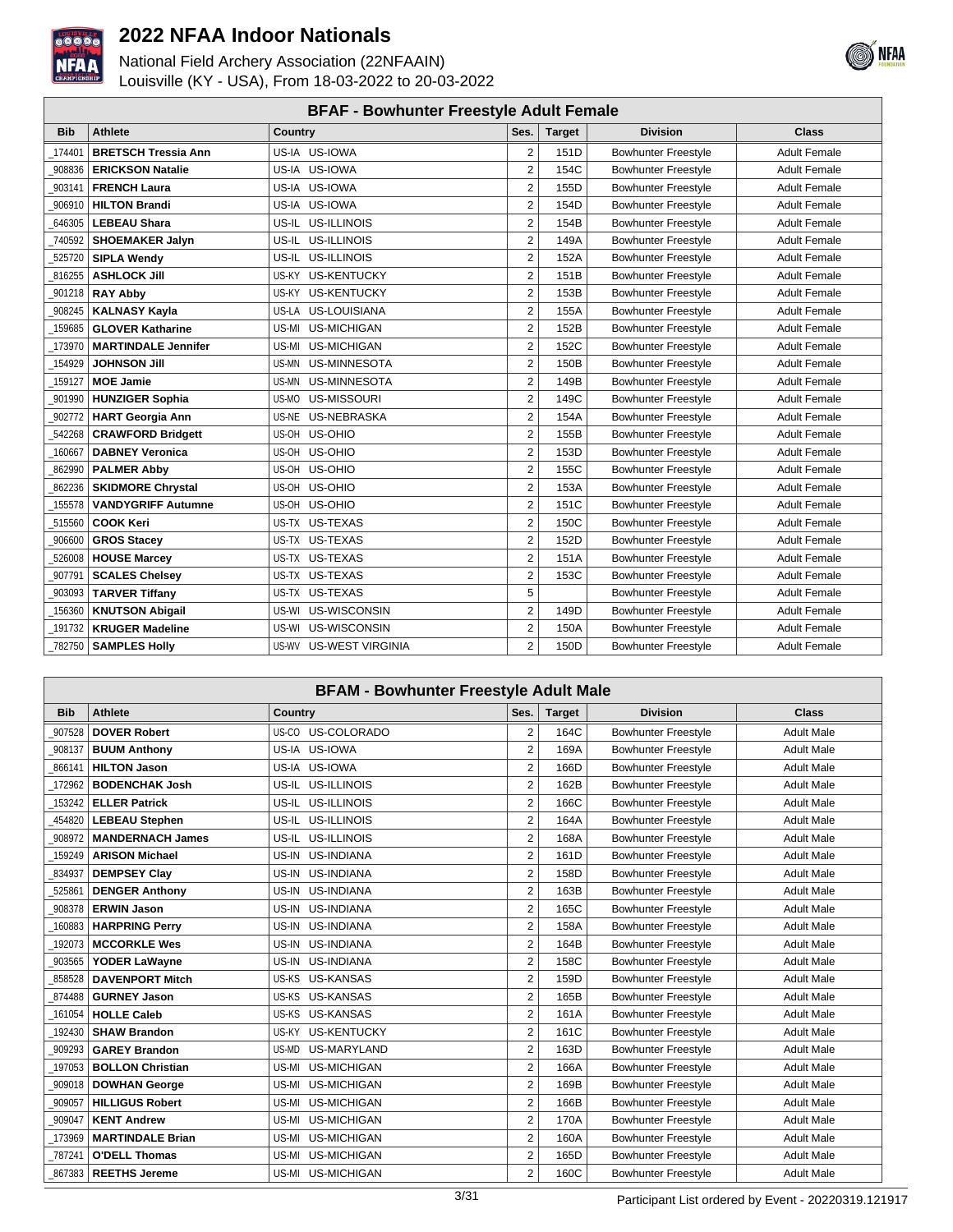



|            |                          | <b>BFAM - Bowhunter Freestyle Adult Male</b> |                |               |                            | Continue          |
|------------|--------------------------|----------------------------------------------|----------------|---------------|----------------------------|-------------------|
| <b>Bib</b> | <b>Athlete</b>           | Country                                      | Ses.           | <b>Target</b> | <b>Division</b>            | <b>Class</b>      |
| 902515     | <b>RHOADES Dave</b>      | US-MI US-MICHIGAN                            | 2              | 165A          | <b>Bowhunter Freestyle</b> | <b>Adult Male</b> |
| 533596     | <b>VANDYKE Heath</b>     | US-MI US-MICHIGAN                            | $\overline{2}$ | 168C          | <b>Bowhunter Freestyle</b> | <b>Adult Male</b> |
| 152891     | <b>JOHNSON Adam</b>      | US-MN US-MINNESOTA                           | 2              | 159C          | <b>Bowhunter Freestyle</b> | <b>Adult Male</b> |
| 159126     | <b>MOE Matt</b>          | US-MN US-MINNESOTA                           | $\overline{2}$ | 164D          | <b>Bowhunter Freestyle</b> | <b>Adult Male</b> |
| 174993     | <b>PIESKE Nicholas</b>   | US-MN US-MINNESOTA                           | $\overline{2}$ | 162C          | <b>Bowhunter Freestyle</b> | <b>Adult Male</b> |
| 908809     | <b>MYERS Michael</b>     | US-NY US-NEW YORK                            | $\overline{2}$ | 160B          | <b>Bowhunter Freestyle</b> | <b>Adult Male</b> |
| 787941     | <b>RUPP Jason</b>        | US-NY US-NEW YORK                            | 2              | 163A          | <b>Bowhunter Freestyle</b> | <b>Adult Male</b> |
| 184958     | <b>TITUS Charles</b>     | US-NY US-NEW YORK                            | $\overline{2}$ | 167A          | <b>Bowhunter Freestyle</b> | <b>Adult Male</b> |
| 892636     | <b>MILLER Marion</b>     | US-OH US-OHIO                                | $\overline{2}$ | 163C          | <b>Bowhunter Freestyle</b> | <b>Adult Male</b> |
| 182911     | <b>ROUSH Kyle</b>        | US-OH US-OHIO                                | $\overline{2}$ | 161B          | <b>Bowhunter Freestyle</b> | <b>Adult Male</b> |
| 907657     | <b>STEWARD Matthew</b>   | US-OH US-OHIO                                | $\overline{2}$ | 167B          | <b>Bowhunter Freestyle</b> | <b>Adult Male</b> |
| 152687     | <b>BARTO Kevin</b>       | US-PA US-PENNSYLVANIA                        | $\overline{2}$ | 162A          | <b>Bowhunter Freestyle</b> | <b>Adult Male</b> |
| 154786     | <b>MCBRIDE Greg</b>      | US-PA US-PENNSYLVANIA                        | $\overline{2}$ | 162D          | <b>Bowhunter Freestyle</b> | <b>Adult Male</b> |
| 904267     | <b>BURDA Fox</b>         | US-SC US-SOUTH CAROLINA                      | $\overline{2}$ | 168D          | <b>Bowhunter Freestyle</b> | <b>Adult Male</b> |
| 909402     | <b>VANWINKLE Michael</b> | US-TN US-TENNESSEE                           | $\overline{2}$ | 169C          | <b>Bowhunter Freestyle</b> | <b>Adult Male</b> |
| 908946     | <b>RICHARDS Shane</b>    | US-TX US-TEXAS                               | 2              | 167D          | <b>Bowhunter Freestyle</b> | <b>Adult Male</b> |
| 902386     | <b>SCALES Trev</b>       | US-TX US-TEXAS                               | $\overline{2}$ | 160D          | <b>Bowhunter Freestyle</b> | <b>Adult Male</b> |
| 909052     | <b>JOLLEY Gideon</b>     | US-UT US-UTAH                                | $\overline{2}$ | 168B          | <b>Bowhunter Freestvle</b> | <b>Adult Male</b> |
| 901672     | <b>HESS Earl</b>         | US-VA US-VIRGINIA                            | 5              |               | <b>Bowhunter Freestyle</b> | <b>Adult Male</b> |
| 785618     | <b>SHULL Josh</b>        | US-VA US-VIRGINIA                            | $\overline{2}$ | 159A          | <b>Bowhunter Freestyle</b> | <b>Adult Male</b> |
| 454824     | <b>SHUPE Michael</b>     | US-VA US-VIRGINIA                            | $\overline{2}$ | 159B          | <b>Bowhunter Freestyle</b> | <b>Adult Male</b> |
| 177253     | <b>KUECKER Kyle</b>      | US-WI US-WISCONSIN                           | $\overline{2}$ | 167C          | <b>Bowhunter Freestyle</b> | <b>Adult Male</b> |
| 904502     | <b>LUEPKE Josh</b>       | US-WI US-WISCONSIN                           | 2              | 170C          | <b>Bowhunter Freestyle</b> | <b>Adult Male</b> |
| 170906     | <b>WHEELER John</b>      | US-WV US-WEST VIRGINIA                       | $\overline{2}$ | 158B          | <b>Bowhunter Freestyle</b> | <b>Adult Male</b> |

| <b>BFCF - Bowhunter Freestyle Cub Female</b> |  |
|----------------------------------------------|--|
|----------------------------------------------|--|

| <b>Bib</b> | Athlete                    | <b>Country</b>          | Ses. | <b>Target</b> | <b>Division</b>            | <b>Class</b> |
|------------|----------------------------|-------------------------|------|---------------|----------------------------|--------------|
| 906087     | <b>SOWINSKI Violet</b>     | US-IL US-ILLINOIS       | 2    | 130C          | <b>Bowhunter Freestyle</b> | Cub Female   |
| 908738     | <b>ROBERTSON Hazel</b>     | US-IN US-INDIANA        | 2    | 131A          | <b>Bowhunter Freestyle</b> | Cub Female   |
| 907141     | <b>RUSSELL Addison</b>     | US-IN US-INDIANA        | 2    | 132A          | <b>Bowhunter Freestyle</b> | Cub Female   |
| 855665     | <b>WEBB Maliea</b>         | US-KS US-KANSAS         | 2    | 131B          | <b>Bowhunter Freestyle</b> | Cub Female   |
| 909130     | <b>WALKER Bailey</b>       | US-KY US-KENTUCKY       | 2    | 131D          | <b>Bowhunter Freestyle</b> | Cub Female   |
| 906068     | <b>COGSWELL Brooklyn</b>   | US-MI US-MICHIGAN       | 2    | 132B          | <b>Bowhunter Freestyle</b> | Cub Female   |
| 854833     | <b>WARNECK Stephanie</b>   | US-MI US-MICHIGAN       | 2    | 133B          | <b>Bowhunter Freestyle</b> | Cub Female   |
| 907018     | <b>DAVIS Trinity</b>       | US-MO US-MISSOURI       | 2    | 130D          | <b>Bowhunter Freestyle</b> | Cub Female   |
| 908308     | <b>CRAIN Annie</b>         | US-NC US-NORTH CAROLINA | 2    | 131C          | <b>Bowhunter Freestyle</b> | Cub Female   |
| 908856     | <b>VEITH Ryann</b>         | US-ND US-NORTH DAKOTA   | 2    | 133D          | <b>Bowhunter Freestyle</b> | Cub Female   |
| 905428     | <b>HITCHCOCK Charlotte</b> | US-OH US-OHIO           | 2    | 132D          | <b>Bowhunter Freestyle</b> | Cub Female   |
| 784285     | <b>LANGE Ava</b>           | US-OH US-OHIO           | 2    | 133C          | <b>Bowhunter Freestyle</b> | Cub Female   |
| 906541     | <b>MARTIN Preslee</b>      | US-OH US-OHIO           | 2    | 134A          | <b>Bowhunter Freestyle</b> | Cub Female   |
| 907578     | <b>SHINA Siena</b>         | US-OH US-OHIO           | 2    | 133A          | <b>Bowhunter Freestyle</b> | Cub Female   |
| 546176     | <b>ZELINSKI Ember</b>      | US-OH US-OHIO           | 2    | 130A          | <b>Bowhunter Freestyle</b> | Cub Female   |
| 900994     | <b>DEHOYOS Amarie</b>      | US-TX US-TEXAS          | 5    |               | <b>Bowhunter Freestyle</b> | Cub Female   |
| 902752     | <b>DEHOYOS Amaris</b>      | US-TX US-TEXAS          | 5    |               | <b>Bowhunter Freestyle</b> | Cub Female   |
| 901264     | <b>GOLLON Hadley</b>       | US-WI US-WISCONSIN      | 2    | 130B          | <b>Bowhunter Freestyle</b> | Cub Female   |
| 904503     | <b>LUEPKE Kamdvn</b>       | US-WI US-WISCONSIN      | 2    | 132C          | <b>Bowhunter Freestyle</b> | Cub Female   |

| <b>BFCM - Bowhunter Freestyle Cub Male</b> |                             |                   |        |               |                            |              |  |
|--------------------------------------------|-----------------------------|-------------------|--------|---------------|----------------------------|--------------|--|
| <b>Bib</b>                                 | Athlete                     | Country           | Ses.   | <b>Target</b> | <b>Division</b>            | <b>Class</b> |  |
|                                            | 908838   DAVIS Clinton      | US-GA US-GEORGIA  | ◠      | 123A          | <b>Bowhunter Freestyle</b> | Cub Male     |  |
|                                            | 908942   KIRKPATRICK Blake  | US-IN US-INDIANA  | 2      | 137A          | <b>Bowhunter Freestyle</b> | Cub Male     |  |
|                                            | 908943   KIRKPATRICK Byron  | US-IN US-INDIANA  | っ      | 139A          | <b>Bowhunter Freestyle</b> | Cub Male     |  |
|                                            | 909169   <b>BOLLON Evan</b> | US-MI US-MICHIGAN | 2      | 123B          | <b>Bowhunter Freestyle</b> | Cub Male     |  |
|                                            | 905039   RUPP Arlen         | US-NY US-NEW YORK | c      | 124C          | <b>Bowhunter Freestyle</b> | Cub Male     |  |
|                                            | 907622   BEINING Mason      | US-OH US-OHIO     | $\sim$ | 139B          | <b>Bowhunter Freestyle</b> | Cub Male     |  |
|                                            | 907508   BOWSER V Thomas    | US-OH US-OHIO     | $\sim$ | 139C          | <b>Bowhunter Freestyle</b> | Cub Male     |  |
| 907591                                     | <b>BYERS Landon</b>         | US-OH US-OHIO     | ◠      | 138D          | <b>Bowhunter Freestyle</b> | Cub Male     |  |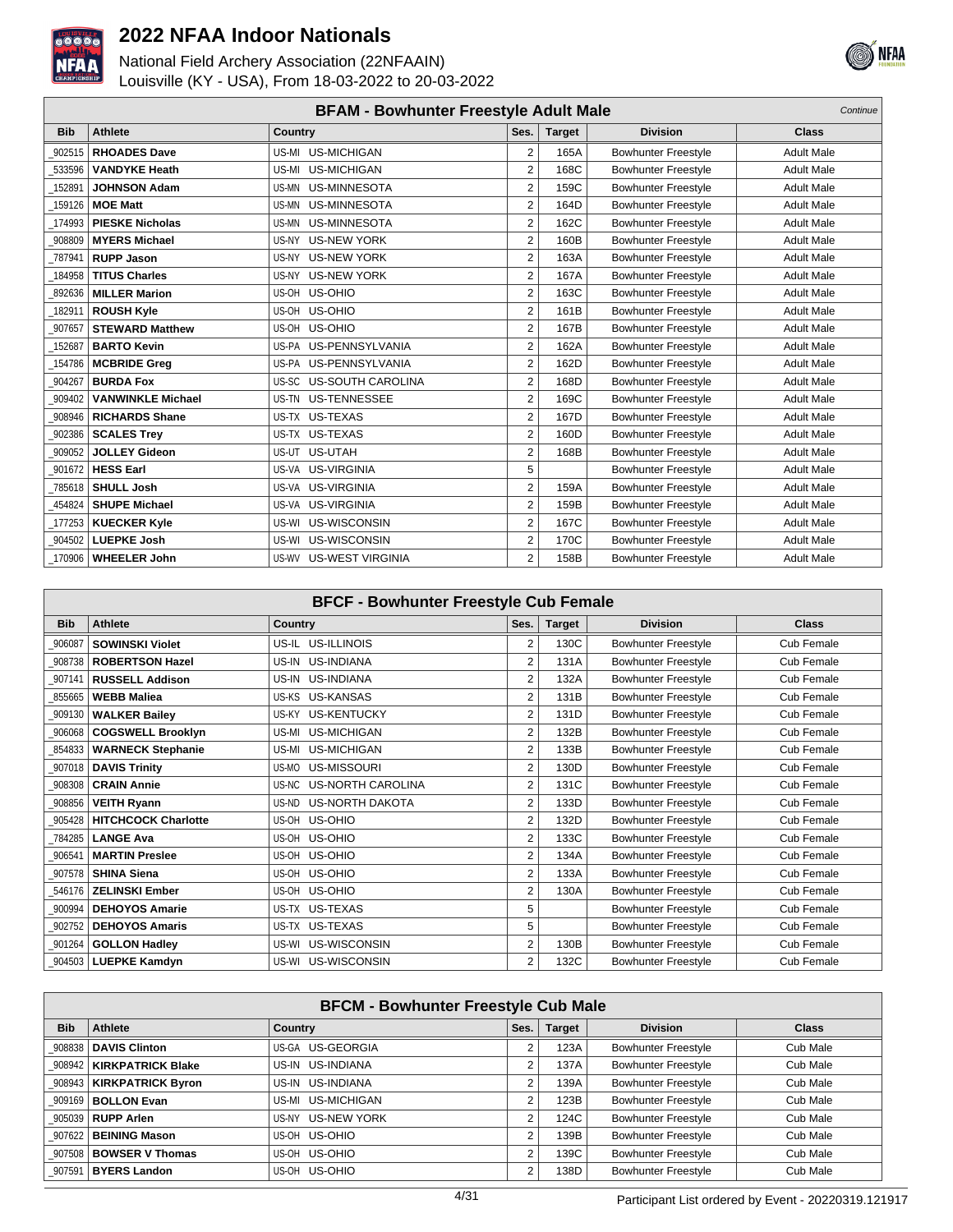



| <b>BFCM - Bowhunter Freestyle Cub Male</b><br>Continue |                            |                       |                |               |                            |              |
|--------------------------------------------------------|----------------------------|-----------------------|----------------|---------------|----------------------------|--------------|
| <b>Bib</b>                                             | Athlete                    | Country               | Ses.           | <b>Target</b> | <b>Division</b>            | <b>Class</b> |
| 905427                                                 | <b>ESCOBAR Noah</b>        | US-OH US-OHIO         | 2              | 136C          | <b>Bowhunter Freestyle</b> | Cub Male     |
| 907493                                                 | <b>FOSTER Bentley</b>      | US-OH US-OHIO         | 2              | 137D          | <b>Bowhunter Freestyle</b> | Cub Male     |
| 901713                                                 | <b>GEISS Calvin</b>        | US-OH US-OHIO         | 2              | 138A          | <b>Bowhunter Freestyle</b> | Cub Male     |
| 902537                                                 | <b>GEISS Jonathan</b>      | US-OH US-OHIO         | $\overline{2}$ | 136A          | <b>Bowhunter Freestyle</b> | Cub Male     |
| 534488                                                 | <b>MORGAN Callen</b>       | US-OH US-OHIO         | 2              | 135A          | <b>Bowhunter Freestyle</b> | Cub Male     |
| 907139                                                 | <b>SCENNA Samuel</b>       | US-OH US-OHIO         | 2              | 124B          | <b>Bowhunter Freestyle</b> | Cub Male     |
| 869292                                                 | <b>SCHWIETERMAN Hayden</b> | US-OH US-OHIO         | 2              | 137B          | <b>Bowhunter Freestyle</b> | Cub Male     |
| 901765                                                 | <b>SHUTTLEWORTH James</b>  | US-OH US-OHIO         | $\overline{2}$ | 135B          | <b>Bowhunter Freestyle</b> | Cub Male     |
| 845479                                                 | <b>HANLEY Fynn</b>         | US-TX US-TEXAS        | 2              | 138B          | <b>Bowhunter Freestyle</b> | Cub Male     |
| 862055                                                 | <b>MCBRIDE Ezra</b>        | US-TX US-TEXAS        | 2              | 135C          | <b>Bowhunter Freestyle</b> | Cub Male     |
| 907790                                                 | <b>SCALES Karsten</b>      | US-TX US-TEXAS        | $\overline{2}$ | 138C          | <b>Bowhunter Freestyle</b> | Cub Male     |
| 907859                                                 | <b>TRAVELSTEAD Mason</b>   | US-TX US-TEXAS        | $\overline{2}$ | 136B          | <b>Bowhunter Freestyle</b> | Cub Male     |
| 901394                                                 | <b>GESSERT Tucker</b>      | US-WI US-WISCONSIN    | $\overline{2}$ | 135D          | <b>Bowhunter Freestyle</b> | Cub Male     |
| 907133                                                 | <b>TRZEBIATOWSKI Levi</b>  | US-WISCONSIN<br>US-WI | $\overline{2}$ | 137C          | <b>Bowhunter Freestyle</b> | Cub Male     |
| 871691                                                 | <b>WALKER Julian</b>       | US-WISCONSIN<br>US-WI | $\overline{2}$ | 124A          | <b>Bowhunter Freestyle</b> | Cub Male     |
| 908947                                                 | <b>RICHARDS Cooper</b>     | USA USA               | 2              | 136D          | <b>Bowhunter Freestyle</b> | Cub Male     |

|            | <b>BFJF - Bowhunter Freestyle Young Adult Female</b> |                       |                |               |                            |                    |  |  |
|------------|------------------------------------------------------|-----------------------|----------------|---------------|----------------------------|--------------------|--|--|
| <b>Bib</b> | <b>Athlete</b>                                       | <b>Country</b>        | Ses.           | <b>Target</b> | <b>Division</b>            | Class              |  |  |
| 837318     | <b>ERICKSON Brileigh</b>                             | US-IA US-IOWA         | 2              | 180C          | <b>Bowhunter Freestyle</b> | Young Adult Female |  |  |
| 906465     | <b>COLANTONE Piper</b>                               | US-IL US-ILLINOIS     | 2              | 181B          | <b>Bowhunter Freestyle</b> | Young Adult Female |  |  |
| 739443     | <b>BOGGS Cheyenne</b>                                | US-IN US-INDIANA      | 2              | 180D          | <b>Bowhunter Freestyle</b> | Young Adult Female |  |  |
| 200720     | <b>SUMMERS Hannah</b>                                | US-IN US-INDIANA      | 2              | 180A          | <b>Bowhunter Freestyle</b> | Young Adult Female |  |  |
| 892664     | <b>AZBILL Jayden</b>                                 | US-KY US-KENTUCKY     | 2              | 178B          | <b>Bowhunter Freestyle</b> | Young Adult Female |  |  |
| 869181     | <b>HOFFMAN Savannah</b>                              | US-KY US-KENTUCKY     | 0              |               | <b>Bowhunter Freestyle</b> | Young Adult Female |  |  |
| 191863     | <b>MAAHS Teresa</b>                                  | US-NJ US-NEW JERSEY   | 2              | 181D          | <b>Bowhunter Freestyle</b> | Young Adult Female |  |  |
| 160789     | <b>ANGUS Alexis</b>                                  | US-OH US-OHIO         | 2              | 179B          | <b>Bowhunter Freestyle</b> | Young Adult Female |  |  |
| 195138     | <b>AUBEL Dylan</b>                                   | US-OH US-OHIO         | 2              | 179C          | <b>Bowhunter Freestyle</b> | Young Adult Female |  |  |
| 160914     | <b>BEZDEK Lauren</b>                                 | US-OH US-OHIO         | 2              | 179D          | <b>Bowhunter Freestyle</b> | Young Adult Female |  |  |
| 901386     | <b>FAIRCHILD Maggie</b>                              | US-OH US-OHIO         | 2              | 179A          | <b>Bowhunter Freestyle</b> | Young Adult Female |  |  |
| 779516     | <b>SWEENEY McKenna</b>                               | US-OH US-OHIO         | 0              |               | <b>Bowhunter Freestyle</b> | Young Adult Female |  |  |
| 901429     | <b>EDNEY Ava</b>                                     | US-PA US-PENNSYLVANIA | $\overline{2}$ | 181C          | <b>Bowhunter Freestyle</b> | Young Adult Female |  |  |
| 906899     | <b>GRENIA Maya Rae</b>                               | US-TX US-TEXAS        | 2              | 180B          | <b>Bowhunter Freestyle</b> | Young Adult Female |  |  |
| 202195     | <b>NELSON Aspen</b>                                  | US-TX US-TEXAS        | 0              |               | <b>Bowhunter Freestyle</b> | Young Adult Female |  |  |
| 886223     | <b>WINCKLER Lorrel</b>                               | US-TX US-TEXAS        | 2              | 181A          | <b>Bowhunter Freestyle</b> | Young Adult Female |  |  |
| 874790     | <b>DEWITT Olivia</b>                                 | US-WI US-WISCONSIN    | 2              | 178A          | <b>Bowhunter Freestyle</b> | Young Adult Female |  |  |
| 191731     | <b>KRUGER Mikaila</b>                                | US-WI US-WISCONSIN    | 2              | 178D          | <b>Bowhunter Freestyle</b> | Young Adult Female |  |  |
| 153848     | <b>ROTH Kacie</b>                                    | US-WISCONSIN<br>US-WI | 2              | 178C          | <b>Bowhunter Freestyle</b> | Young Adult Female |  |  |

| <b>BFJM - Bowhunter Freestyle Young Adult Male</b> |                             |                              |                |               |                            |                  |  |
|----------------------------------------------------|-----------------------------|------------------------------|----------------|---------------|----------------------------|------------------|--|
| <b>Bib</b>                                         | <b>Athlete</b>              | Country                      | Ses.           | <b>Target</b> | <b>Division</b>            | <b>Class</b>     |  |
| 909360                                             | <b>QUARLES Jacob</b>        | US-GA US-GEORGIA             | 2              | 174B          | <b>Bowhunter Freestyle</b> | Young Adult Male |  |
| 908773                                             | <b>WEBER Austin</b>         | US-GA US-GEORGIA             | 2              | 172C          | <b>Bowhunter Freestyle</b> | Young Adult Male |  |
| 787037                                             | <b>GERBERDING Jayden</b>    | US-IL US-ILLINOIS            | 2              | 171B          | <b>Bowhunter Freestyle</b> | Young Adult Male |  |
| 194603                                             | <b>MCGILL Druin</b>         | US-IN US-INDIANA             | 2              | 172A          | <b>Bowhunter Freestyle</b> | Young Adult Male |  |
| 790019                                             | <b>REITINGER Evan</b>       | US-KS US-KANSAS              | 2              | 174A          | <b>Bowhunter Freestyle</b> | Young Adult Male |  |
| 792733                                             | <b>ANDERS William</b>       | <b>US-MICHIGAN</b><br>US-MI  | 2              | 177A          | <b>Bowhunter Freestyle</b> | Young Adult Male |  |
| _909174                                            | <b>BIDINGER Christopher</b> | <b>US-MICHIGAN</b><br>US-MI  | 2              | 175B          | <b>Bowhunter Freestyle</b> | Young Adult Male |  |
| 790487                                             | <b>SAYYAE Joseph</b>        | <b>US-MICHIGAN</b><br>US-MI  | 2              | 175C          | <b>Bowhunter Freestyle</b> | Young Adult Male |  |
| 908877                                             | <b>WIKTOROWSKI Gage</b>     | US-MI<br>US-MICHIGAN         | 2              | 175A          | <b>Bowhunter Freestyle</b> | Young Adult Male |  |
| 908914                                             | <b>EHRP Harlee</b>          | <b>US-MINNESOTA</b><br>US-MN | 2              | 175D          | <b>Bowhunter Freestyle</b> | Young Adult Male |  |
| 540694                                             | <b>WHITE Aidan</b>          | US-MISSOURI<br>US-MO         | $\overline{2}$ | 172B          | <b>Bowhunter Freestyle</b> | Young Adult Male |  |
| 908223                                             | <b>MAAG Austin</b>          | US-OHIO<br>US-OH             | 2              | 176C          | <b>Bowhunter Freestyle</b> | Young Adult Male |  |
| 195548                                             | <b>MORGAN Connor</b>        | US-OHIO<br>US-OH             | $\overline{2}$ | 174C          | <b>Bowhunter Freestyle</b> | Young Adult Male |  |
| 195549                                             | <b>MORGAN Garrett</b>       | US-OHIO<br>US-OH             | $\overline{2}$ | 173A          | <b>Bowhunter Freestyle</b> | Young Adult Male |  |
| 162320                                             | <b>MULLINS Dominic</b>      | US-OHIO<br>US-OH             | 2              | 173D          | <b>Bowhunter Freestyle</b> | Young Adult Male |  |
| _785600                                            | <b>PALMER Jt</b>            | US-OHIO<br>US-OH             | 2              | 177C          | <b>Bowhunter Freestyle</b> | Young Adult Male |  |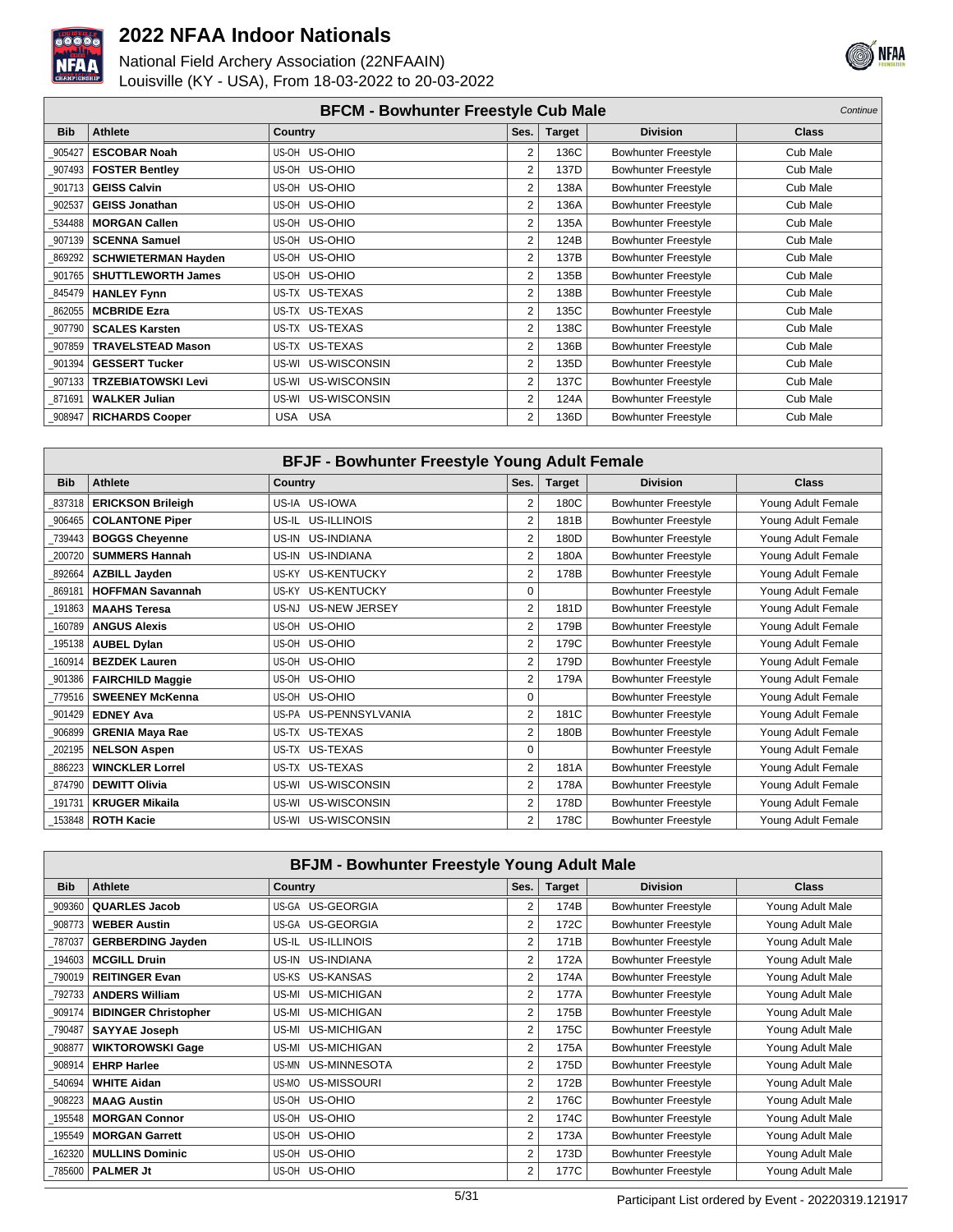



|            |                            | <b>BFJM - Bowhunter Freestyle Young Adult Male</b> |      |               |                            | Continue         |
|------------|----------------------------|----------------------------------------------------|------|---------------|----------------------------|------------------|
| <b>Bib</b> | Athlete                    | Country                                            | Ses. | <b>Target</b> | <b>Division</b>            | <b>Class</b>     |
| 753033 l   | <b>STEVENS Hunter</b>      | US-OH US-OHIO                                      | ∠    | 171A          | <b>Bowhunter Freestyle</b> | Young Adult Male |
| 158786     | <b>URBAN Logan</b>         | US-OH US-OHIO                                      | 2    | 171C          | <b>Bowhunter Freestyle</b> | Young Adult Male |
| 901637     | <b>SMELTZER Cohen</b>      | US-TN US-TENNESSEE                                 | 2    | 176A          | <b>Bowhunter Freestyle</b> | Young Adult Male |
|            | _747958   HANLEY Ryder     | US-TX US-TEXAS                                     | 2    | 172D          | <b>Bowhunter Freestyle</b> | Young Adult Male |
|            | 906773   RAMEY Brock       | US-TX US-TEXAS                                     | 2    | 174D          | <b>Bowhunter Freestyle</b> | Young Adult Male |
| 871692     | <b>WHORTON Brycen</b>      | US-TX US-TEXAS                                     | 2    | 176B          | <b>Bowhunter Freestyle</b> | Young Adult Male |
| 766291     | <b>SARGENT Michael</b>     | US-VT US-VERMONT                                   | 2    | 177B          | <b>Bowhunter Freestyle</b> | Young Adult Male |
| 544722     | <b>KRAMAR Robert</b>       | US-WI US-WISCONSIN                                 | 2    | 171D          | <b>Bowhunter Freestyle</b> | Young Adult Male |
|            | 904056   LUEPKE Carter     | US-WI US-WISCONSIN                                 | 2    | 173B          | <b>Bowhunter Freestyle</b> | Young Adult Male |
| 170907     | <b>WHEELER John Hunter</b> | US-WV US-WEST VIRGINIA                             | 2    | 173C          | <b>Bowhunter Freestyle</b> | Young Adult Male |

|            | <b>BFMM - Bowhunter Freestyle Master Senior Male</b>                           |                    |        |      |                            |                           |  |  |  |
|------------|--------------------------------------------------------------------------------|--------------------|--------|------|----------------------------|---------------------------|--|--|--|
| <b>Bib</b> | Country<br>Athlete<br><b>Target</b><br><b>Division</b><br>Ses.<br><b>Class</b> |                    |        |      |                            |                           |  |  |  |
|            | 875691   <b>BATH Jim</b>                                                       | US-KS US-KANSAS    |        | 156B | <b>Bowhunter Freestyle</b> | <b>Master Senior Male</b> |  |  |  |
|            | 161015   ROBINSON Gary                                                         | US-KS US-KANSAS    | 2      | 156A | <b>Bowhunter Freestyle</b> | Master Senior Male        |  |  |  |
|            | 175167   LAWS John 'Jack'                                                      | US-LA US-LOUISIANA | 2      | 157B | <b>Bowhunter Freestyle</b> | Master Senior Male        |  |  |  |
|            | 156143 JORDENING Kim                                                           | US-NE US-NEBRASKA  | $\sim$ | 156C | <b>Bowhunter Freestyle</b> | Master Senior Male        |  |  |  |
|            | 790297   KING Brian                                                            | US-NY US-NEW YORK  | 2      | 157A | <b>Bowhunter Freestyle</b> | Master Senior Male        |  |  |  |
|            | 862863   CHILCUTT Jimmy                                                        | US-TX US-TEXAS     |        | 156D | <b>Bowhunter Freestyle</b> | <b>Master Senior Male</b> |  |  |  |
|            | 177261   CULWELL Michael                                                       | US-TX US-TEXAS     | 5      |      | <b>Bowhunter Freestyle</b> | <b>Master Senior Male</b> |  |  |  |

| <b>BFSF - Bowhunter Freestyle Senior Female</b> |                          |                    |      |               |                            |               |  |
|-------------------------------------------------|--------------------------|--------------------|------|---------------|----------------------------|---------------|--|
| <b>Bib</b>                                      | <b>Athlete</b>           | Country            | Ses. | <b>Target</b> | <b>Division</b>            | Class         |  |
|                                                 | 176235   SHERRICK Juliet | IUS-MI US-MICHIGAN |      | 188A          | <b>Bowhunter Freestyle</b> | Senior Female |  |
|                                                 | 782980   SLAMA Kelly     | IUS-NE US-NEBRASKA |      | 188B          | <b>Bowhunter Freestyle</b> | Senior Female |  |

|            | <b>BFSM - Bowhunter Freestyle Senior Male</b> |                             |                |               |                            |                    |  |  |  |
|------------|-----------------------------------------------|-----------------------------|----------------|---------------|----------------------------|--------------------|--|--|--|
| <b>Bib</b> | <b>Athlete</b>                                | Country                     | Ses.           | <b>Target</b> | <b>Division</b>            | <b>Class</b>       |  |  |  |
| 901227     | <b>GOC Paul</b>                               | US-IL US-ILLINOIS           | $\overline{2}$ | 184A          | <b>Bowhunter Freestyle</b> | Senior Male        |  |  |  |
| 170188     | <b>KESINGER Jim</b>                           | US-IL US-ILLINOIS           | $\overline{2}$ | 185D          | <b>Bowhunter Freestyle</b> | Senior Male        |  |  |  |
| 446725     | <b>SULLIVAN Don</b>                           | US-IL US-ILLINOIS           | $\Omega$       |               | <b>Bowhunter Freestyle</b> | Senior Male        |  |  |  |
| 180608     | <b>COPPLE Timothy</b>                         | US-IN US-INDIANA            | $\overline{2}$ | 186A          | <b>Bowhunter Freestyle</b> | Senior Male        |  |  |  |
| 869642     | <b>ROSS Chester</b>                           | US-IN US-INDIANA            | $\overline{2}$ | 183C          | <b>Bowhunter Freestyle</b> | Senior Male        |  |  |  |
| 170816     | <b>UNDERHILL Michael</b>                      | US-IN US-INDIANA            | $\overline{2}$ | 182D          | <b>Bowhunter Freestyle</b> | Senior Male        |  |  |  |
| 901226     | <b>GREGG Alvin</b>                            | US-KS US-KANSAS             | $\overline{2}$ | 182B          | <b>Bowhunter Freestyle</b> | <b>Senior Male</b> |  |  |  |
| 194294     | <b>MCKINSEY David</b>                         | US-KY US-KENTUCKY           | $\overline{2}$ | 185B          | <b>Bowhunter Freestyle</b> | Senior Male        |  |  |  |
| 159651     | <b>SMITH Steve</b>                            | US-KY US-KENTUCKY           | $\overline{2}$ | 183B          | <b>Bowhunter Freestyle</b> | Senior Male        |  |  |  |
| 862563     | <b>PELTIER Roger</b>                          | US-MA US-MASSACHUSETTS      | $\overline{2}$ | 183D          | <b>Bowhunter Freestyle</b> | Senior Male        |  |  |  |
| 909167     | <b>BOLLON Christopher</b>                     | <b>US-MICHIGAN</b><br>US-MI | $\overline{2}$ | 187B          | <b>Bowhunter Freestyle</b> | Senior Male        |  |  |  |
| 187057     | <b>LANCASTER Shannan</b>                      | US-MI US-MICHIGAN           | $\overline{2}$ | 186C          | <b>Bowhunter Freestyle</b> | Senior Male        |  |  |  |
| 824263     | <b>LANTZY Michael</b>                         | US-MI US-MICHIGAN           | $\overline{2}$ | 185A          | <b>Bowhunter Freestyle</b> | Senior Male        |  |  |  |
| 161199     | <b>REED Daniel</b>                            | US-MI US-MICHIGAN           | $\overline{2}$ | 184C          | <b>Bowhunter Freestyle</b> | Senior Male        |  |  |  |
| 443209     | <b>ADAMS Jerry</b>                            | US-MO US-MISSOURI           | $\overline{2}$ | 182A          | <b>Bowhunter Freestyle</b> | Senior Male        |  |  |  |
| 190773     | <b>WALLACE Chris</b>                          | US-NC US-NORTH CAROLINA     | $\overline{2}$ | 187A          | <b>Bowhunter Freestyle</b> | Senior Male        |  |  |  |
| 160666     | <b>DABNEY Mark</b>                            | US-OH US-OHIO               | $\overline{2}$ | 186B          | <b>Bowhunter Freestyle</b> | Senior Male        |  |  |  |
| 161008     | <b>SOLIC Jeffrev</b>                          | US-OH US-OHIO               | $\overline{2}$ | 184B          | <b>Bowhunter Freestyle</b> | Senior Male        |  |  |  |
| 905194     | <b>RYMEL Clinton</b>                          | US-OK US-OKLAHOMA           | $\overline{2}$ | 186D          | <b>Bowhunter Freestyle</b> | Senior Male        |  |  |  |
| 777049     | <b>BURDA Joey</b>                             | US-SC US-SOUTH CAROLINA     | 2              | 185C          | <b>Bowhunter Freestyle</b> | Senior Male        |  |  |  |
| 184368     | <b>BALDRIDGE Brian</b>                        | US-VA US-VIRGINIA           | $\overline{2}$ | 183A          | <b>Bowhunter Freestyle</b> | Senior Male        |  |  |  |
| 156042     | <b>PARSONS Charlie</b>                        | US-VA US-VIRGINIA           | $\overline{2}$ | 184D          | <b>Bowhunter Freestyle</b> | Senior Male        |  |  |  |
|            | 447554   WEIS Todd                            | US-WI US-WISCONSIN          | $\overline{2}$ | 182C          | <b>Bowhunter Freestyle</b> | Senior Male        |  |  |  |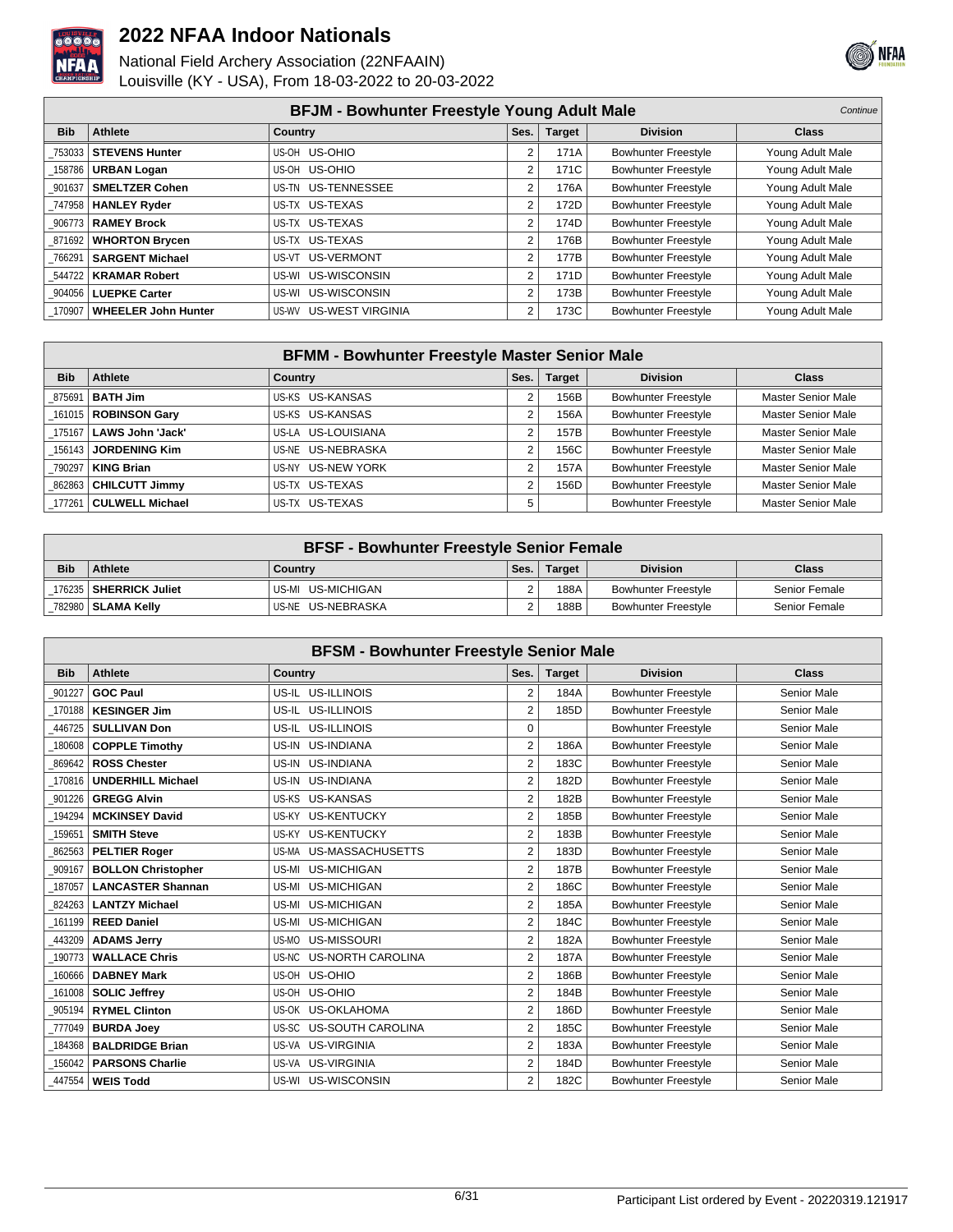



| <b>BFVF - Bowhunter Freestyle Silver Senior Female</b> |                        |                    |      |               |                            |                      |  |
|--------------------------------------------------------|------------------------|--------------------|------|---------------|----------------------------|----------------------|--|
| <b>Bib</b>                                             | Athlete                | Country            | Ses. | <b>Target</b> | <b>Division</b>            | <b>Class</b>         |  |
|                                                        | 908672   POLAND Sandra | IUS-KY US-KENTUCKY | ົ    | 188C          | <b>Bowhunter Freestyle</b> | Silver Senior Female |  |
|                                                        | 176842   HOLT Cheryl   | IUS-TX US-TEXAS    | C    | 188D          | <b>Bowhunter Freestyle</b> | Silver Senior Female |  |

|            | <b>BFVM - Bowhunter Freestyle Silver Senior Male</b> |                             |                |               |                            |                           |  |  |  |
|------------|------------------------------------------------------|-----------------------------|----------------|---------------|----------------------------|---------------------------|--|--|--|
| <b>Bib</b> | Athlete                                              | <b>Country</b>              | Ses.           | <b>Target</b> | <b>Division</b>            | Class                     |  |  |  |
| 157992     | <b>MAKA Jozef</b>                                    | US-IL US-ILLINOIS           | 2              | 192D          | <b>Bowhunter Freestyle</b> | <b>Silver Senior Male</b> |  |  |  |
| 161102     | <b>MILLS Marty</b>                                   | US-IL US-ILLINOIS           | $\overline{2}$ | 190A          | <b>Bowhunter Freestyle</b> | Silver Senior Male        |  |  |  |
| 170961     | <b>ARPIN Richard</b>                                 | US-KS US-KANSAS             | 2              | 190B          | <b>Bowhunter Freestyle</b> | Silver Senior Male        |  |  |  |
| 736662     | <b>ESSEX Ray</b>                                     | <b>US-KENTUCKY</b><br>US-KY | 2              | 192C          | <b>Bowhunter Freestyle</b> | Silver Senior Male        |  |  |  |
| 153475     | <b>MAUZY Kevin</b>                                   | <b>US-MICHIGAN</b><br>US-MI | $\overline{2}$ | 191B          | <b>Bowhunter Freestyle</b> | Silver Senior Male        |  |  |  |
| 788374     | <b>SINGLETON Daniel</b>                              | US-OH US-OHIO               | 5              |               | <b>Bowhunter Freestyle</b> | <b>Silver Senior Male</b> |  |  |  |
| 170678     | <b>COOLEY Dale</b>                                   | US-OK US-OKLAHOMA           | $\overline{2}$ | 193A          | <b>Bowhunter Freestyle</b> | <b>Silver Senior Male</b> |  |  |  |
| 189026     | <b>HILL Keith</b>                                    | US-OK US-OKLAHOMA           | $\overline{2}$ | 190C          | <b>Bowhunter Freestyle</b> | <b>Silver Senior Male</b> |  |  |  |
| 180982     | <b>NALL Carl</b>                                     | US-OK US-OKLAHOMA           | $\overline{2}$ | 190D          | <b>Bowhunter Freestyle</b> | Silver Senior Male        |  |  |  |
| 436411     | <b>KENNEDY Tom</b>                                   | US-PA US-PENNSYLVANIA       | $\overline{2}$ | 192B          | <b>Bowhunter Freestyle</b> | Silver Senior Male        |  |  |  |
| 175915     | <b>KYLE Don</b>                                      | US-TX US-TEXAS              | $\overline{2}$ | 189B          | <b>Bowhunter Freestyle</b> | <b>Silver Senior Male</b> |  |  |  |
| 158250     | <b>YATES Buck</b>                                    | US-VA US-VIRGINIA           | $\overline{2}$ | 189D          | <b>Bowhunter Freestyle</b> | Silver Senior Male        |  |  |  |
| 175441     | <b>EFFINGER Robert</b>                               | US-WISCONSIN<br>US-WI       | $\overline{2}$ | 191A          | <b>Bowhunter Freestyle</b> | <b>Silver Senior Male</b> |  |  |  |
| 156894     | <b>HINTZ Gary</b>                                    | US-WISCONSIN<br>US-WI       | 2              | 189C          | <b>Bowhunter Freestyle</b> | <b>Silver Senior Male</b> |  |  |  |
| 154830     | <b>JESKE Alois</b>                                   | US-WISCONSIN<br>US-WI       | $\overline{2}$ | 192A          | <b>Bowhunter Freestyle</b> | <b>Silver Senior Male</b> |  |  |  |
| 119000     | <b>PARSHEN Larry</b>                                 | US-WISCONSIN<br>US-WI       | $\overline{2}$ | 189A          | <b>Bowhunter Freestyle</b> | <b>Silver Senior Male</b> |  |  |  |
| 170285     | <b>LENARDSON Carl</b>                                | US-WYOMING<br>US-WY         | 2              | 191D          | <b>Bowhunter Freestyle</b> | <b>Silver Senior Male</b> |  |  |  |
|            | 172339   METZNER James                               | US-WY US-WYOMING            | $\overline{2}$ | 191C          | <b>Bowhunter Freestyle</b> | <b>Silver Senior Male</b> |  |  |  |

|            | <b>BFYF - Bowhunter Freestyle Youth Female</b> |                         |                |               |                            |              |  |  |  |
|------------|------------------------------------------------|-------------------------|----------------|---------------|----------------------------|--------------|--|--|--|
| <b>Bib</b> | <b>Athlete</b>                                 | Country                 | Ses.           | <b>Target</b> | <b>Division</b>            | <b>Class</b> |  |  |  |
| 883670     | <b>SHEARIER Elizabeth</b>                      | US-IN US-INDIANA        | 2              | 197C          | <b>Bowhunter Freestyle</b> | Youth Female |  |  |  |
| 858529     | <b>DAVENPORT Piper</b>                         | US-KS US-KANSAS         | $\overline{2}$ | 197A          | <b>Bowhunter Freestyle</b> | Youth Female |  |  |  |
| 874756     | <b>HOFFMAN Sadie</b>                           | US-KY US-KENTUCKY       | $\Omega$       |               | <b>Bowhunter Freestyle</b> | Youth Female |  |  |  |
| 906326     | <b>BLAKEY Jewel</b>                            | US-LA US-LOUISIANA      | $\overline{2}$ | 195B          | <b>Bowhunter Freestyle</b> | Youth Female |  |  |  |
| 906782     | <b>GENTRY Dakota</b>                           | US-MI US-MICHIGAN       | $\overline{2}$ | 196D          | <b>Bowhunter Freestyle</b> | Youth Female |  |  |  |
| 907656     | <b>MONTEROSSO Isabella</b>                     | US-MI US-MICHIGAN       | $\overline{2}$ | 197D          | <b>Bowhunter Freestyle</b> | Youth Female |  |  |  |
| 191722     | <b>WILLIAMS Adeline</b>                        | US-MI US-MICHIGAN       | $\overline{2}$ | 195A          | <b>Bowhunter Freestyle</b> | Youth Female |  |  |  |
| 908902     | <b>ADAMS Sophia</b>                            | US-MN US-MINNESOTA      | $\overline{2}$ | 198B          | <b>Bowhunter Freestyle</b> | Youth Female |  |  |  |
| 733366     | <b>MCCOOL Julianna</b>                         | US-MO US-MISSOURI       | $\overline{2}$ | 195D          | <b>Bowhunter Freestyle</b> | Youth Female |  |  |  |
| 908862     | <b>MONTCASTLE Kaylie</b>                       | US-NC US-NORTH CAROLINA | 5              |               | <b>Bowhunter Freestyle</b> | Youth Female |  |  |  |
| 904547     | <b>MELCHOIRRE Abigail</b>                      | US-NJ US-NEW JERSEY     | $\overline{2}$ | 198C          | <b>Bowhunter Freestyle</b> | Youth Female |  |  |  |
| 525874     | <b>ANGUS Lilah</b>                             | US-OH US-OHIO           | $\overline{2}$ | 196B          | <b>Bowhunter Freestyle</b> | Youth Female |  |  |  |
| 907324     | <b>PERKINS Miranda</b>                         | US-OH US-OHIO           | $\overline{2}$ | 196A          | <b>Bowhunter Freestyle</b> | Youth Female |  |  |  |
| 838891     | <b>DILLON Lillian</b>                          | US-TX US-TEXAS          | 5              |               | <b>Bowhunter Freestyle</b> | Youth Female |  |  |  |
| 791065     | <b>SHULL Mackenzie</b>                         | US-VA US-VIRGINIA       | $\overline{2}$ | 194D          | <b>Bowhunter Freestyle</b> | Youth Female |  |  |  |
| 537391     | <b>AGUILAR Abagail</b>                         | US-WI US-WISCONSIN      | $\overline{2}$ | 195C          | <b>Bowhunter Freestyle</b> | Youth Female |  |  |  |
| 865570     | <b>BELKE Maija</b>                             | US-WISCONSIN<br>US-WI   | $\overline{2}$ | 194A          | <b>Bowhunter Freestyle</b> | Youth Female |  |  |  |
| 901897     | <b>LUEPKE Brilee</b>                           | US-WI US-WISCONSIN      | $\overline{2}$ | 196C          | <b>Bowhunter Freestyle</b> | Youth Female |  |  |  |
| 786329     | <b>RENNER Delilah</b>                          | US-WI US-WISCONSIN      | $\overline{2}$ | 194C          | <b>Bowhunter Freestyle</b> | Youth Female |  |  |  |
| 196093     | <b>REYNOLDS Amara</b>                          | US-WISCONSIN<br>US-WI   | 2              | 194B          | <b>Bowhunter Freestyle</b> | Youth Female |  |  |  |
|            | 906722   SHERRY Lucyanna                       | US-WV US-WEST VIRGINIA  | $\overline{2}$ | 197B          | <b>Bowhunter Freestyle</b> | Youth Female |  |  |  |

|            | BFYM - Bowhunter Freestyle Youth Male |                    |            |               |                            |              |  |  |  |
|------------|---------------------------------------|--------------------|------------|---------------|----------------------------|--------------|--|--|--|
| <b>Bib</b> | Athlete                               | Country            | Ses.       | <b>Target</b> | <b>Division</b>            | <b>Class</b> |  |  |  |
|            | 719405   COREY Benjamin               | US-IL US-ILLINOIS  |            | 200C          | <b>Bowhunter Freestyle</b> | Youth Male   |  |  |  |
|            | 737852   WHITE Chase                  | US-IL US-ILLINOIS  |            | 199B          | <b>Bowhunter Freestyle</b> | Youth Male   |  |  |  |
|            | 537181   MERRITT Zander               | US-IN US-INDIANA   |            | 201A          | <b>Bowhunter Freestyle</b> | Youth Male   |  |  |  |
|            | 903944   ISAKSEN Trenten              | US-LA US-LOUISIANA |            | 202B          | <b>Bowhunter Freestyle</b> | Youth Male   |  |  |  |
| 536571     | <b>AIMAR Holden</b>                   | US-MI US-MICHIGAN  | $\sqrt{2}$ | 202C          | <b>Bowhunter Freestyle</b> | Youth Male   |  |  |  |
|            | 784028   BARR Michael                 | US-MI US-MICHIGAN  |            | 200A          | <b>Bowhunter Freestyle</b> | Youth Male   |  |  |  |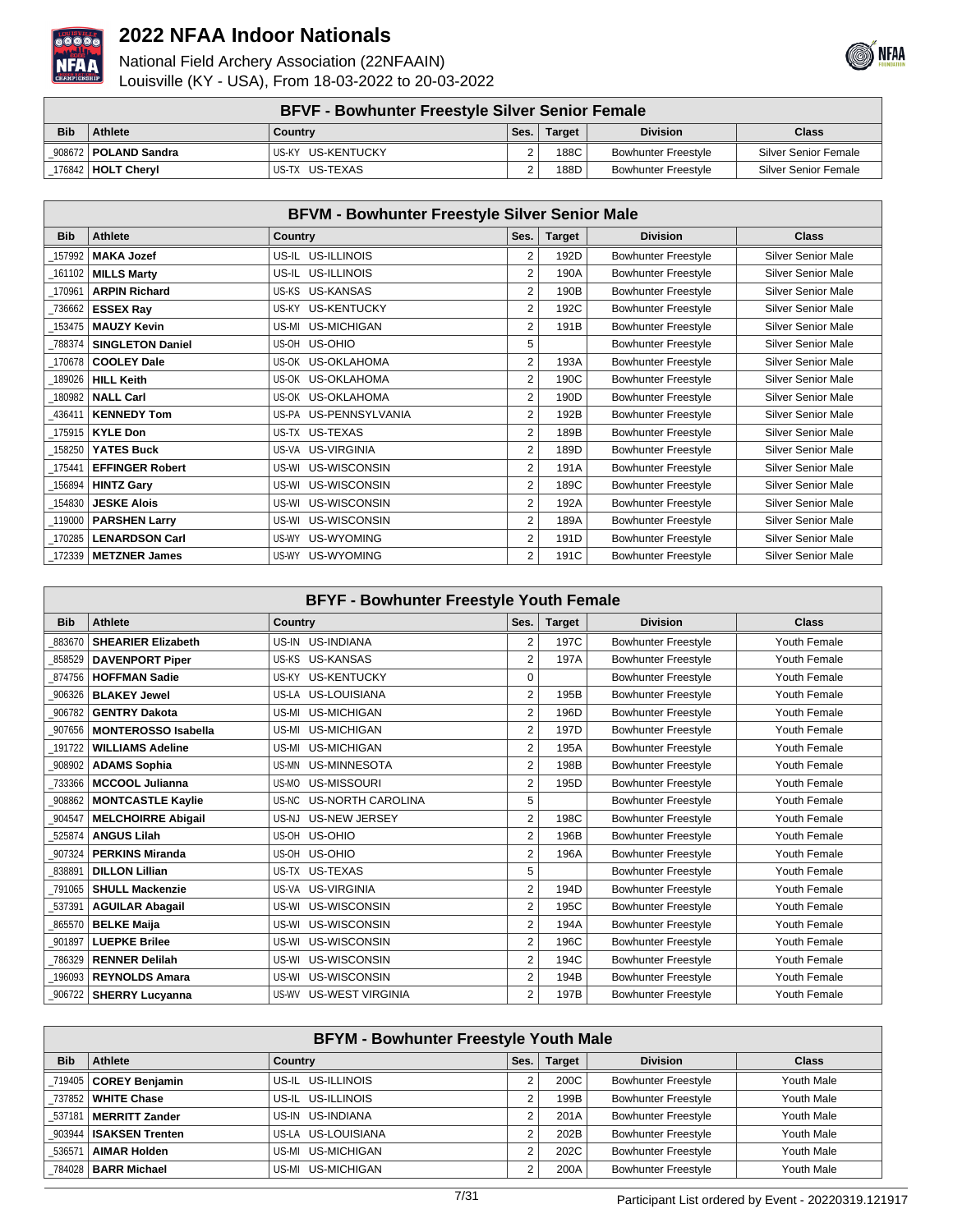



|            | <b>BFYM - Bowhunter Freestyle Youth Male</b> |                       |                |               |                            |              |  |
|------------|----------------------------------------------|-----------------------|----------------|---------------|----------------------------|--------------|--|
| <b>Bib</b> | Athlete                                      | Country               | Ses.           | <b>Target</b> | <b>Division</b>            | <b>Class</b> |  |
| 909168     | <b>BOLLON Arron</b>                          | US-MI US-MICHIGAN     |                | 202D          | <b>Bowhunter Freestyle</b> | Youth Male   |  |
| 192351     | <b>WARNECK Xander</b>                        | US-MI US-MICHIGAN     | 2              | 203B          | <b>Bowhunter Freestyle</b> | Youth Male   |  |
| 908928     | <b>MOORHOUSE Andrew</b>                      | US-MN US-MINNESOTA    | 2              | 201D          | <b>Bowhunter Freestyle</b> | Youth Male   |  |
| 908929     | <b>MOORHOUSE Jack</b>                        | US-MN US-MINNESOTA    | 2              | 203A          | <b>Bowhunter Freestyle</b> | Youth Male   |  |
| 872170     | <b>SPEEG Jackson</b>                         | US-MT US-MONTANA      | 5              |               | <b>Bowhunter Freestyle</b> | Youth Male   |  |
| 188157     | <b>MORROW John</b>                           | US-NY US-NEW YORK     | $\overline{2}$ | 200D          | <b>Bowhunter Freestyle</b> | Youth Male   |  |
| 785481     | <b>BOOTS Connor</b>                          | US-OH US-OHIO         | 2              | 201C          | <b>Bowhunter Freestyle</b> | Youth Male   |  |
| 907624     | <b>BRINKMAN Ajay</b>                         | US-OH US-OHIO         | 2              | 202A          | <b>Bowhunter Freestyle</b> | Youth Male   |  |
| 807796     | <b>SCHRAGE Brody</b>                         | US-SD US-SOUTH DAKOTA | 2              | 200B          | <b>Bowhunter Freestyle</b> | Youth Male   |  |
| 857667     | <b>DEHOYOS Crash</b>                         | US-TX US-TEXAS        | 5              |               | <b>Bowhunter Freestyle</b> | Youth Male   |  |
| 902873     | <b>GROS Parker</b>                           | US-TX US-TEXAS        | 2              | 201B          | <b>Bowhunter Freestyle</b> | Youth Male   |  |
| 788685     | <b>POINDEXTER Kelton</b>                     | US-TX US-TEXAS        | 5              |               | <b>Bowhunter Freestyle</b> | Youth Male   |  |
| 906343     | <b>CROTTY Chase</b>                          | US-WI US-WISCONSIN    | 2              | 199C          | <b>Bowhunter Freestyle</b> | Youth Male   |  |
| 543186     | <b>RISTOW Kasen</b>                          | US-WI US-WISCONSIN    | 2              | 199A          | <b>Bowhunter Freestyle</b> | Youth Male   |  |
| 778902     | <b>ROTH Brody</b>                            | US-WI US-WISCONSIN    | $\overline{2}$ | 199D          | <b>Bowhunter Freestyle</b> | Youth Male   |  |
| 873411     | <b>VANDRE Elijah</b>                         | US-WI US-WISCONSIN    | 5              |               | <b>Bowhunter Freestyle</b> | Youth Male   |  |

| <b>BRAF - Barebow Recurve Adult Female</b> |                             |                         |      |               |                        |                     |  |  |  |
|--------------------------------------------|-----------------------------|-------------------------|------|---------------|------------------------|---------------------|--|--|--|
| <b>Bib</b>                                 | <b>Athlete</b>              | Country                 | Ses. | <b>Target</b> | <b>Division</b>        | <b>Class</b>        |  |  |  |
| 848949                                     | <b>LYONS Christina</b>      | US-IL US-ILLINOIS       | 2    | 001C          | Barebow Recurve        | <b>Adult Female</b> |  |  |  |
| 160970                                     | <b>WAHLMAN Elaina</b>       | US-IN US-INDIANA        | 2    | 002C          | <b>Barebow Recurve</b> | <b>Adult Female</b> |  |  |  |
| 906748                                     | <b>PRUCCOLI Kristina</b>    | US-MI US-MICHIGAN       | 2    | 002B          | Barebow Recurve        | <b>Adult Female</b> |  |  |  |
| 907387                                     | <b>WRIGHT Kirsten</b>       | US-MI US-MICHIGAN       | 2    | 001D          | <b>Barebow Recurve</b> | <b>Adult Female</b> |  |  |  |
| 909276                                     | <b>ARNDT Adia</b>           | US-MN US-MINNESOTA      | 2    | 003D          | <b>Barebow Recurve</b> | <b>Adult Female</b> |  |  |  |
| 459007                                     | <b>WINKER Lesley</b>        | US-NC US-NORTH CAROLINA | 2    | 002A          | Barebow Recurve        | <b>Adult Female</b> |  |  |  |
|                                            | 901543   <b>BUTLER JIII</b> | US-NY US-NEW YORK       | 2    | 001B          | <b>Barebow Recurve</b> | <b>Adult Female</b> |  |  |  |
| 153589                                     | <b>GIRARD Fawn</b>          | US-OH US-OHIO           | 2    | 001A          | Barebow Recurve        | <b>Adult Female</b> |  |  |  |
| 453249                                     | <b>GILDENHUYS Samantha</b>  | US-OK US-OKLAHOMA       | 2    | 003A          | Barebow Recurve        | <b>Adult Female</b> |  |  |  |
| 909229                                     | <b>LONG Hallie</b>          | US-TN US-TENNESSEE      | 2    | 003B          | <b>Barebow Recurve</b> | <b>Adult Female</b> |  |  |  |
|                                            | 901934   RATLIFF Tracy      | US-TN US-TENNESSEE      | 2    | 003C          | Barebow Recurve        | <b>Adult Female</b> |  |  |  |
|                                            | 901157   FULL Jasmin        | US-TX US-TEXAS          | 5    |               | <b>Barebow Recurve</b> | <b>Adult Female</b> |  |  |  |
|                                            | 871544   SHIMADA Gabrielle  | US-WI US-WISCONSIN      | 2    | 002D          | <b>Barebow Recurve</b> | <b>Adult Female</b> |  |  |  |

|            | <b>BRAM - Barebow Recurve Adult Male</b> |                          |                |               |                        |                   |  |  |  |
|------------|------------------------------------------|--------------------------|----------------|---------------|------------------------|-------------------|--|--|--|
| <b>Bib</b> | <b>Athlete</b>                           | Country                  | Ses.           | <b>Target</b> | <b>Division</b>        | <b>Class</b>      |  |  |  |
| 518817     | <b>COX Colby</b>                         | US-CO US-COLORADO        | $\overline{2}$ | 008A          | Barebow Recurve        | <b>Adult Male</b> |  |  |  |
| 792384     | <b>LEON Hector</b>                       | US-FL US-FLORIDA         | $\overline{2}$ | 011A          | Barebow Recurve        | <b>Adult Male</b> |  |  |  |
| 153804     | <b>DE VERA Alex</b>                      | US-IL US-ILLINOIS        | $\overline{2}$ | 009B          | Barebow Recurve        | <b>Adult Male</b> |  |  |  |
| 901261     | <b>SOBECKI Xander</b>                    | US-IL US-ILLINOIS        | $\overline{2}$ | 012C          | Barebow Recurve        | <b>Adult Male</b> |  |  |  |
| 869637     | <b>DAVIS Ryan</b>                        | US-IN US-INDIANA         | $\overline{2}$ | 009A          | <b>Barebow Recurve</b> | <b>Adult Male</b> |  |  |  |
| 534227     | <b>GODWIN Malhon</b>                     | US-IN US-INDIANA         | $\overline{2}$ | 013B          | Barebow Recurve        | <b>Adult Male</b> |  |  |  |
| 904000     | <b>MULLIS Jerid</b>                      | US-IN US-INDIANA         | $\overline{2}$ | 008C          | Barebow Recurve        | <b>Adult Male</b> |  |  |  |
| 909330     | <b>SUTHERLAND JR. Marc</b>               | US-IN US-INDIANA         | $\overline{2}$ | 009C          | <b>Barebow Recurve</b> | <b>Adult Male</b> |  |  |  |
|            | 901312   COFFEY Kyle                     | US-KY US-KENTUCKY        | 0              |               | <b>Barebow Recurve</b> | <b>Adult Male</b> |  |  |  |
| 737158     | <b>MONTGOMERY Shawn</b>                  | <b>US-KY US-KENTUCKY</b> | $\overline{2}$ | 011B          | Barebow Recurve        | <b>Adult Male</b> |  |  |  |
|            | 456213   CHERRO Frank                    | US-MI US-MICHIGAN        | $\overline{2}$ | 013C          | Barebow Recurve        | <b>Adult Male</b> |  |  |  |
| 153545     | <b>HARPER Rodney</b>                     | US-MI US-MICHIGAN        | $\overline{2}$ | 013A          | Barebow Recurve        | <b>Adult Male</b> |  |  |  |
| 543386     | <b>JOHNSON Timothy</b>                   | US-MI US-MICHIGAN        | $\overline{2}$ | 010A          | Barebow Recurve        | <b>Adult Male</b> |  |  |  |
| 908981     | <b>LUONG Hoang</b>                       | US-MI US-MICHIGAN        | $\overline{2}$ | 012D          | <b>Barebow Recurve</b> | <b>Adult Male</b> |  |  |  |
| 909042     | <b>REAY Spencer</b>                      | US-MI US-MICHIGAN        | $\overline{2}$ | 014A          | <b>Barebow Recurve</b> | <b>Adult Male</b> |  |  |  |
| 908979     | <b>DOUGLAS Jason</b>                     | US-MS US-MISSISSIPPI     | $\overline{2}$ | 011C          | <b>Barebow Recurve</b> | <b>Adult Male</b> |  |  |  |
| 156297     | <b>WINKER John</b>                       | US-NC US-NORTH CAROLINA  | $\overline{2}$ | 008D          | <b>Barebow Recurve</b> | <b>Adult Male</b> |  |  |  |
| 901542     | <b>BUTLER Larry</b>                      | US-NY US-NEW YORK        | 2              | 010C          | Barebow Recurve        | <b>Adult Male</b> |  |  |  |
| 909182     | LEE Colin                                | US-OH US-OHIO            | $\overline{2}$ | 014B          | Barebow Recurve        | <b>Adult Male</b> |  |  |  |
| 731948     | <b>LIMOCO Jason</b>                      | US-OH US-OHIO            | $\overline{2}$ | 013D          | <b>Barebow Recurve</b> | <b>Adult Male</b> |  |  |  |
|            | 906956   RITCHEY Timothy                 | US-OH US-OHIO            | 2              | 009D          | <b>Barebow Recurve</b> | <b>Adult Male</b> |  |  |  |
| 450530     | <b>GILDENHUYS Johannes</b>               | US-OK US-OKLAHOMA        | 2              | 011D          | <b>Barebow Recurve</b> | <b>Adult Male</b> |  |  |  |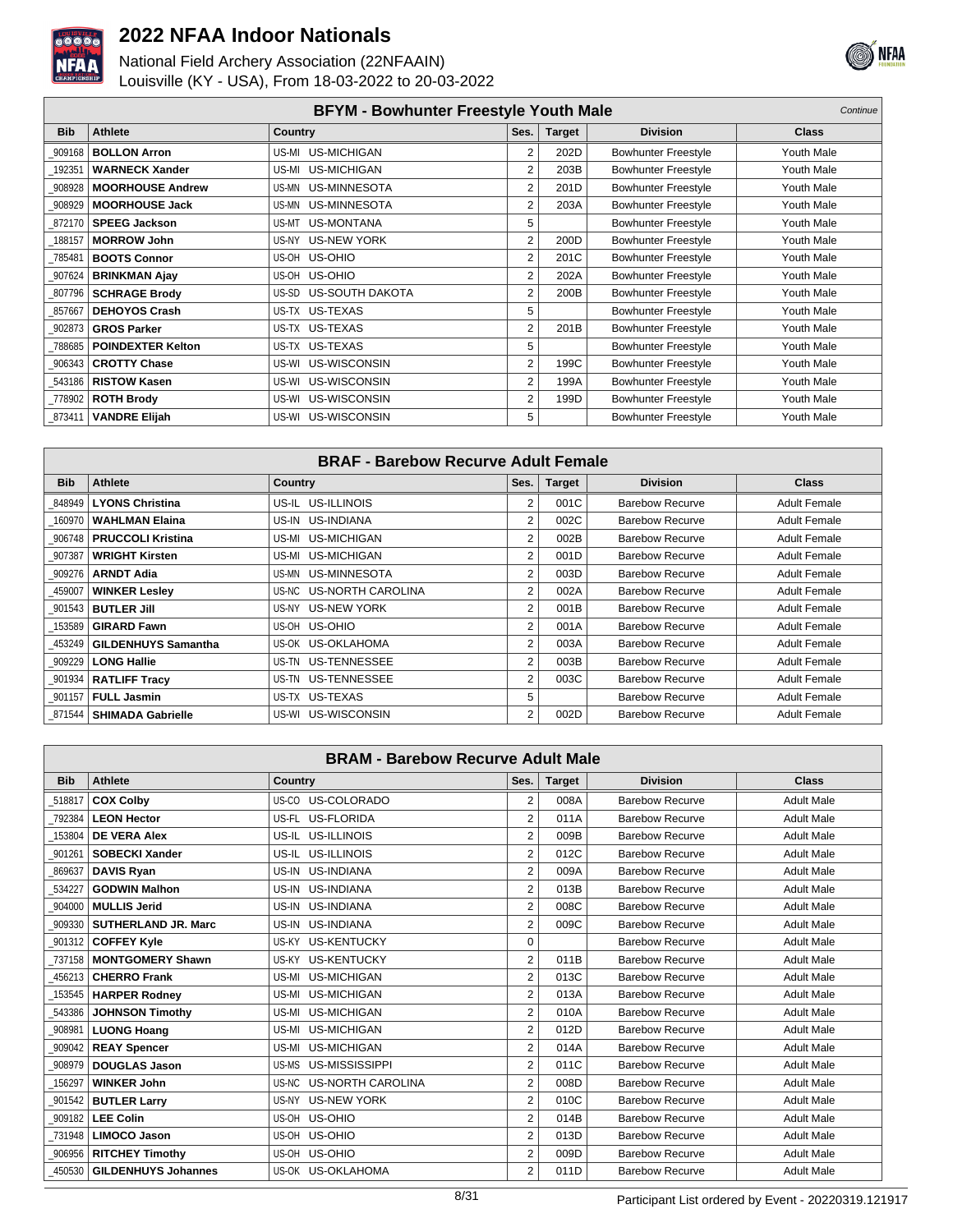



|            | <b>BRAM - Barebow Recurve Adult Male</b><br>Continue <sup>1</sup> |                       |                |               |                        |                   |  |  |  |
|------------|-------------------------------------------------------------------|-----------------------|----------------|---------------|------------------------|-------------------|--|--|--|
| <b>Bib</b> | Athlete                                                           | <b>Country</b>        | Ses.           | <b>Target</b> | <b>Division</b>        | <b>Class</b>      |  |  |  |
|            | 459619   MCDONOUGH Frank                                          | US-PA US-PENNSYLVANIA | 2              | 010D          | <b>Barebow Recurve</b> | <b>Adult Male</b> |  |  |  |
|            | 909352   NYER Mike                                                | US-PA US-PENNSYLVANIA | $\overline{2}$ | 012B          | Barebow Recurve        | <b>Adult Male</b> |  |  |  |
|            | 454335   YOST Eric                                                | US-PA US-PENNSYLVANIA | 2              | 012A          | Barebow Recurve        | <b>Adult Male</b> |  |  |  |
|            | _902179 SELLHORN Spike                                            | US-TN US-TENNESSEE    | $\overline{2}$ | 014C          | Barebow Recurve        | <b>Adult Male</b> |  |  |  |
|            | 907837   HOLLAND Clayton                                          | US-VA US-VIRGINIA     | 2              | 010B          | Barebow Recurve        | <b>Adult Male</b> |  |  |  |
|            | 469749   PARTLOWE Grayson                                         | US-VA US-VIRGINIA     | $\overline{2}$ | 008B          | Barebow Recurve        | <b>Adult Male</b> |  |  |  |
|            | 741990   KELLAN Jarrett                                           | US-WI US-WISCONSIN    | 0              |               | <b>Barebow Recurve</b> | <b>Adult Male</b> |  |  |  |

|            | <b>BRSF - Barebow Recurve Senior Female</b> |                        |      |               |                        |               |  |  |  |
|------------|---------------------------------------------|------------------------|------|---------------|------------------------|---------------|--|--|--|
| <b>Bib</b> | Athlete                                     | Country                | Ses. | <b>Target</b> | <b>Division</b>        | <b>Class</b>  |  |  |  |
|            | 441556   DELZELL Ruth                       | US-CO US-COLORADO      |      | 015A          | Barebow Recurve        | Senior Female |  |  |  |
|            | 848945   MCAVOY Lynn                        | US-MA US-MASSACHUSETTS |      |               | Barebow Recurve        | Senior Female |  |  |  |
| 906714     | ∣ LINDSTROM Lori                            | US-MI US-MICHIGAN      |      | 015D          | Barebow Recurve        | Senior Female |  |  |  |
|            | 909190   YOUNG Marla                        | US-MI US-MICHIGAN      |      | 015C          | Barebow Recurve        | Senior Female |  |  |  |
|            | 787800   RODRIGUEZ Robin                    | US-TX US-TEXAS         |      | 015B          | <b>Barebow Recurve</b> | Senior Female |  |  |  |

| <b>BRSM - Barebow Recurve Senior Male</b> |                              |                       |      |               |                        |              |  |  |  |
|-------------------------------------------|------------------------------|-----------------------|------|---------------|------------------------|--------------|--|--|--|
| <b>Bib</b>                                | <b>Athlete</b>               | Country               | Ses. | <b>Target</b> | <b>Division</b>        | <b>Class</b> |  |  |  |
|                                           | 171567   ROGERS Ben          | US-AL US-ALABAMA      | 2    | 005A          | <b>Barebow Recurve</b> | Senior Male  |  |  |  |
|                                           | 901052   DAVENPORT Michael   | US-IL US-ILLINOIS     | 2    | 005C          | <b>Barebow Recurve</b> | Senior Male  |  |  |  |
| 646308                                    | <b>OGILVIE Jeff</b>          | US-IL US-ILLINOIS     | 2    | 004B          | Barebow Recurve        | Senior Male  |  |  |  |
| 171929                                    | <b>DAVIS Douglas</b>         | US-IN US-INDIANA      | 2    | 006C          | <b>Barebow Recurve</b> | Senior Male  |  |  |  |
| 851629                                    | <b>SEMBROSKI Robert</b>      | US-IN US-INDIANA      | 2    | 006D          | Barebow Recurve        | Senior Male  |  |  |  |
|                                           | 161630   BILLS Scott         | US-MI US-MICHIGAN     | 2    | 004A          | Barebow Recurve        | Senior Male  |  |  |  |
|                                           | 161088   PROUT Christopher   | US-MI US-MICHIGAN     | 2    | 006B          | <b>Barebow Recurve</b> | Senior Male  |  |  |  |
| 906650                                    | <b>DENNY Jeff</b>            | US-MO US-MISSOURI     | 2    | 004D          | <b>Barebow Recurve</b> | Senior Male  |  |  |  |
| 897936                                    | <b>GOTTBERG William</b>      | US-NE US-NEBRASKA     | 2    | 005B          | <b>Barebow Recurve</b> | Senior Male  |  |  |  |
| 516609                                    | <b>WYRICK Gary</b>           | US-OH US-OHIO         | 2    | 005D          | Barebow Recurve        | Senior Male  |  |  |  |
| 905959                                    | <b>BEAUCHAMP Manuel</b>      | US-PA US-PENNSYLVANIA | 2    | 006A          | <b>Barebow Recurve</b> | Senior Male  |  |  |  |
| 906302                                    | <b>ROBINSON Wiley</b>        | US-TN US-TENNESSEE    | 5    |               | <b>Barebow Recurve</b> | Senior Male  |  |  |  |
|                                           | 434367   STONEBRAKER Richard | US-TX US-TEXAS        | 2    | 004C          | <b>Barebow Recurve</b> | Senior Male  |  |  |  |

|            | <b>FLAF - Freestyle Limited Adult Female</b> |                    |      |               |                   |                     |  |  |
|------------|----------------------------------------------|--------------------|------|---------------|-------------------|---------------------|--|--|
| <b>Bib</b> | Athlete                                      | Country            | Ses. | <b>Target</b> | <b>Division</b>   | Class               |  |  |
|            | 153127 JONES Christina                       | US-KS US-KANSAS    |      | 019A          | Freestyle Limited | <b>Adult Female</b> |  |  |
|            | 195386   TONG Aurora                         | US-TX US-TEXAS     |      | 019C          | Freestyle Limited | <b>Adult Female</b> |  |  |
|            | 170353   STRASSMAN Erica                     | US-WI US-WISCONSIN |      | 019B          | Freestyle Limited | <b>Adult Female</b> |  |  |
|            | 155916   WALKER Melissa                      | US-WI US-WISCONSIN | 5    |               | Freestyle Limited | <b>Adult Female</b> |  |  |

|            | <b>FLAM - Freestyle Limited Adult Male</b> |                       |      |               |                   |                   |  |  |  |
|------------|--------------------------------------------|-----------------------|------|---------------|-------------------|-------------------|--|--|--|
| <b>Bib</b> | Athlete                                    | Country               | Ses. | <b>Target</b> | <b>Division</b>   | <b>Class</b>      |  |  |  |
|            | 171086   CARMIN Matthew                    | US-NE US-NEBRASKA     |      | 020B          | Freestyle Limited | <b>Adult Male</b> |  |  |  |
|            | 157698 WITHERS Trent                       | US-SD US-SOUTH DAKOTA |      | 020D          | Freestyle Limited | <b>Adult Male</b> |  |  |  |
|            | 195387 <b>  TONG Eric</b>                  | US-TX US-TEXAS        |      | 020C          | Freestyle Limited | <b>Adult Male</b> |  |  |  |
|            | 904058   LENARDSON Anthony                 | US-WY US-WYOMING      |      | 020A          | Freestyle Limited | <b>Adult Male</b> |  |  |  |

| <b>FLMM - Freestyle Limited Master Senior Male</b> |                                  |                   |      |               |                          |                           |  |  |
|----------------------------------------------------|----------------------------------|-------------------|------|---------------|--------------------------|---------------------------|--|--|
| <b>Bib</b>                                         | Athlete                          | Country           | Ses. | <b>Target</b> | <b>Division</b>          | <b>Class</b>              |  |  |
|                                                    | 171468   ANDERSON Ronald (Andie) | US-FL US-FLORIDA  |      | 029C          | <b>Freestyle Limited</b> | <b>Master Senior Male</b> |  |  |
|                                                    | 171284   LUCAS Charles           | US-FL US-FLORIDA  |      | 030A          | <b>Freestyle Limited</b> | Master Senior Male        |  |  |
|                                                    | 161813   SMITH Frank             | US-KY US-KENTUCKY |      | 029B          | <b>Freestyle Limited</b> | <b>Master Senior Male</b> |  |  |
|                                                    | 427445   <b>HART James</b>       | US-MI US-MICHIGAN |      | 029D          | Freestyle Limited        | <b>Master Senior Male</b> |  |  |
|                                                    | 191156   CROW Gene               | US-MO US-MISSOURI |      | 029A          | <b>Freestyle Limited</b> | <b>Master Senior Male</b> |  |  |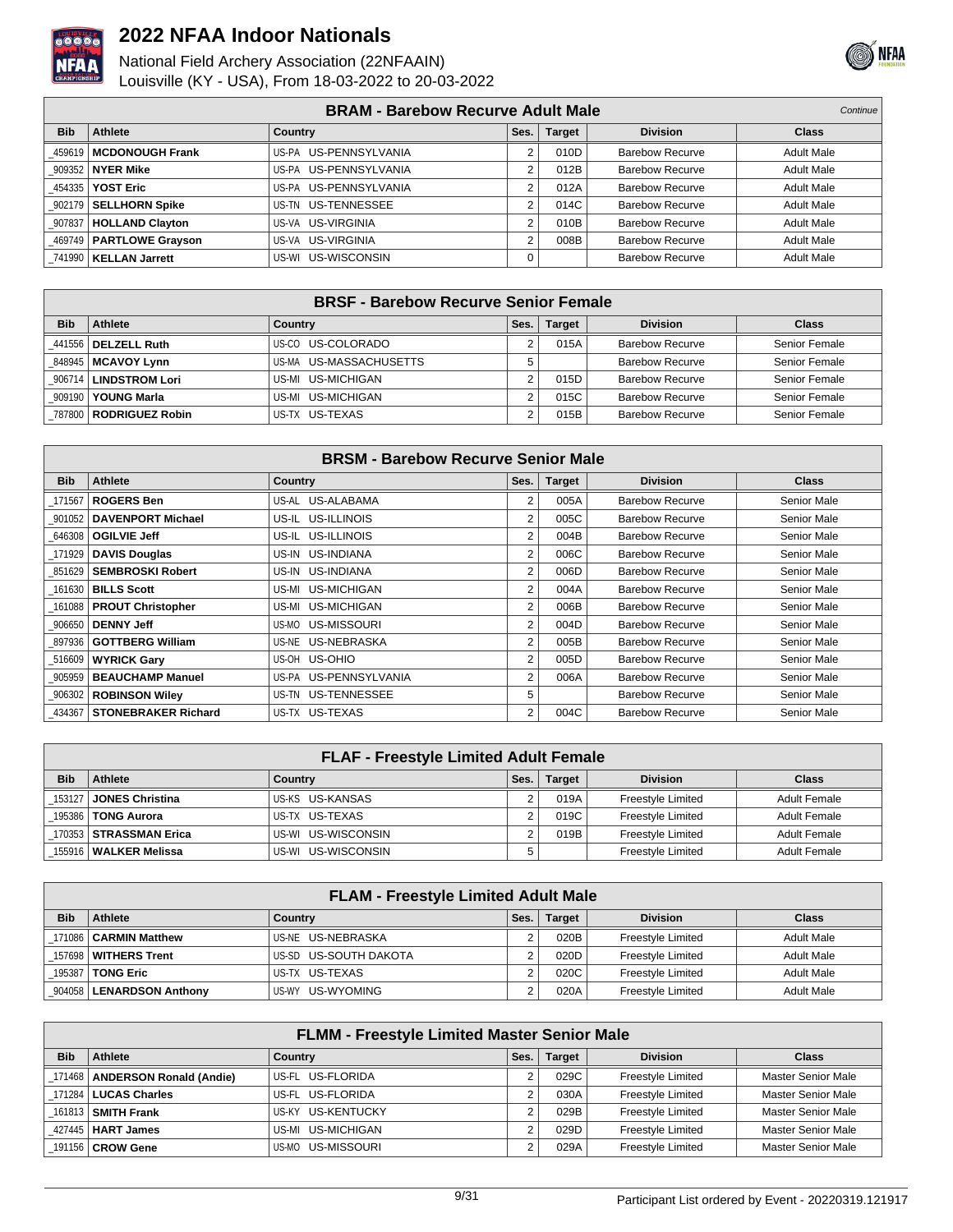



|            | <b>FLSF - Freestyle Limited Senior Female</b> |                    |      |               |                   |               |  |  |
|------------|-----------------------------------------------|--------------------|------|---------------|-------------------|---------------|--|--|
| <b>Bib</b> | Athlete                                       | Country            | Ses. | <b>Target</b> | <b>Division</b>   | <b>Class</b>  |  |  |
|            | 778789   MASSEY Diane                         | US-TX US-TEXAS     |      | 022B          | Freestyle Limited | Senior Female |  |  |
|            | 153973   STAUFFACHER Danielle                 | US-WI US-WISCONSIN |      | 022C          | Freestyle Limited | Senior Female |  |  |

| <b>FLSM - Freestyle Limited Senior Male</b> |                         |                   |      |               |                   |             |  |
|---------------------------------------------|-------------------------|-------------------|------|---------------|-------------------|-------------|--|
| <b>Bib</b>                                  | Athlete                 | Country           | Ses. | <b>Target</b> | <b>Division</b>   | Class       |  |
|                                             | 442523   LANDRUM Densel | US-FL US-FLORIDA  | 5    |               | Freestyle Limited | Senior Male |  |
|                                             | 194190   STALDER Daric  | US-NE US-NEBRASKA |      | 022A          | Freestyle Limited | Senior Male |  |
|                                             | 901158   MOSS Bryan     | US-TX US-TEXAS    |      |               | Freestyle Limited | Senior Male |  |

|            | <b>FLVF - Freestyle Limited Silver Senior Female</b> |                    |      |               |                   |                             |  |  |
|------------|------------------------------------------------------|--------------------|------|---------------|-------------------|-----------------------------|--|--|
| <b>Bib</b> | Athlete                                              | Country            | Ses. | <b>Target</b> | <b>Division</b>   | <b>Class</b>                |  |  |
|            | 905092   HOPPE Patty                                 | US-FL US-FLORIDA   |      | 021A          | Freestyle Limited | Silver Senior Female        |  |  |
|            | 161472   PARKER Linda                                | US-MO US-MISSOURI  |      | 021C          | Freestyle Limited | <b>Silver Senior Female</b> |  |  |
|            | 171698   MOSCHETZ Laurel                             | US-WI US-WISCONSIN |      | 021B          | Freestyle Limited | <b>Silver Senior Female</b> |  |  |

|            | <b>FLVM - Freestyle Limited Silver Senior Male</b> |                    |      |        |                   |                           |  |  |
|------------|----------------------------------------------------|--------------------|------|--------|-------------------|---------------------------|--|--|
| <b>Bib</b> | <b>Athlete</b>                                     | <b>Country</b>     | Ses. | Target | <b>Division</b>   | <b>Class</b>              |  |  |
|            | 156446   TEAGUE Faron                              | IUS-MO US-MISSOURI | C    | 021D   | Freestyle Limited | <b>Silver Senior Male</b> |  |  |

|            | <b>FSAF - Freestyle Adult Female</b> |                             |             |               |                 |                     |  |  |  |
|------------|--------------------------------------|-----------------------------|-------------|---------------|-----------------|---------------------|--|--|--|
| <b>Bib</b> | <b>Athlete</b>                       | <b>Country</b>              | Ses.        | <b>Target</b> | <b>Division</b> | <b>Class</b>        |  |  |  |
| 901624     | <b>CREWS Phenix</b>                  | US-AL US-ALABAMA            | 0           |               | Freestyle       | <b>Adult Female</b> |  |  |  |
| 791767     | <b>MAGNUSEN Grace</b>                | US-AL US-ALABAMA            | 3           | 140A          | Freestyle       | <b>Adult Female</b> |  |  |  |
| 540817     | <b>MOORE Miranda</b>                 | US-ARKANSAS<br>US-AR        | $\Omega$    |               | Freestyle       | <b>Adult Female</b> |  |  |  |
| 866529     | <b>JONES Brandi</b>                  | US-AZ US-ARIZONA            | $\Omega$    |               | Freestyle       | <b>Adult Female</b> |  |  |  |
| 153295     | <b>BATY-SHAFER Jolie</b>             | US-COLORADO<br>US-CO        | $\mathbf 0$ |               | Freestyle       | <b>Adult Female</b> |  |  |  |
| 197476     | <b>WHITE Wendi</b>                   | US-COLORADO<br>US-CO        | 3           | 141D          | Freestyle       | <b>Adult Female</b> |  |  |  |
| 871541     | <b>COLBURN Hannah</b>                | US-GA<br><b>US-GEORGIA</b>  | 3           | 146D          | Freestyle       | <b>Adult Female</b> |  |  |  |
| 157028     | <b>FLOOD Cassandra</b>               | US-ILLINOIS<br>US-IL        | 5           |               | Freestyle       | <b>Adult Female</b> |  |  |  |
| 406628     | <b>IODICE Kate</b>                   | US-ILLINOIS<br>US-IL        | 3           | 139A          | Freestyle       | <b>Adult Female</b> |  |  |  |
| 741014     | <b>JONES Sydney</b>                  | US-IL US-ILLINOIS           | 3           | 144D          | Freestyle       | <b>Adult Female</b> |  |  |  |
| 522400     | <b>KRISTOFER Roberta</b>             | US-IL US-ILLINOIS           | 3           | 144A          | Freestyle       | <b>Adult Female</b> |  |  |  |
| 547160     | <b>MAYOTTE Sara</b>                  | US-IL US-ILLINOIS           | 3           | 149D          | Freestyle       | <b>Adult Female</b> |  |  |  |
| 901170     | <b>REISNER Elizabeth</b>             | US-IL US-ILLINOIS           | 3           | 145A          | Freestyle       | <b>Adult Female</b> |  |  |  |
| 191474     | <b>SCHAEFER Emma</b>                 | US-IL US-ILLINOIS           | 3           | 142B          | Freestyle       | <b>Adult Female</b> |  |  |  |
| 522992     | <b>WEBER April</b>                   | US-IL US-ILLINOIS           | $\Omega$    |               | Freestyle       | <b>Adult Female</b> |  |  |  |
| 156874     | <b>CHEESMAN Summer</b>               | US-IN US-INDIANA            | 3           | 143C          | Freestyle       | <b>Adult Female</b> |  |  |  |
| 171750     | <b>KELLER Dawn</b>                   | US-IN US-INDIANA            | 3           | 138A          | Freestyle       | <b>Adult Female</b> |  |  |  |
| 909439     | O'HARA Lynn                          | US-IN US-INDIANA            | 3           | 152A          | Freestyle       | <b>Adult Female</b> |  |  |  |
| 768230     | <b>HAUGSNESS Sam</b>                 | US-KS US-KANSAS             | 3           | 139D          | Freestyle       | <b>Adult Female</b> |  |  |  |
| 161194     | <b>CURTIS Meg</b>                    | US-KY US-KENTUCKY           | 3           | 137B          | Freestyle       | <b>Adult Female</b> |  |  |  |
| 720347     | <b>CURTIS Nikki</b>                  | US-KY US-KENTUCKY           | 3           | 143D          | Freestyle       | <b>Adult Female</b> |  |  |  |
| 813242     | <b>DIX Courtney</b>                  | US-KY<br><b>US-KENTUCKY</b> | 3           | 141C          | Freestyle       | <b>Adult Female</b> |  |  |  |
| 161005     | <b>MATNEY-PATTERSON Haley</b>        | US-KY<br><b>US-KENTUCKY</b> | 3           | 147B          | Freestyle       | <b>Adult Female</b> |  |  |  |
| 909178     | <b>MCDONALD Michaela</b>             | US-KY<br><b>US-KENTUCKY</b> | 3           | 150B          | Freestyle       | <b>Adult Female</b> |  |  |  |
| 909428     | <b>POWERS Isabella</b>               | US-KY<br><b>US-KENTUCKY</b> | 3           | 145B          | Freestyle       | <b>Adult Female</b> |  |  |  |
| 410560     | <b>SAGER Bailey</b>                  | <b>US-KENTUCKY</b><br>US-KY | 3           | 140D          | Freestyle       | <b>Adult Female</b> |  |  |  |
| 496786     | <b>RIVERA Megan</b>                  | US-MARYLAND<br>US-MD        | 3           | 138D          | Freestyle       | <b>Adult Female</b> |  |  |  |
| 492926     | <b>ATEN Valerie</b>                  | US-MI<br>US-MICHIGAN        | 3           | 140B          | Freestyle       | <b>Adult Female</b> |  |  |  |
| 784026     | <b>BARR Grace</b>                    | US-MI<br>US-MICHIGAN        | 3           | 151C          | Freestyle       | <b>Adult Female</b> |  |  |  |
| 160573     | <b>BRENTANA Emily</b>                | <b>US-MICHIGAN</b><br>US-MI | 3           | 150A          | Freestyle       | <b>Adult Female</b> |  |  |  |
| 188858     | <b>BRENTANA Julie</b>                | <b>US-MICHIGAN</b><br>US-MI | 3           | 152B          | Freestyle       | <b>Adult Female</b> |  |  |  |
| 177485     | <b>FALK Anne</b>                     | US-MI<br><b>US-MICHIGAN</b> | 3           | 152C          | Freestyle       | <b>Adult Female</b> |  |  |  |
| 486543     | <b>KOZIKOWSKI Lindsay</b>            | US-MI<br><b>US-MICHIGAN</b> | 3           | 153C          | Freestyle       | <b>Adult Female</b> |  |  |  |
|            | 525316   MILLER Sarah A.             | US-MI US-MICHIGAN           | 3           | 140C          | Freestyle       | <b>Adult Female</b> |  |  |  |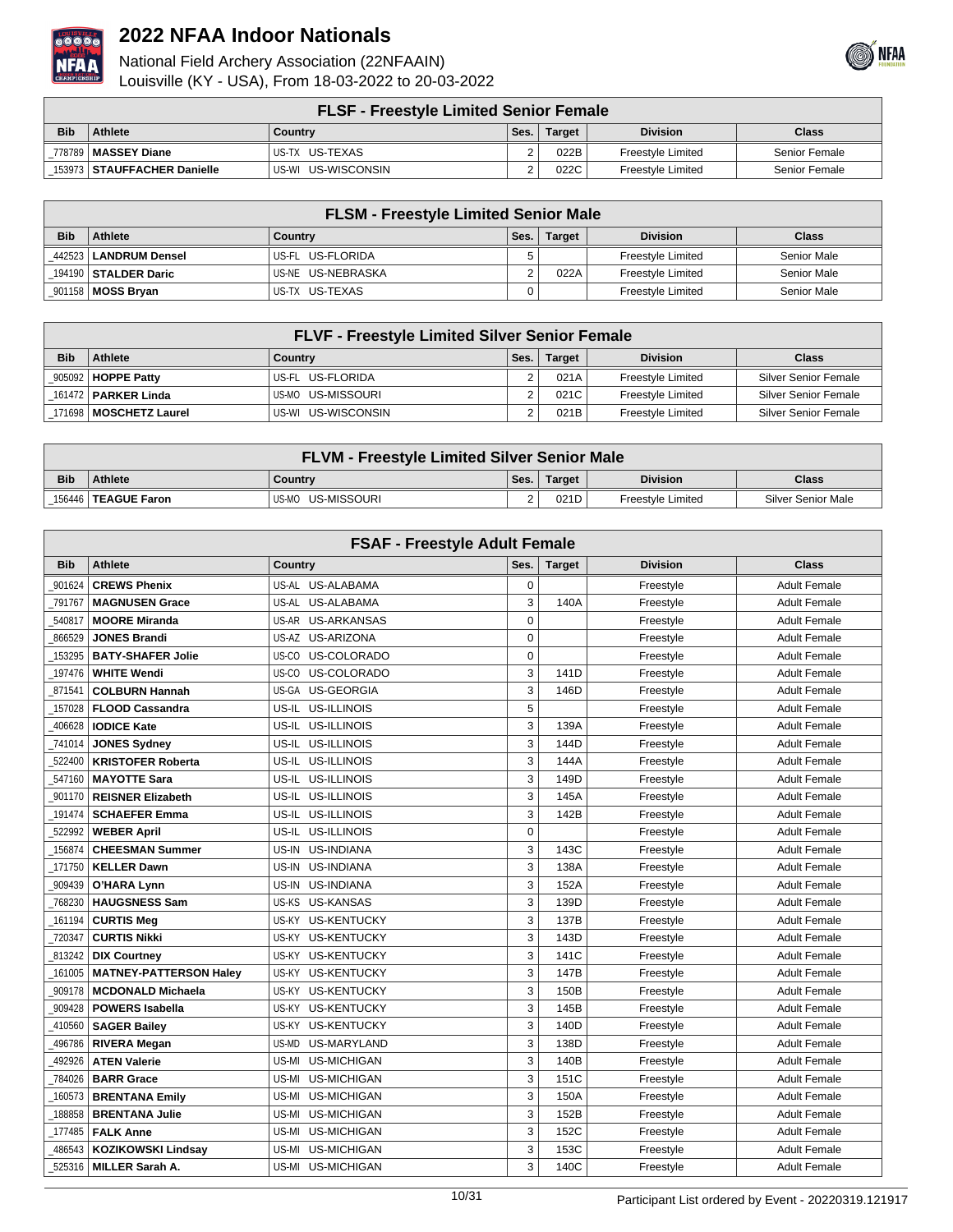



|            | <b>FSAF - Freestyle Adult Female</b><br>Continue |                             |             |               |                 |                     |  |  |  |
|------------|--------------------------------------------------|-----------------------------|-------------|---------------|-----------------|---------------------|--|--|--|
| <b>Bib</b> | <b>Athlete</b>                                   | Country                     | Ses.        | <b>Target</b> | <b>Division</b> | Class               |  |  |  |
| 197199     | <b>TRIPP Annaleise</b>                           | US-MI US-MICHIGAN           | 3           | 147A          | Freestyle       | <b>Adult Female</b> |  |  |  |
| 906955     | <b>WHITTEN Madelyne</b>                          | US-MI US-MICHIGAN           | 3           | 154A          | Freestyle       | Adult Female        |  |  |  |
| 545749     | <b>YARGER Kelsey</b>                             | US-MI US-MICHIGAN           | 3           | 151D          | Freestyle       | <b>Adult Female</b> |  |  |  |
| 499058     | <b>ZAMECKI Isabella</b>                          | US-MI<br>US-MICHIGAN        | 3           | 154B          | Freestyle       | <b>Adult Female</b> |  |  |  |
| 199992     | <b>BURLEY Isabelle</b>                           | US-MN<br>US-MINNESOTA       | 3           | 146B          | Freestyle       | <b>Adult Female</b> |  |  |  |
| 903879     | <b>GELWICK Alyssa</b>                            | US-MN<br>US-MINNESOTA       | 3           | 153A          | Freestyle       | <b>Adult Female</b> |  |  |  |
| 152164     | <b>GRIFFIN Caitlin</b>                           | US-MN<br>US-MINNESOTA       | 3           | 146A          | Freestyle       | <b>Adult Female</b> |  |  |  |
| 901313     | <b>LOWTHER Chrissy</b>                           | US-MO US-MISSOURI           | 3           | 150D          | Freestyle       | <b>Adult Female</b> |  |  |  |
| 518825     | <b>SIBLEY Christy</b>                            | US-MS US-MISSISSIPPI        | 3           | 142A          | Freestyle       | <b>Adult Female</b> |  |  |  |
| 475151     | <b>BATTLE Sheuna</b>                             | US-NC US-NORTH CAROLINA     | 3           | 153B          | Freestyle       | <b>Adult Female</b> |  |  |  |
| 493720     | <b>MOORE Jamilee</b>                             | US-NC US-NORTH CAROLINA     | $\mathbf 0$ |               | Freestyle       | <b>Adult Female</b> |  |  |  |
| 171087     | <b>CARMIN Becky</b>                              | US-NE US-NEBRASKA           | 3           | 147C          | Freestyle       | <b>Adult Female</b> |  |  |  |
| 901385     | <b>LEFEVER Johanna</b>                           | US-NY US-NEW YORK           | 3           | 148C          | Freestyle       | <b>Adult Female</b> |  |  |  |
| 157455     | <b>MORROW Sarah</b>                              | <b>US-NEW YORK</b><br>US-NY | 3           | 146C          | Freestyle       | <b>Adult Female</b> |  |  |  |
| 155217     | <b>YAMIN Haylee</b>                              | US-NY<br><b>US-NEW YORK</b> | 3           | 139C          | Freestyle       | <b>Adult Female</b> |  |  |  |
| 905936     | <b>FLACK Rachel</b>                              | US-OH US-OHIO               | 3           | 148D          | Freestyle       | <b>Adult Female</b> |  |  |  |
| 161791     | <b>NUTT Mikayla</b>                              | US-OH US-OHIO               | 3           | 139B          | Freestyle       | <b>Adult Female</b> |  |  |  |
| 194330     | <b>RUTKOWSKI Breanna</b>                         | US-OH US-OHIO               | 3           | 138B          | Freestyle       | <b>Adult Female</b> |  |  |  |
| 505302     | <b>MOORE Emily</b>                               | US-OK US-OKLAHOMA           | 3           | 147D          | Freestyle       | <b>Adult Female</b> |  |  |  |
| 505718     | <b>EVERETT Lexi</b>                              | US-PA US-PENNSYLVANIA       | 3           | 152D          | Freestyle       | <b>Adult Female</b> |  |  |  |
| 154785     | <b>MCBRIDE Melissa</b>                           | US-PA US-PENNSYLVANIA       | 3           | 143A          | Freestyle       | <b>Adult Female</b> |  |  |  |
| 153990     | <b>ROSS Zenarae</b>                              | US-PA US-PENNSYLVANIA       | 3           | 148A          | Freestyle       | <b>Adult Female</b> |  |  |  |
| 459605     | <b>STEWART Heather</b>                           | US-PA US-PENNSYLVANIA       | 3           | 137C          | Freestyle       | <b>Adult Female</b> |  |  |  |
| 449350     | <b>KOLKER Melinda</b>                            | US-TENNESSEE<br>US-TN       | 3           | 149B          | Freestyle       | <b>Adult Female</b> |  |  |  |
| 717672     | <b>SANTOS Hilana</b>                             | US-TN US-TENNESSEE          | 3           | 150C          | Freestyle       | <b>Adult Female</b> |  |  |  |
| 781390     | <b>STROBECK Rebekah</b>                          | US-TN US-TENNESSEE          | 3           | 148B          | Freestyle       | <b>Adult Female</b> |  |  |  |
| 909498     | <b>BRANHAM Makaylee</b>                          | US-TX US-TEXAS              | 3           | 154C          | Freestyle       | <b>Adult Female</b> |  |  |  |
| 743824     | <b>MURPHY Makenzie</b>                           | US-TX US-TEXAS              | 3           | 144B          | Freestyle       | <b>Adult Female</b> |  |  |  |
| 732080     | <b>SINCLAIR Stephanie</b>                        | US-TX US-TEXAS              | $\mathbf 0$ |               | Freestyle       | <b>Adult Female</b> |  |  |  |
| 153843     | <b>WEATHERSPOON Makenzie</b>                     | US-UT US-UTAH               | 3           | 137A          | Freestyle       | <b>Adult Female</b> |  |  |  |
| 901608     | <b>ARMSTRONG Mindy</b>                           | US-VA US-VIRGINIA           | 3           | 137D          | Freestyle       | <b>Adult Female</b> |  |  |  |
| 160794     | <b>BRYAN Reagan</b>                              | US-VA US-VIRGINIA           | 3           | 138C          | Freestyle       | <b>Adult Female</b> |  |  |  |
| 170417     | <b>CARSTENS Katelyn</b>                          | US-VA<br><b>US-VIRGINIA</b> | 3           | 143B          | Freestyle       | <b>Adult Female</b> |  |  |  |
| 785424     | <b>COOKE Jadalynn</b>                            | US-VA US-VIRGINIA           | 3           | 145D          | Freestyle       | <b>Adult Female</b> |  |  |  |
| 909248     | <b>STULL Caitlin</b>                             | US-VA US-VIRGINIA           | 0           |               | Freestyle       | <b>Adult Female</b> |  |  |  |
| 789472     | <b>ALBRECHT Sydni</b>                            | US-WI US-WISCONSIN          | 3           | 151A          | Freestyle       | <b>Adult Female</b> |  |  |  |
|            | 171637   BUTTON Jessica                          | US-WI US-WISCONSIN          | 3           | 141B          | Freestyle       | <b>Adult Female</b> |  |  |  |
| 162481     | <b>CLARK Taylor</b>                              | US-WI US-WISCONSIN          | 3           | 151B          | Freestyle       | <b>Adult Female</b> |  |  |  |
| 901262     | <b>GRAVEEN Marisa</b>                            | US-WI US-WISCONSIN          | 3           | 144C          | Freestyle       | <b>Adult Female</b> |  |  |  |
| 777175     | <b>GRISSMAN Jen</b>                              | US-WI US-WISCONSIN          | 3           | 149A          | Freestyle       | <b>Adult Female</b> |  |  |  |
| 909257     | <b>HAYNES Catherine</b>                          | US-WI US-WISCONSIN          | 3           | 142D          | Freestyle       | <b>Adult Female</b> |  |  |  |
| 903903     | <b>WAGNER Leah</b>                               | US-WI<br>US-WISCONSIN       | 3           | 149C          | Freestyle       | <b>Adult Female</b> |  |  |  |
| 901550     | <b>WOODWARD Elizabeth</b>                        | US-WI<br>US-WISCONSIN       | 3           | 145C          | Freestyle       | <b>Adult Female</b> |  |  |  |
|            | 497855   ZESSIN Crystal                          | US-WI US-WISCONSIN          | 3           | 141A          | Freestyle       | <b>Adult Female</b> |  |  |  |
| 666572     | <b>BETO Talia</b>                                | US-WV US-WEST VIRGINIA      | 0           |               | Freestyle       | <b>Adult Female</b> |  |  |  |

|            | <b>FSAM - Freestyle Adult Male</b> |                     |      |               |                 |                   |  |  |  |
|------------|------------------------------------|---------------------|------|---------------|-----------------|-------------------|--|--|--|
| <b>Bib</b> | Athlete                            | <b>Country</b>      | Ses. | <b>Target</b> | <b>Division</b> | <b>Class</b>      |  |  |  |
| 526528     | <b>BORYS Jason</b>                 | CANADA<br>CAN       | 3    | 186A          | Freestyle       | <b>Adult Male</b> |  |  |  |
| 116565     | <b>TAYLOR Austin</b>               | CANADA<br>CAN       | 3    | 157D          | Freestyle       | <b>Adult Male</b> |  |  |  |
|            | 540813   MOORE Clayton             | US-AR US-ARKANSAS   | 3    | 168D          | Freestyle       | <b>Adult Male</b> |  |  |  |
|            | 152660   FISHER Nick               | US-AZ US-ARIZONA    | 3    | 180A          | Freestyle       | <b>Adult Male</b> |  |  |  |
|            | 117282   HALL Devin                | US-CO US-COLORADO   | 3    | 163D          | Freestyle       | <b>Adult Male</b> |  |  |  |
|            | 197475   HILDEN Scot               | US-CO US-COLORADO   | 3    | 188B          | Freestyle       | <b>Adult Male</b> |  |  |  |
| 183431     | <b>HALL Austin</b>                 | US-FL US-FLORIDA    | 3    | 161A          | Freestyle       | <b>Adult Male</b> |  |  |  |
|            | 454865   HALL Mathew               | US-FL US-FLORIDA    | 3    | 195D          | Freestyle       | <b>Adult Male</b> |  |  |  |
|            | 459162   BAILIE-SINAL Patrick      | US-GA US-GEORGIA    | 3    | 170A          | Freestyle       | <b>Adult Male</b> |  |  |  |
|            | 903440   CULLENS Ji                | US-GEORGIA<br>US-GA | 3    | 186D          | Freestyle       | <b>Adult Male</b> |  |  |  |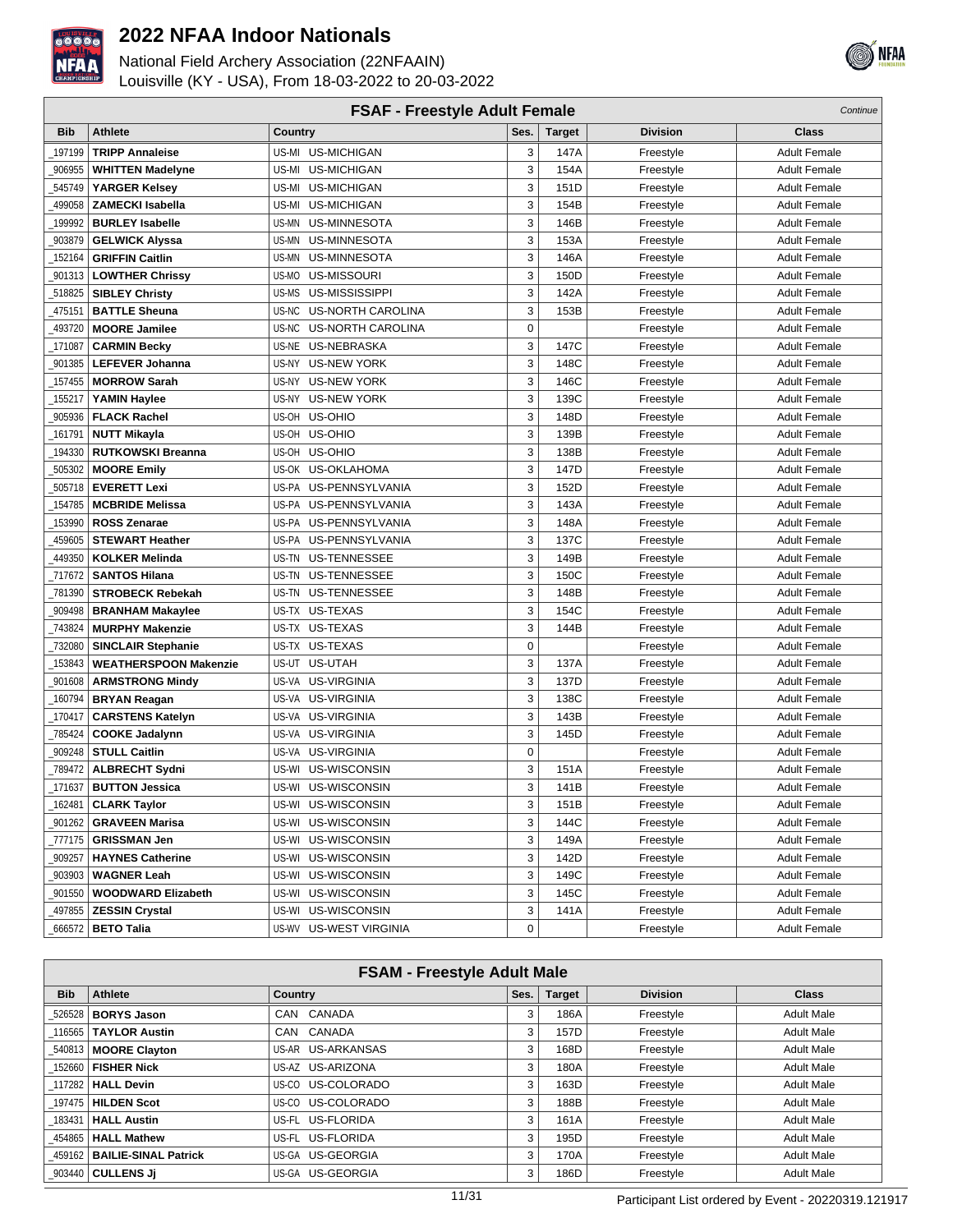



|                  | <b>FSAM - Freestyle Adult Male</b><br>Continue |                                            |             |               |                        |                                        |  |  |
|------------------|------------------------------------------------|--------------------------------------------|-------------|---------------|------------------------|----------------------------------------|--|--|
| <b>Bib</b>       | <b>Athlete</b>                                 | Country                                    | Ses.        | <b>Target</b> | <b>Division</b>        | Class                                  |  |  |
| 162586           | <b>GROFF Randy</b>                             | US-GA US-GEORGIA                           | 3           | 180B          | Freestyle              | <b>Adult Male</b>                      |  |  |
| 162032           | <b>GUYTON, III Robert</b>                      | US-GA US-GEORGIA                           | 3           | 173C          | Freestyle              | <b>Adult Male</b>                      |  |  |
| 541251           | <b>ANDERSON Ben</b>                            | US-IA US-IOWA                              | $\mathbf 0$ |               | Freestyle              | <b>Adult Male</b>                      |  |  |
| 185654           | <b>GOEDKEN Jason</b>                           | US-IA US-IOWA                              | 3           | 157A          | Freestyle              | <b>Adult Male</b>                      |  |  |
| 181991           | <b>PAULEY Andrew</b>                           | US-IA US-IOWA                              | 3           | 178C          | Freestyle              | <b>Adult Male</b>                      |  |  |
| 118674           | <b>THOMPSON Peter</b>                          | US-ID US-IDAHO                             | 3           | 159B          | Freestyle              | <b>Adult Male</b>                      |  |  |
| 903237           | <b>YEAGER Colton</b>                           | US-ID US-IDAHO                             | 3           | 187C          | Freestyle              | <b>Adult Male</b>                      |  |  |
| 191193           | <b>ALSIP Curtis</b>                            | US-IL US-ILLINOIS                          | 3           | 193C          | Freestyle              | <b>Adult Male</b>                      |  |  |
| 505394           | <b>ALSIP Evan</b>                              | US-IL US-ILLINOIS                          | 3           | 188D          | Freestyle              | <b>Adult Male</b>                      |  |  |
| 901269           | <b>BATTIN Michael</b>                          | US-IL US-ILLINOIS                          | 3           | 197B          | Freestyle              | <b>Adult Male</b>                      |  |  |
| 462252           | <b>GARCIA Jose</b>                             | US-IL US-ILLINOIS                          | 3           | 172A          | Freestyle              | <b>Adult Male</b>                      |  |  |
| 867408           | <b>KLEINE Brad</b>                             | US-IL US-ILLINOIS                          | 3           | 179B          | Freestyle              | <b>Adult Male</b>                      |  |  |
| 458252           | <b>MUNSON William</b>                          | US-ILLINOIS<br>US-IL                       | 3           | 162A          | Freestyle              | <b>Adult Male</b>                      |  |  |
| 909460           | <b>NICHOLSON Garrett</b>                       | US-IL US-ILLINOIS                          | 3           | 199B          | Freestyle              | <b>Adult Male</b>                      |  |  |
| 906194           | <b>NIXON Joshua</b>                            | US-IL US-ILLINOIS                          | 3           | 184C          | Freestyle              | <b>Adult Male</b>                      |  |  |
| 909414           | <b>SLOAT Nickolas</b>                          | US-IL US-ILLINOIS                          | 3           | 187B          | Freestyle              | <b>Adult Male</b>                      |  |  |
| 467446           | <b>STOLTMAN Patrick</b>                        | US-IL US-ILLINOIS                          | 3           | 174C          | Freestyle              | <b>Adult Male</b>                      |  |  |
| 741000           | <b>THOMPSON Dillon</b>                         | US-IL US-ILLINOIS                          | 3           | 159A          | Freestyle              | <b>Adult Male</b>                      |  |  |
| 156536           | <b>THOMPSON Travis</b>                         | US-IL US-ILLINOIS                          | 3           | 177C          | Freestyle              | <b>Adult Male</b>                      |  |  |
| 160664           | <b>WEBB Derek</b>                              | US-IL US-ILLINOIS                          | 3           | 191D          | Freestyle              | <b>Adult Male</b>                      |  |  |
| 192168           | <b>ZIMMERMAN Nathan</b>                        | US-IL US-ILLINOIS                          | 3           | 159C          | Freestyle              | <b>Adult Male</b>                      |  |  |
| 873431           | <b>BUCHANAN Justin</b>                         | US-INDIANA<br>US-IN                        | 5           |               | Freestyle              | <b>Adult Male</b>                      |  |  |
| 458367           | <b>CULP Rusty</b>                              | US-IN US-INDIANA                           | 3           | 196B          | Freestyle              | <b>Adult Male</b>                      |  |  |
| 542289           | <b>CUMBERWORTH Ethan</b>                       | US-IN US-INDIANA                           | 3           | 178D          | Freestyle              | <b>Adult Male</b>                      |  |  |
| 788639           | <b>FLETCHER Casson</b>                         | US-IN US-INDIANA                           | 3           | 168C          | Freestyle              | <b>Adult Male</b>                      |  |  |
| 753824           | <b>GREER Justin</b>                            | US-IN US-INDIANA                           | 3           | 160D          | Freestyle              | <b>Adult Male</b>                      |  |  |
| 157739           | <b>HAINES Abe</b>                              | US-IN US-INDIANA                           | 3           | 181C          | Freestyle              | <b>Adult Male</b>                      |  |  |
| 161170           | <b>HULBURT Michael Sr.</b>                     | US-IN US-INDIANA                           | 3           | 194B          | Freestyle              | <b>Adult Male</b>                      |  |  |
| 505472           | <b>MILNE Harrison</b>                          | US-IN US-INDIANA                           | 3           | 172D          | Freestyle              | <b>Adult Male</b>                      |  |  |
| 173436           | <b>MOUNTCASTLE Shawn</b><br><b>NEWMAN Erik</b> | US-INDIANA<br>US-IN<br>US-IN<br>US-INDIANA | 3<br>3      | 194C<br>165A  | Freestyle              | <b>Adult Male</b><br><b>Adult Male</b> |  |  |
| 814173<br>909436 | <b>ROMARY Samuel</b>                           | US-INDIANA<br>US-IN                        | 3           | 165D          | Freestyle<br>Freestyle | <b>Adult Male</b>                      |  |  |
| 901733           | <b>ALLEN Justin</b>                            | US-KS US-KANSAS                            | 3           | 177A          | Freestyle              | <b>Adult Male</b>                      |  |  |
| 187986           | <b>CARLSON James</b>                           | US-KS US-KANSAS                            | 3           | 179D          | Freestyle              | <b>Adult Male</b>                      |  |  |
| 406547           | <b>SANTOYO Carter</b>                          | US-KS US-KANSAS                            | 3           | 163A          | Freestyle              | <b>Adult Male</b>                      |  |  |
| 724654           | <b>WISDOM Jared</b>                            | US-KS US-KANSAS                            | 3           | 163C          | Freestyle              | <b>Adult Male</b>                      |  |  |
| 747914           | <b>ADAMS Aaron</b>                             | US-KY US-KENTUCKY                          | 3           | 168B          | Freestyle              | <b>Adult Male</b>                      |  |  |
|                  | 195180   ASHLOCK Kyle                          | US-KY US-KENTUCKY                          | 3           | 182D          | Freestyle              | <b>Adult Male</b>                      |  |  |
| 118094           | <b>CARLTON Hunter</b>                          | US-KY US-KENTUCKY                          | 3           | 156C          | Freestyle              | <b>Adult Male</b>                      |  |  |
| 184297           | <b>LARKINS Jerrod</b>                          | US-KY US-KENTUCKY                          | 3           | 170C          | Freestyle              | <b>Adult Male</b>                      |  |  |
| 905591           | <b>LEE Zack</b>                                | US-KY US-KENTUCKY                          | 3           | 192D          | Freestyle              | <b>Adult Male</b>                      |  |  |
| 159547           | <b>PATTERSON Dustin</b>                        | US-KY US-KENTUCKY                          | 3           | 162C          | Freestyle              | <b>Adult Male</b>                      |  |  |
| 906615           | <b>REED Chris</b>                              | US-KY US-KENTUCKY                          | 3           | 177B          | Freestyle              | <b>Adult Male</b>                      |  |  |
| 741183           | <b>RIENSTRA lan</b>                            | US-KY US-KENTUCKY                          | 3           | 172B          | Freestyle              | <b>Adult Male</b>                      |  |  |
| 909161           | <b>ROSSER Milton</b>                           | US-KY US-KENTUCKY                          | 3           | 191C          | Freestyle              | <b>Adult Male</b>                      |  |  |
| 908475           | <b>SMITH Dakota</b>                            | US-KY US-KENTUCKY                          | 3           | 169A          | Freestyle              | <b>Adult Male</b>                      |  |  |
| 533692           | <b>TAYLOR Shannon</b>                          | US-KY US-KENTUCKY                          | 3           | 174D          | Freestyle              | <b>Adult Male</b>                      |  |  |
| 903347           | <b>WERNER Andrew</b>                           | US-KY US-KENTUCKY                          | 3           | 177D          | Freestyle              | <b>Adult Male</b>                      |  |  |
| 188660           | <b>WHITAKER Noah</b>                           | US-KY US-KENTUCKY                          | 3           | 176D          | Freestyle              | <b>Adult Male</b>                      |  |  |
| 908884           | <b>WRIGHT Michael</b>                          | US-KY US-KENTUCKY                          | 3           | 190A          | Freestyle              | <b>Adult Male</b>                      |  |  |
| _901113          | <b>WILLIAMS Christopher</b>                    | US-MA US-MASSACHUSETTS                     | 0           |               | Freestyle              | <b>Adult Male</b>                      |  |  |
| 160932           | <b>AIMAR Brady</b>                             | US-MI US-MICHIGAN                          | 3           | 195B          | Freestyle              | <b>Adult Male</b>                      |  |  |
| 470838           | <b>BEAUDRY Eric</b>                            | US-MI US-MICHIGAN                          | 3           | 183A          | Freestyle              | <b>Adult Male</b>                      |  |  |
| 154067           | <b>BIRCHMEIER Jason</b>                        | US-MI US-MICHIGAN                          | 3           | 156A          | Freestyle              | <b>Adult Male</b>                      |  |  |
| 778529           | <b>CORRIVEAU James</b>                         | US-MI US-MICHIGAN                          | 3           | 166A          | Freestyle              | <b>Adult Male</b>                      |  |  |
| 161280           | <b>CUMMINS Rocky</b>                           | US-MI US-MICHIGAN                          | 3           | 160B          | Freestyle              | <b>Adult Male</b>                      |  |  |
| 195658           | <b>CURTIS Colton</b>                           | US-MI US-MICHIGAN                          | 3           | 185C          | Freestyle              | <b>Adult Male</b>                      |  |  |
| 484010           | <b>CURTIS Zayne</b>                            | US-MI US-MICHIGAN                          | 3           | 166B          | Freestyle              | <b>Adult Male</b>                      |  |  |
| 546751           | <b>DEWYSE Jeffrey</b>                          | US-MI US-MICHIGAN                          | 3           | 166C          | Freestyle              | <b>Adult Male</b>                      |  |  |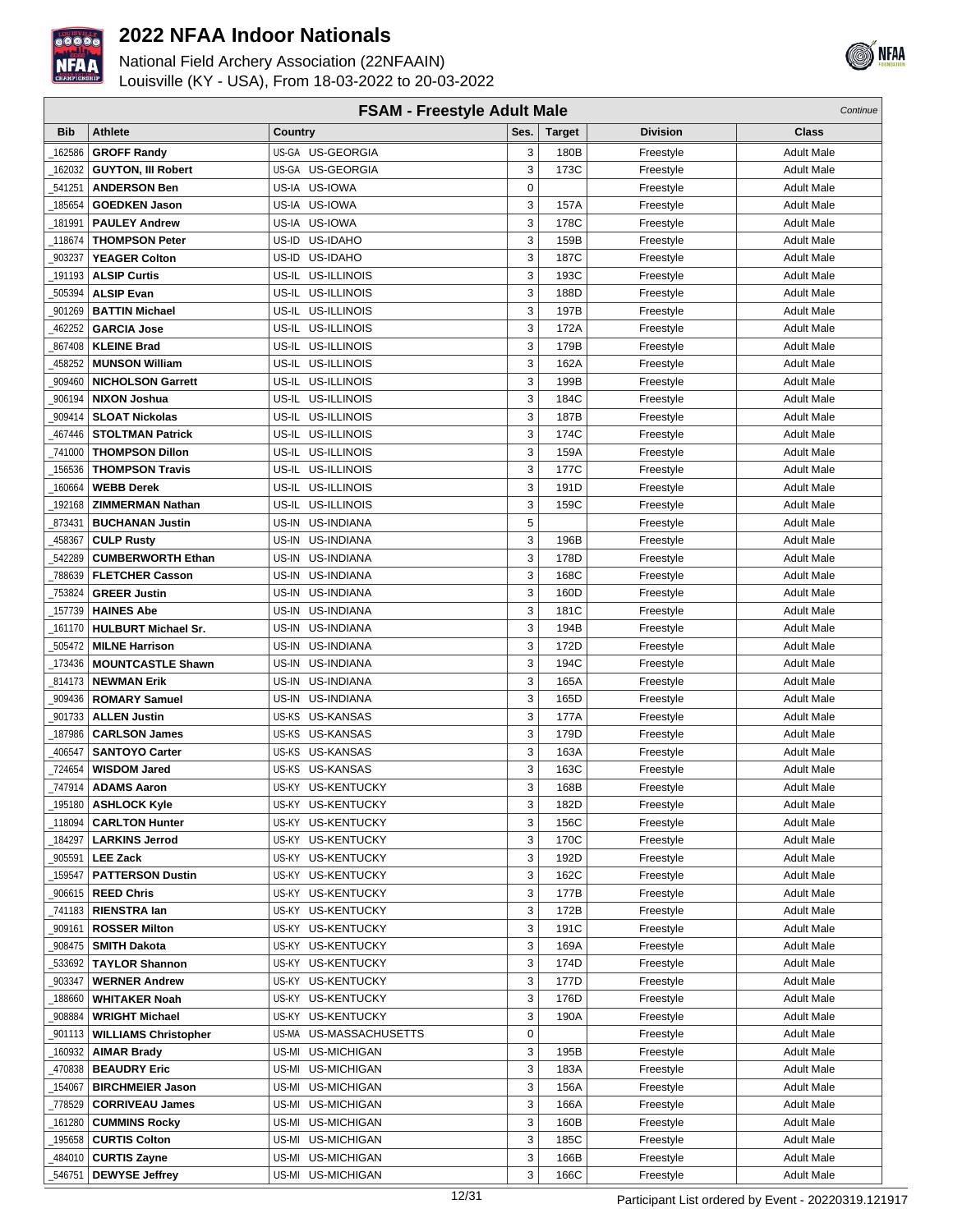



|                  | <b>FSAM - Freestyle Adult Male</b><br>Continue |                                |        |               |                        |                                        |  |  |
|------------------|------------------------------------------------|--------------------------------|--------|---------------|------------------------|----------------------------------------|--|--|
| <b>Bib</b>       | <b>Athlete</b>                                 | Country                        | Ses.   | <b>Target</b> | <b>Division</b>        | Class                                  |  |  |
| 736668           | <b>FALK Evan</b>                               | US-MI US-MICHIGAN              | 3      | 176A          | Freestyle              | <b>Adult Male</b>                      |  |  |
| 158507           | <b>FULLER Carson</b>                           | US-MI US-MICHIGAN              | 3      | 181B          | Freestyle              | <b>Adult Male</b>                      |  |  |
| 517111           | <b>GAGE Timothy</b>                            | US-MI<br><b>US-MICHIGAN</b>    | 3      | 201B          | Freestyle              | <b>Adult Male</b>                      |  |  |
| 161383           | <b>GRUBBA James</b>                            | US-MI<br>US-MICHIGAN           | 3      | 191A          | Freestyle              | <b>Adult Male</b>                      |  |  |
| 176279           | <b>HUNT DJ</b>                                 | <b>US-MICHIGAN</b><br>US-MI    | 3      | 158C          | Freestyle              | <b>Adult Male</b>                      |  |  |
| 866167           | <b>IRWIN Ryan</b>                              | <b>US-MICHIGAN</b><br>US-MI    | 3      | 170B          | Freestyle              | <b>Adult Male</b>                      |  |  |
| 161242           | <b>JOHNSON Travis</b>                          | <b>US-MICHIGAN</b><br>US-MI    | 3      | 161C          | Freestyle              | <b>Adult Male</b>                      |  |  |
| 501967           | <b>LANCASTER Stefan</b>                        | US-MICHIGAN<br>US-MI           | 3      | 190B          | Freestyle              | <b>Adult Male</b>                      |  |  |
| 158955           | <b>LAUX Jared</b>                              | US-MI US-MICHIGAN              | 3      | 161D          | Freestyle              | <b>Adult Male</b>                      |  |  |
| 174582           | <b>LOYNES Austin</b>                           | US-MI US-MICHIGAN              | 3      | 189C          | Freestyle              | <b>Adult Male</b>                      |  |  |
| 200369           | <b>MCGLINCHEY Bill</b>                         | US-MI US-MICHIGAN              | 3      | 170D          | Freestyle              | <b>Adult Male</b>                      |  |  |
| 785974           | <b>MILLER Jacob</b>                            | US-MI<br>US-MICHIGAN           | 3      | 164D          | Freestyle              | <b>Adult Male</b>                      |  |  |
| 195773           | <b>PATTERSON Chris</b>                         | US-MI<br>US-MICHIGAN           | 0      |               | Freestyle              | <b>Adult Male</b>                      |  |  |
| 162091           | <b>PIROLLI Anthony</b>                         | <b>US-MICHIGAN</b><br>US-MI    | 3      | 186C          | Freestyle              | <b>Adult Male</b>                      |  |  |
| 182934           | <b>POWERS Knox</b>                             | <b>US-MICHIGAN</b><br>US-MI    | 3      | 179A          | Freestyle              | <b>Adult Male</b>                      |  |  |
| 496608           | <b>PRUZINSKIS Nils</b>                         | <b>US-MICHIGAN</b><br>US-MI    | 3      | 200A          | Freestyle              | <b>Adult Male</b>                      |  |  |
| 182313           | <b>RICHARDS Alexander</b>                      | US-MICHIGAN<br>US-MI           | 3      | 167D          | Freestyle              | <b>Adult Male</b>                      |  |  |
| 904327           | <b>STAHLIN Christopher</b>                     | US-MICHIGAN<br>US-MI           | 3      | 169B          | Freestyle              | <b>Adult Male</b>                      |  |  |
| 160764           | <b>TUFTS Caden</b>                             | US-MI US-MICHIGAN              | 3      | 163B          | Freestyle              | <b>Adult Male</b>                      |  |  |
| 901890           | <b>WEISMANTEL Joe</b>                          | US-MI US-MICHIGAN              | 3      | 199C          | Freestyle              | <b>Adult Male</b>                      |  |  |
| 901126           | <b>WELCH Brian</b>                             | US-MI<br><b>US-MICHIGAN</b>    | 3      | 183C          | Freestyle              | <b>Adult Male</b>                      |  |  |
| 171536           | <b>WILCOX Devin</b>                            | US-MI<br>US-MICHIGAN           | 3      | 192C          | Freestyle              | <b>Adult Male</b>                      |  |  |
| 161238           | <b>WILCOX Ostin</b>                            | <b>US-MICHIGAN</b><br>US-MI    | 3      | 192B          | Freestyle              | <b>Adult Male</b>                      |  |  |
| 191721           | <b>WILLIAMS Ethan</b>                          | <b>US-MICHIGAN</b><br>US-MI    | 3      | 198A          | Freestyle              | <b>Adult Male</b>                      |  |  |
| 541340           | <b>WOELMER Brenden</b>                         | <b>US-MICHIGAN</b><br>US-MI    | 0      |               | Freestyle              | <b>Adult Male</b>                      |  |  |
| 190905           | <b>WRIGHT Brandon</b>                          | US-MICHIGAN<br>US-MI           | 3      | 180C          | Freestyle              | <b>Adult Male</b>                      |  |  |
| 903985           | <b>ANDERSON Jeremy</b>                         | US-MN<br>US-MINNESOTA          | 3      | 187D          | Freestyle              | Adult Male                             |  |  |
| 460480           | <b>KNUTSON Rob</b>                             | US-MN US-MINNESOTA             | 3      | 167C          | Freestyle              | <b>Adult Male</b>                      |  |  |
| 156644           | <b>KOSTRZEWSKI Blaine</b>                      | US-MN<br>US-MINNESOTA          | 3      | 158D          | Freestyle              | <b>Adult Male</b>                      |  |  |
| 160855           | <b>RAMIREZ Ildefonso</b>                       | US-MINNESOTA<br>US-MN          | 3      | 165C          | Freestyle              | <b>Adult Male</b>                      |  |  |
| 155332           | <b>RYAN Matt</b>                               | US-MN<br>US-MINNESOTA          | 3      | 195A          | Freestyle              | <b>Adult Male</b>                      |  |  |
| 727600           | SODERLUND Jaydon                               | <b>US-MINNESOTA</b><br>US-MN   | 3      | 168A          | Freestyle              | <b>Adult Male</b>                      |  |  |
| 159702           | <b>ZEUG Cole</b>                               | US-MN<br><b>US-MINNESOTA</b>   | 3      | 155D          | Freestyle              | <b>Adult Male</b>                      |  |  |
| 156320           | <b>CARLTON Daniel</b>                          | US-MISSOURI<br>US-MO           | 3      | 156B          | Freestyle              | <b>Adult Male</b>                      |  |  |
| 152986           | <b>COLLINS Steven</b>                          | US-MISSOURI<br>US-MO           | 3      | 155A          | Freestyle              | <b>Adult Male</b>                      |  |  |
| 908793           | <b>MAUCELLI Thomas</b>                         | US-MISSOURI<br>US-MO           | 3      | 199A          | Freestyle              | Adult Male                             |  |  |
| 857009           | <b>MILLER Evan</b>                             | US-MO US-MISSOURI              | 3      | 164C          | Freestyle              | <b>Adult Male</b>                      |  |  |
|                  | 908964   HUGHEY Mark                           | US-MS US-MISSISSIPPI           | 3      | 196C          | Freestyle              | <b>Adult Male</b>                      |  |  |
| 410092           | <b>SIBLEY Paul</b>                             | US-MS US-MISSISSIPPI           | 0      |               | Freestyle              | <b>Adult Male</b>                      |  |  |
|                  | 537879   HENRY Adam                            | US-MT US-MONTANA               | 3      | 188A          | Freestyle              | <b>Adult Male</b>                      |  |  |
| 454953           | <b>HETLETVED Lee</b>                           | US-ND US-NORTH DAKOTA          | 3      | 178A          | Freestyle              | <b>Adult Male</b>                      |  |  |
| 903229           | <b>VEITH Bradley</b>                           | US-ND US-NORTH DAKOTA          | 3      | 187A          | Freestyle              | <b>Adult Male</b>                      |  |  |
| 191894           | <b>BYRNES Matthew</b>                          | US-NJ US-NEW JERSEY            | 3      | 160A          | Freestyle              | Adult Male                             |  |  |
| 188334           | <b>FENNELL Patrick</b>                         | US-NJ US-NEW JERSEY            | 3      | 173B          | Freestyle              | <b>Adult Male</b>                      |  |  |
| 902702           | <b>KLINEDINST Kevin</b>                        | US-NJ US-NEW JERSEY            | 3      | 164A          | Freestyle              | Adult Male                             |  |  |
| 901365           | <b>MCKAY Richard</b>                           | US-NJ US-NEW JERSEY            | 3      | 192A          | Freestyle              | <b>Adult Male</b>                      |  |  |
| 162239           | <b>PASMORE Mark</b>                            | US-NJ US-NEW JERSEY            | 3      | 175B          | Freestyle              | <b>Adult Male</b>                      |  |  |
| 902871           | <b>CHAN Sean</b>                               | US-NY US-NEW YORK              | 3      | 183B          | Freestyle              | <b>Adult Male</b>                      |  |  |
| 160839           | <b>FACKLAM Eric</b>                            | US-NY US-NEW YORK              | 3      | 167B          | Freestyle              | Adult Male                             |  |  |
| 731893           | <b>HOUSEKNECHT Jacob</b>                       | US-NY US-NEW YORK              | 3      | 176B          | Freestyle              | <b>Adult Male</b>                      |  |  |
| 901384           | <b>LEFEVER Michael</b>                         | US-NY US-NEW YORK              | 3      | 174A          | Freestyle              | <b>Adult Male</b>                      |  |  |
| 490631           | <b>PATANELLA Jacob</b>                         | US-NY US-NEW YORK              | 3      | 171A          | Freestyle              | <b>Adult Male</b>                      |  |  |
| 858192           | <b>PRAY Joseph</b>                             | US-NY US-NEW YORK              | 3      | 185D          | Freestyle              | <b>Adult Male</b>                      |  |  |
| 167683           | <b>REID Owen</b>                               | US-NY US-NEW YORK              | 3      | 174B          | Freestyle              | Adult Male                             |  |  |
| 525357           | <b>SACKETT Jacob</b>                           | US-NY US-NEW YORK              | 3      | 162D          | Freestyle              | <b>Adult Male</b>                      |  |  |
|                  | 156495   ZUREK Jonathan                        | US-NY US-NEW YORK              | 3      | 169D          | Freestyle              | <b>Adult Male</b>                      |  |  |
| 779149           | <b>BROWNING Zachary</b>                        | US-OH US-OHIO<br>US-OH US-OHIO | 3<br>3 | 183D          | Freestyle              | <b>Adult Male</b>                      |  |  |
| 907831<br>902026 | <b>BRYANT Dylan</b><br><b>CALANDRA Brian</b>   | US-OH US-OHIO                  | 3      | 184A<br>196A  | Freestyle<br>Freestyle | <b>Adult Male</b><br><b>Adult Male</b> |  |  |
|                  |                                                |                                |        |               |                        |                                        |  |  |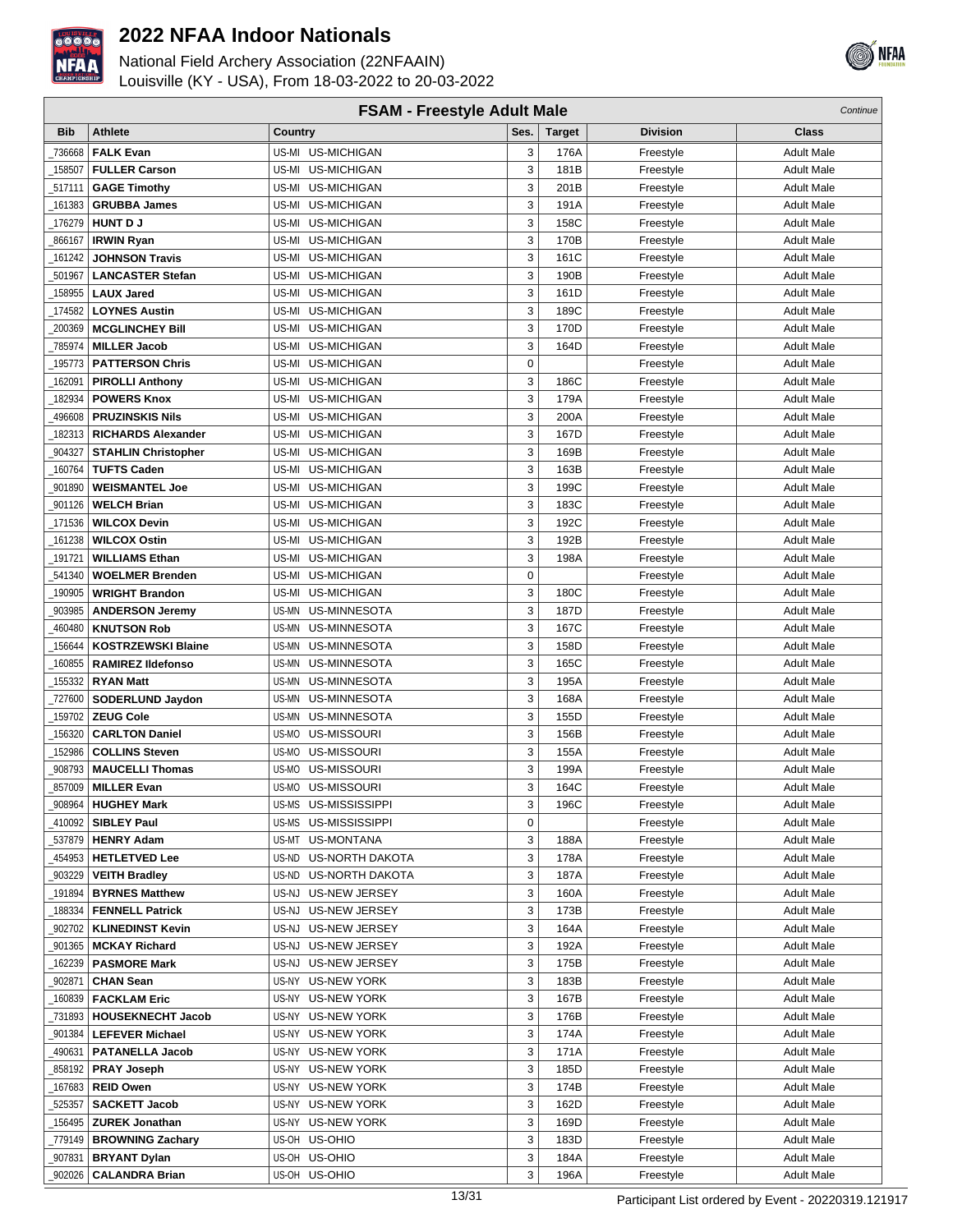



| <b>FSAM - Freestyle Adult Male</b><br>Continue |                                 |                                                    |             |               |                        |                                        |  |
|------------------------------------------------|---------------------------------|----------------------------------------------------|-------------|---------------|------------------------|----------------------------------------|--|
| <b>Bib</b>                                     | <b>Athlete</b>                  | Country                                            | Ses.        | <b>Target</b> | <b>Division</b>        | Class                                  |  |
| 821254                                         | <b>CLOUSE Cameron</b>           | US-OH US-OHIO                                      | 3           | 175D          | Freestyle              | <b>Adult Male</b>                      |  |
| 158841                                         | <b>CROMER Zach</b>              | US-OH US-OHIO                                      | 3           | 158B          | Freestyle              | <b>Adult Male</b>                      |  |
| 787405                                         | <b>DANIELS Ron</b>              | US-OH US-OHIO                                      | 3           | 200C          | Freestyle              | <b>Adult Male</b>                      |  |
| 908449                                         | <b>DEIBEL Collin</b>            | US-OHIO<br>US-OH                                   | 3           | 186B          | Freestyle              | <b>Adult Male</b>                      |  |
| 188352                                         | <b>FAHL Bill</b>                | US-OHIO<br>US-OH                                   | $\mathbf 0$ |               | Freestyle              | <b>Adult Male</b>                      |  |
| 902118                                         | <b>FOLK Brandon</b>             | US-OH US-OHIO                                      | 3           | 189B          | Freestyle              | <b>Adult Male</b>                      |  |
| 546298                                         | <b>FREED Cameron</b>            | US-OH US-OHIO                                      | 5           |               | Freestyle              | <b>Adult Male</b>                      |  |
| 175676                                         | <b>HERSHBERGER Joseph</b>       | US-OH US-OHIO                                      | 3           | 157B          | Freestyle              | <b>Adult Male</b>                      |  |
| 159124                                         | <b>HUDSON Mike</b>              | US-OH US-OHIO                                      | 3           | 161B          | Freestyle              | <b>Adult Male</b>                      |  |
| 902602                                         | <b>JUERGENS Jacob</b>           | US-OH US-OHIO                                      | 3           | 173D          | Freestyle              | <b>Adult Male</b>                      |  |
| 873004                                         | <b>LERETTE Nathan</b>           | US-OH US-OHIO                                      | 3           | 189D          | Freestyle              | <b>Adult Male</b>                      |  |
| 907444                                         | <b>MACCONNELL Andrew</b>        | US-OH<br>US-OHIO                                   | 5           |               | Freestyle              | <b>Adult Male</b>                      |  |
| 902334                                         | <b>MCKEE Dakota</b>             | US-OHIO<br>US-OH                                   | 5           |               | Freestyle              | <b>Adult Male</b>                      |  |
| 737215                                         | <b>NIEKAMP Michael</b>          | US-OH<br>US-OHIO                                   | 3           | 178B          | Freestyle              | <b>Adult Male</b>                      |  |
| 844876                                         | <b>NIXON James</b>              | US-OH US-OHIO                                      | 3           | 201A          | Freestyle              | <b>Adult Male</b>                      |  |
| 190277                                         | <b>ROBERTS Derek</b>            | US-OH US-OHIO                                      | 3           | 157C          | Freestyle              | <b>Adult Male</b>                      |  |
| 486030                                         | <b>SAYLORS Hunter</b>           | US-OH US-OHIO                                      | 3           | 173A          | Freestyle              | <b>Adult Male</b>                      |  |
| 909132                                         | <b>TROYER Ben</b>               | US-OH US-OHIO                                      | 3           | 198B          | Freestyle              | <b>Adult Male</b>                      |  |
| 905304                                         | <b>WILLIAMS Matt</b>            | US-OH US-OHIO                                      | 3           | 182C          | Freestyle              | <b>Adult Male</b>                      |  |
| 791992                                         | <b>YODER Lee</b>                | US-OH US-OHIO                                      | 3           | 181A          | Freestyle              | <b>Adult Male</b>                      |  |
| 170679                                         | <b>COOLEY Neil</b>              | US-OK<br>US-OKLAHOMA                               | 3           | 190C          | Freestyle              | <b>Adult Male</b>                      |  |
| 906723                                         | <b>LEWIS James</b>              | US-OK<br>US-OKLAHOMA                               | 3           | 172C          | Freestyle              | <b>Adult Male</b>                      |  |
| 908678                                         | <b>BERROCAL Joe</b>             | US-PA<br>US-PENNSYLVANIA                           | 3           | 200B          | Freestyle              | <b>Adult Male</b>                      |  |
| 161081                                         | <b>DAWSON Brandon</b>           | US-PA US-PENNSYLVANIA                              | 3           | 156D          | Freestyle              | <b>Adult Male</b>                      |  |
| 908765                                         | <b>EDWARDS Alexander</b>        | US-PA US-PENNSYLVANIA                              | 3           | 198C          | Freestyle              | <b>Adult Male</b>                      |  |
| 154024                                         | <b>MYERS Brady</b>              | US-PA US-PENNSYLVANIA                              | 3           | 162B          | Freestyle              | <b>Adult Male</b>                      |  |
| 156669                                         | <b>REGA Brad</b>                | US-PA US-PENNSYLVANIA                              | 3           | 194A          | Freestyle              | <b>Adult Male</b>                      |  |
| 152998                                         | <b>TAYLOR David</b>             | US-PA US-PENNSYLVANIA                              | 3           | 158A          | Freestyle              | <b>Adult Male</b>                      |  |
| 909112                                         | <b>PEARCEY Ryan</b>             | US-SC US-SOUTH CAROLINA                            | 3           | 201C          | Freestyle              | <b>Adult Male</b>                      |  |
| 905575                                         | <b>RHINEHART Patrick</b>        | US-SC<br>US-SOUTH CAROLINA                         | 3           | 171B          | Freestyle              | <b>Adult Male</b>                      |  |
| 904020                                         | <b>FRAZIER Michael</b>          | US-TN<br>US-TENNESSEE                              | 3           | 193A          | Freestyle              | <b>Adult Male</b>                      |  |
| 798254                                         | <b>HARDY Brandon</b>            | <b>US-TENNESSEE</b><br>US-TN<br>US-TN US-TENNESSEE | 3<br>3      | 182A          | Freestyle              | <b>Adult Male</b>                      |  |
| 909137<br>908746                               | <b>SPECHT Brady</b><br>YODER Jr | US-TN US-TENNESSEE                                 | 3           | 197A<br>171D  | Freestyle              | <b>Adult Male</b><br><b>Adult Male</b> |  |
| 466530                                         | <b>CROCKER Casey</b>            | US-TX US-TEXAS                                     | 3           | 185B          | Freestyle              |                                        |  |
| 906718                                         | <b>LAHEY Adam</b>               | US-TX US-TEXAS                                     | 3           | 185A          | Freestyle<br>Freestyle | <b>Adult Male</b><br><b>Adult Male</b> |  |
|                                                | 753616   MCBRIDE Jim            | US-TX US-TEXAS                                     | 3           | 197C          | Freestyle              | <b>Adult Male</b>                      |  |
| 499320                                         | <b>OBLANDER Devin</b>           | US-TX US-TEXAS                                     | 3           | 199D          | Freestyle              | <b>Adult Male</b>                      |  |
| 543121                                         | <b>TARVER Chris</b>             | US-TX US-TEXAS                                     | $\mathbf 0$ |               | Freestyle              | <b>Adult Male</b>                      |  |
| 174042                                         | <b>VILLAREAL Chris</b>          | US-TX US-TEXAS                                     | 3           | 197D          | Freestyle              | <b>Adult Male</b>                      |  |
| 834457                                         | <b>WINCKLER Jason</b>           | US-TX US-TEXAS                                     | 3           | 169C          | Freestyle              | <b>Adult Male</b>                      |  |
| 155694                                         | <b>BOWYER Mike</b>              | US-UT US-UTAH                                      | 5           |               | Freestyle              | <b>Adult Male</b>                      |  |
| 909230                                         | <b>SHAMBLEN Kevin</b>           | US-UT US-UTAH                                      | 5           |               | Freestyle              | <b>Adult Male</b>                      |  |
| 901606                                         | <b>ARMSTRONG Seth</b>           | US-VA US-VIRGINIA                                  | 3           | 189A          | Freestyle              | <b>Adult Male</b>                      |  |
| 156034                                         | <b>BOGGS Richard</b>            | US-VA US-VIRGINIA                                  | 3           | 180D          | Freestyle              | <b>Adult Male</b>                      |  |
| 866979                                         | <b>CARPENTER John</b>           | US-VA US-VIRGINIA                                  | 3           | 193B          | Freestyle              | <b>Adult Male</b>                      |  |
| 909197                                         | <b>CARTER Alexander</b>         | US-VA US-VIRGINIA                                  | $\pmb{0}$   |               | Freestyle              | <b>Adult Male</b>                      |  |
| 153568                                         | <b>LOUKO Kyle</b>               | US-VT US-VERMONT                                   | 3           | 181D          | Freestyle              | <b>Adult Male</b>                      |  |
| 173645                                         | <b>MCKEE Jeff</b>               | US-WA US-WASHINGTON                                | 3           | 155B          | Freestyle              | <b>Adult Male</b>                      |  |
| 482438                                         | <b>BUTTON Daniel</b>            | US-WI US-WISCONSIN                                 | 3           | 159D          | Freestyle              | <b>Adult Male</b>                      |  |
| 736569                                         | <b>COON Andy</b>                | US-WI US-WISCONSIN                                 | 3           | 196D          | Freestyle              | <b>Adult Male</b>                      |  |
| 768025                                         | <b>COON Owen</b>                | US-WI US-WISCONSIN                                 | 3           | 194D          | Freestyle              | <b>Adult Male</b>                      |  |
| 195238                                         | <b>EBERT Telo</b>               | US-WI US-WISCONSIN                                 | 3           | 167A          | Freestyle              | <b>Adult Male</b>                      |  |
| 202832                                         | <b>FUCHS Scott</b>              | US-WI US-WISCONSIN                                 | 3           | 188C          | Freestyle              | <b>Adult Male</b>                      |  |
| 903101                                         | <b>HALL Preston</b>             | US-WI US-WISCONSIN                                 | 3           | 179C          | Freestyle              | <b>Adult Male</b>                      |  |
| 871077                                         | <b>LILLA Michael</b>            | US-WI US-WISCONSIN                                 | 3           | 195C          | Freestyle              | <b>Adult Male</b>                      |  |
| 159002                                         | <b>OLLER Christian</b>          | US-WI US-WISCONSIN                                 | 3           | 165B          | Freestyle              | <b>Adult Male</b>                      |  |
| 154005                                         | <b>OLSON Hunter</b>             | US-WI US-WISCONSIN                                 | 3           | 176C          | Freestyle              | <b>Adult Male</b>                      |  |
| 901431                                         | <b>RIDDLE Andrew</b>            | US-WI US-WISCONSIN                                 | 3           | 198D          | Freestyle              | <b>Adult Male</b>                      |  |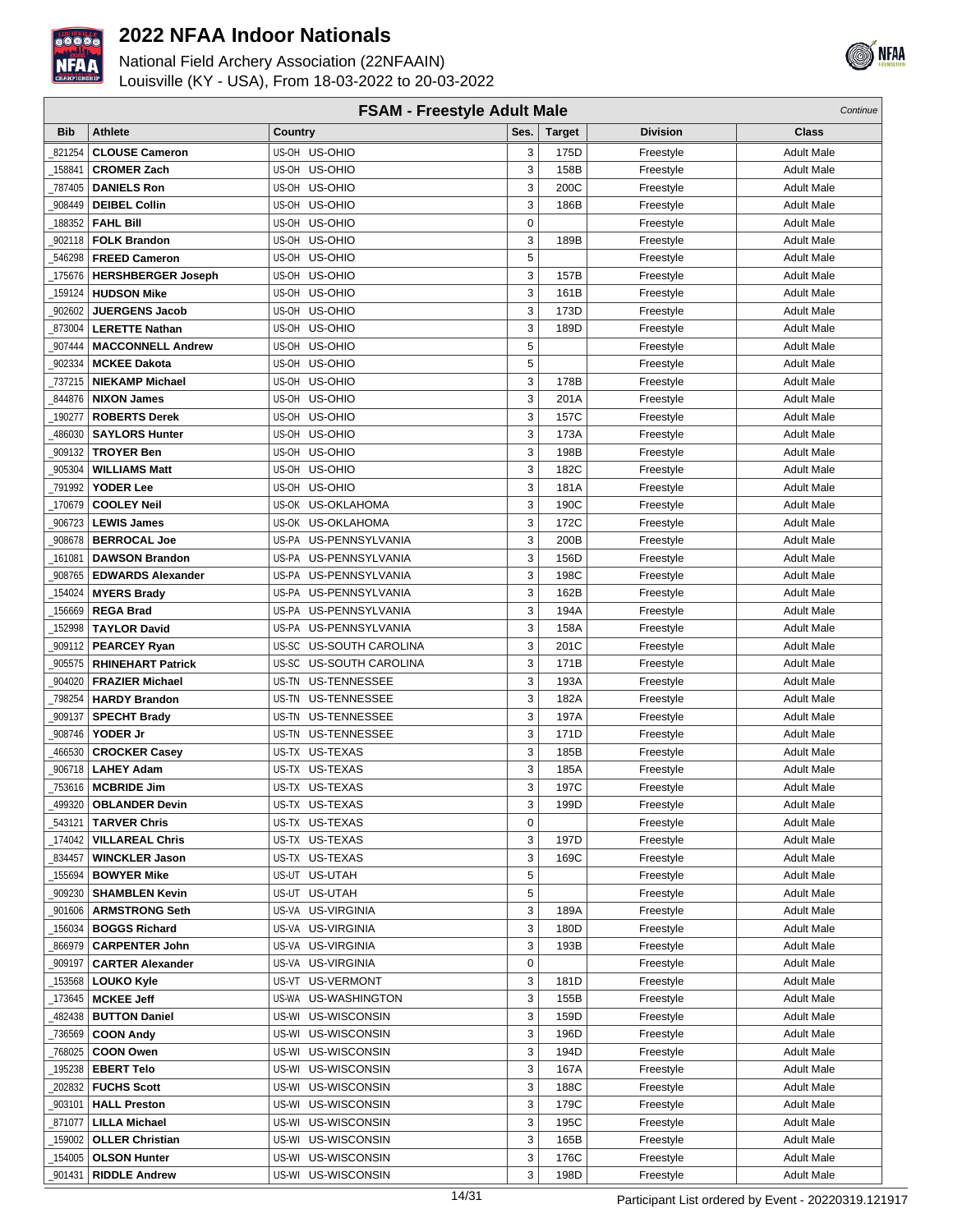



|            | <b>FSAM - Freestyle Adult Male</b><br>Continue |                                  |      |               |                 |                   |  |  |
|------------|------------------------------------------------|----------------------------------|------|---------------|-----------------|-------------------|--|--|
| <b>Bib</b> | Athlete                                        | Country                          | Ses. | <b>Target</b> | <b>Division</b> | <b>Class</b>      |  |  |
|            | 180178   SCHAFFHAUSER Benjamin                 | US-WI US-WISCONSIN               | 3    | 155C          | Freestyle       | <b>Adult Male</b> |  |  |
|            | 909017   SCHULTZ Jeremy                        | US-WISCONSIN<br>US-WI            | 3    | 182B          | Freestyle       | <b>Adult Male</b> |  |  |
|            | 540910   SIVERLING Mason                       | US-WISCONSIN<br>US-WI            | 3    | 175C          | Freestyle       | <b>Adult Male</b> |  |  |
| 435296     | <b>TRIMBLE Bruce</b>                           | US-WISCONSIN<br>US-WI            |      |               | Freestyle       | <b>Adult Male</b> |  |  |
|            | 188202   DOWELL Mason                          | <b>US-WEST VIRGINIA</b><br>US-WV | 3    | 166D          | Freestyle       | <b>Adult Male</b> |  |  |
|            | 905790   SHORTALL Christopher                  | <b>US-WEST VIRGINIA</b><br>US-WV | 3    | 171C          | Freestyle       | <b>Adult Male</b> |  |  |
| 790067 L   | VENTLING Ethan                                 | US-WYOMING<br>US-WY              | 3    | 191B          | Freestyle       | <b>Adult Male</b> |  |  |

| <b>FSCF - Freestyle Cub Female</b> |                          |                       |      |               |                 |            |  |  |
|------------------------------------|--------------------------|-----------------------|------|---------------|-----------------|------------|--|--|
| <b>Bib</b>                         | <b>Athlete</b>           | <b>Country</b>        | Ses. | <b>Target</b> | <b>Division</b> | Class      |  |  |
| 908772                             | <b>PUTNAM Brooke</b>     | US-GA US-GEORGIA      | 3    | 129B          | Freestyle       | Cub Female |  |  |
| 851809                             | <b>PURVIS Krysten</b>    | US-IN US-INDIANA      | 5    |               | Freestyle       | Cub Female |  |  |
| 901324                             | <b>CURRAN Alyssa</b>     | US-KY US-KENTUCKY     | 3    | 130D          | Freestyle       | Cub Female |  |  |
| 902878                             | <b>JEFFRIES Lexi</b>     | US-KY US-KENTUCKY     | 3    | 132B          | Freestyle       | Cub Female |  |  |
| 907397                             | <b>MCGIVERN Diletta</b>  | US-MI US-MICHIGAN     | 3    | 131C          | Freestyle       | Cub Female |  |  |
| 778952                             | <b>WELCH Sadie</b>       | US-MI US-MICHIGAN     | 3    | 129A          | Freestyle       | Cub Female |  |  |
| 903450                             | <b>GRUTKOSKI Paige</b>   | US-MN US-MINNESOTA    | 3    | 130C          | Freestyle       | Cub Female |  |  |
| 902495                             | <b>KNUTSON Josie</b>     | US-MN US-MINNESOTA    | 3    | 131A          | Freestyle       | Cub Female |  |  |
| 903230                             | <b>VEITH Odessa</b>      | US-ND US-NORTH DAKOTA | 3    | 130A          | Freestyle       | Cub Female |  |  |
| 171089                             | <b>CARMIN Addie</b>      | US-NE US-NEBRASKA     | 3    | 131D          | Freestyle       | Cub Female |  |  |
| 778625                             | <b>BURCHETT Kylee</b>    | US-OH US-OHIO         | 3    | 129D          | Freestyle       | Cub Female |  |  |
| 781019                             | <b>HOLMAN Tinley</b>     | US-OH US-OHIO         | 3    | 128C          | Freestyle       | Cub Female |  |  |
| 862311                             | <b>MOERMOND Katie</b>    | US-OH US-OHIO         | 3    | 131B          | Freestyle       | Cub Female |  |  |
| 646331                             | <b>CHARLES Katie</b>     | US-PA US-PENNSYLVANIA | 3    | 129C          | Freestyle       | Cub Female |  |  |
| 909165                             | <b>HELLER Carley</b>     | US-PA US-PENNSYLVANIA | 3    | 132A          | Freestyle       | Cub Female |  |  |
| 901513                             | <b>MILLER Kali</b>       | US-PA US-PENNSYLVANIA | 3    | 130B          | Freestyle       | Cub Female |  |  |
| 843872                             | <b>LAWHEAD Makena</b>    | US-RI US-RHODE ISLAND | 3    | 128D          | Freestyle       | Cub Female |  |  |
| 846056                             | <b>YOUMANS Alexandra</b> | US-TX US-TEXAS        | 3    | 128B          | Freestyle       | Cub Female |  |  |
| 741142                             | <b>NELSEN Chloe</b>      | US-WI US-WISCONSIN    | 3    | 128A          | Freestyle       | Cub Female |  |  |

| <b>FSCM - Freestyle Cub Male</b> |                         |                         |      |               |                 |          |  |  |
|----------------------------------|-------------------------|-------------------------|------|---------------|-----------------|----------|--|--|
| <b>Bib</b>                       | <b>Athlete</b>          | <b>Country</b>          | Ses. | <b>Target</b> | <b>Division</b> | Class    |  |  |
| 901319                           | <b>GHOLSON Reece</b>    | US-IL US-ILLINOIS       | 3    | 135B          | Freestyle       | Cub Male |  |  |
| 908148                           | <b>THOMPSON Robert</b>  | US-IL US-ILLINOIS       | 3    | 134B          | Freestyle       | Cub Male |  |  |
| 909188                           | <b>GAUGLER James</b>    | US-KY US-KENTUCKY       | 5    |               | Freestyle       | Cub Male |  |  |
| 902877                           | <b>JEFFRIES Luke</b>    | US-KY US-KENTUCKY       | 0    |               | Freestyle       | Cub Male |  |  |
| 903498                           | <b>PIROLLI Mathew</b>   | US-MI US-MICHIGAN       | 3    | 136C          | Freestyle       | Cub Male |  |  |
| 903418                           | <b>GREENE Brayton</b>   | US-NC US-NORTH CAROLINA | 5    |               | Freestyle       | Cub Male |  |  |
| 909172                           | <b>MONTCASTLE Aiden</b> | US-NC US-NORTH CAROLINA | 3    | 135D          | Freestyle       | Cub Male |  |  |
| 905827                           | <b>PETERSON Ryder</b>   | US-ND US-NORTH DAKOTA   | 3    | 136B          | Freestyle       | Cub Male |  |  |
| 787942                           | <b>RUPP Easton</b>      | US-NY US-NEW YORK       | 3    | 133A          | Freestyle       | Cub Male |  |  |
| 907747                           | <b>DESKINS Ralph</b>    | US-OH US-OHIO           | 3    | 133D          | Freestyle       | Cub Male |  |  |
| 867214                           | <b>ELROD Garrett</b>    | US-OH US-OHIO           | 3    | 133B          | Freestyle       | Cub Male |  |  |
| 909259                           | <b>HALL Colton</b>      | US-OH US-OHIO           | 3    | 134A          | Freestyle       | Cub Male |  |  |
| 787911                           | <b>NIEKAMP Lane</b>     | US-OH US-OHIO           | 3    | 135C          | Freestyle       | Cub Male |  |  |
| 907902                           | <b>ROGERS Jessie</b>    | US-OH US-OHIO           | 3    | 135A          | Freestyle       | Cub Male |  |  |
| 907225                           | <b>HELLER Jacob</b>     | US-PA US-PENNSYLVANIA   | 3    | 136D          | Freestyle       | Cub Male |  |  |
| 513912                           | <b>LUKE Wyatt</b>       | US-PA US-PENNSYLVANIA   | 3    | 133C          | Freestyle       | Cub Male |  |  |
| 789204                           | <b>NUTTER Dakota</b>    | US-WV US-WEST VIRGINIA  | 3    | 134C          | Freestyle       | Cub Male |  |  |

|            | <b>FSFP - Freestyle Professional Senior Female</b> |                       |      |               |                 |                                   |  |  |  |
|------------|----------------------------------------------------|-----------------------|------|---------------|-----------------|-----------------------------------|--|--|--|
| <b>Bib</b> | Athlete                                            | Country               | Ses. | <b>Target</b> | <b>Division</b> | <b>Class</b>                      |  |  |  |
|            | 153766   MCCLEAN Fiona                             | CAN CANADA            |      | 075A          | Freestyle       | <b>Professional Senior Female</b> |  |  |  |
|            | 156280   OCHS Debra                                | US-FL US-FLORIDA      |      | 075B          | Freestyle       | <b>Professional Senior Female</b> |  |  |  |
|            | 158353   SHIRK Denise                              | US-PA US-PENNSYLVANIA |      | 075D          | Freestyle       | <b>Professional Senior Female</b> |  |  |  |
|            | 158600   <b>BOND Brenda</b>                        | US-VA US-VIRGINIA     |      | 075C          | Freestyle       | Professional Senior Female        |  |  |  |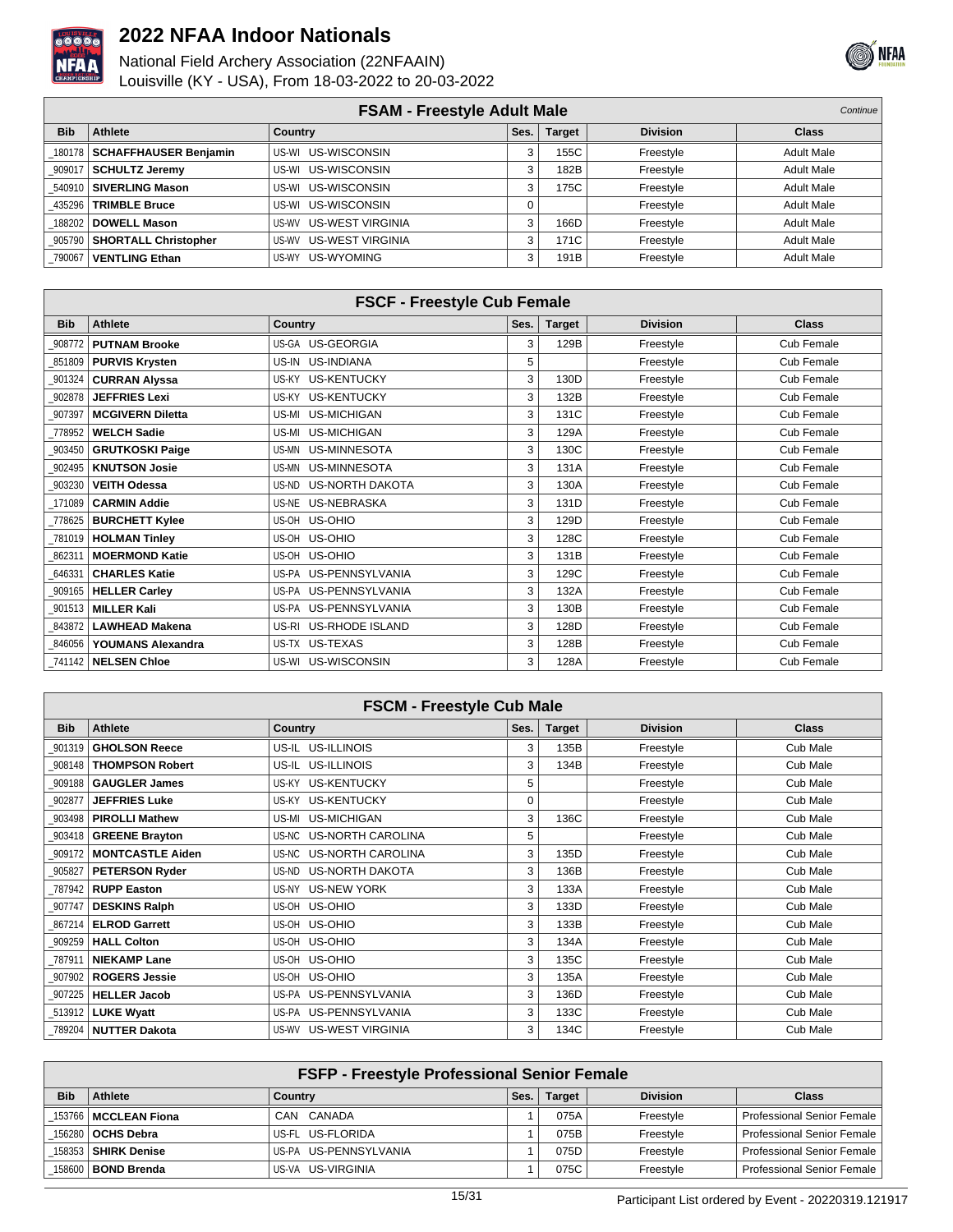



| FSJF - Freestyle Young Adult Female |                            |                         |           |               |                 |                    |  |
|-------------------------------------|----------------------------|-------------------------|-----------|---------------|-----------------|--------------------|--|
| <b>Bib</b>                          | Athlete                    | <b>Country</b>          | Ses.      | <b>Target</b> | <b>Division</b> | <b>Class</b>       |  |
| 118756                              | <b>BAUM Amber</b>          | US-CO US-COLORADO       | 3         | 002D          | Freestyle       | Young Adult Female |  |
| 160651                              | <b>CASSADY Mikayla</b>     | US-CO US-COLORADO       | 3         | 005B          | Freestyle       | Young Adult Female |  |
| 907340                              | <b>CORRADO Payton</b>      | US-FL US-FLORIDA        | 3         | 004C          | Freestyle       | Young Adult Female |  |
| 904172                              |                            | US-FL US-FLORIDA        | 3         | 014C          | Freestyle       |                    |  |
|                                     | DE LEON Nyjah              |                         |           |               |                 | Young Adult Female |  |
| 740502                              | <b>SULLENBERGER Sydney</b> | US-FL US-FLORIDA        | 3         | 007C          | Freestyle       | Young Adult Female |  |
| 156244                              | <b>MOORE Briana</b>        | US-GA US-GEORGIA        | $\pmb{0}$ |               | Freestyle       | Young Adult Female |  |
| 507558                              | <b>VESCUSO Destrie</b>     | US-GA US-GEORGIA        | 3         | 003C          | Freestyle       | Young Adult Female |  |
| 197037                              | <b>GARCIA Monserrat</b>    | US-IL US-ILLINOIS       | 3         | 011D          | Freestyle       | Young Adult Female |  |
| 153112                              | <b>JANIEC Dana</b>         | US-IL US-ILLINOIS       | 3         | 002A          | Freestyle       | Young Adult Female |  |
| 197364                              | <b>KLEINE Hannah</b>       | US-IL US-ILLINOIS       | 3         | 005D          | Freestyle       | Young Adult Female |  |
| 116827_                             | <b>LANGLEY Courtney</b>    | US-IL US-ILLINOIS       | 3         | 006C          | Freestyle       | Young Adult Female |  |
| 510287                              | <b>LEBEAU Gracelyn</b>     | US-IL US-ILLINOIS       | 3         | 007A          | Freestyle       | Young Adult Female |  |
| 160749                              | <b>MALES Alexis</b>        | US-IL US-ILLINOIS       | 3         | 002B          | Freestyle       | Young Adult Female |  |
| 870913                              | <b>SELLERS Hallie</b>      | US-IL US-ILLINOIS       | 3         | 008D          | Freestyle       | Young Adult Female |  |
| 801824                              | <b>SZCZESNIAK Hope</b>     | US-IL<br>US-ILLINOIS    | 3         | 011A          | Freestyle       | Young Adult Female |  |
| 195087                              | <b>WOODS Zoe</b>           | US-IL<br>US-ILLINOIS    | 3         | 006A          | Freestyle       | Young Adult Female |  |
| 794310                              | <b>FLETCHER Gracen</b>     | US-IN US-INDIANA        | 3         | 001B          | Freestyle       | Young Adult Female |  |
| 834342                              | <b>ROSSOW Meredith</b>     | US-IN US-INDIANA        | 3         | 010D          | Freestyle       | Young Adult Female |  |
| 883669                              | <b>SHEARIER Anna</b>       | US-IN US-INDIANA        | 3         | 003A          | Freestyle       | Young Adult Female |  |
| 194378                              | <b>HAYES Kylie</b>         | US-KS US-KANSAS         | 3         | 005A          | Freestyle       | Young Adult Female |  |
| 741185                              | <b>MCKINSEY Hannah</b>     | US-KY US-KENTUCKY       | 3         | 015B          | Freestyle       | Young Adult Female |  |
| 902143                              | <b>THOMPSON Andrea</b>     | US-KY US-KENTUCKY       | 3         | 004A          | Freestyle       | Young Adult Female |  |
| 904041                              | <b>ZIEGLER Madeline</b>    | US-KY US-KENTUCKY       | 3         | 007D          | Freestyle       | Young Adult Female |  |
| 863143                              | <b>BAKER Katelyn</b>       | US-LA US-LOUISIANA      | 3         | 015A          | Freestyle       | Young Adult Female |  |
| 739507                              | <b>RUGGERIO Rachel</b>     | US-MD<br>US-MARYLAND    | 3         | 001C          | Freestyle       | Young Adult Female |  |
| 904442                              | <b>SANDS Sierra</b>        | US-MARYLAND<br>US-MD    | 3         | 012B          | Freestyle       | Young Adult Female |  |
| 510494                              | <b>FRANK Allana</b>        | US-MI<br>US-MICHIGAN    | 3         | 011C          | Freestyle       | Young Adult Female |  |
| 158905                              | <b>GRIEBE Adriana</b>      | US-MI<br>US-MICHIGAN    | 0         |               | Freestyle       | Young Adult Female |  |
| 523851                              | <b>GUPTA Siya</b>          | US-MI US-MICHIGAN       | 3         | 012D          | Freestyle       | Young Adult Female |  |
| 176175                              | <b>LEONES Reese</b>        | US-MI US-MICHIGAN       | 3         | 014A          | Freestyle       | Young Adult Female |  |
| 767742                              | <b>MCGIVERN Alessia</b>    | US-MI US-MICHIGAN       | 3         | 008A          | Freestyle       | Young Adult Female |  |
| 154634                              | <b>MONTRI Ashley</b>       | US-MI US-MICHIGAN       | 3         | 004B          | Freestyle       | Young Adult Female |  |
| _195774                             | <b>PATTERSON Isabelle</b>  | US-MI<br>US-MICHIGAN    | $\pmb{0}$ |               | Freestyle       | Young Adult Female |  |
| 909350                              | <b>PETERMAN Tailey</b>     | US-MI<br>US-MICHIGAN    | 3         | 011B          | Freestyle       | Young Adult Female |  |
| 868029                              | <b>PRENTICE Allison</b>    | US-MI<br>US-MICHIGAN    | 3         | 004D          | Freestyle       | Young Adult Female |  |
| 193808                              | YAMBRICK Isabelle          | US-MI<br>US-MICHIGAN    | 3         | 012C          | Freestyle       | Young Adult Female |  |
| 199991                              | <b>BURLEY LeeAna</b>       | US-MN US-MINNESOTA      | 3         | 009B          | Freestyle       | Young Adult Female |  |
| 118268_                             | <b>KNUTSON Valarie</b>     | US-MN US-MINNESOTA      | 3         | 006B          | Freestyle       | Young Adult Female |  |
| _536040                             | <b>MUONIO Callidora</b>    | US-MN US-MINNESOTA      | 3         | 009A          | Freestyle       | Young Adult Female |  |
| 203008                              | <b>NASH Ashley</b>         | US-MN US-MINNESOTA      | 3         | 007B          | Freestyle       | Young Adult Female |  |
| 787843                              | <b>VOGEL Rebecca</b>       | US-MN US-MINNESOTA      | 3         | 003D          | Freestyle       | Young Adult Female |  |
| _781483                             | <b>BRAND Grace</b>         | US-MO<br>US-MISSOURI    | 3         | 008B          | Freestyle       | Young Adult Female |  |
| 533091                              | <b>DRAKE Leann</b>         | US-MO<br>US-MISSOURI    | 3         | 002C          | Freestyle       | Young Adult Female |  |
| 733365                              | <b>MCCOOL Hope</b>         | US-MISSOURI<br>US-MO    | 3         | 010C          | Freestyle       | Young Adult Female |  |
| 901828                              | <b>PARTON Keeley</b>       | US-NC US-NORTH CAROLINA | 3         | 005C          | Freestyle       | Young Adult Female |  |
| 179323                              | <b>HETLETVED Hatley</b>    | US-ND US-NORTH DAKOTA   | 3         | 009D          | Freestyle       | Young Adult Female |  |
| 507697                              | <b>DAVIS Kiana</b>         | US-NE US-NEBRASKA       | 3         | 013C          | Freestyle       | Young Adult Female |  |
| 191852                              |                            | US-NJ US-NEW JERSEY     | 3         | 014B          |                 | Young Adult Female |  |
|                                     | <b>BERRY Kortney</b>       | US-NJ US-NEW JERSEY     | 3         | 001D          | Freestyle       |                    |  |
| 194840                              | <b>DEAN Olivia</b>         |                         |           |               | Freestyle       | Young Adult Female |  |
| 537771                              | <b>KIST Emma</b>           | US-OH US-OHIO           | 3         | 006D          | Freestyle       | Young Adult Female |  |
| 720706                              | <b>MATHENY Lauren</b>      | US-OH US-OHIO           | 3         | 013B          | Freestyle       | Young Adult Female |  |
| 873099                              | <b>PHILLIPS Sydney</b>     | US-OH US-OHIO           | 3         | 015C          | Freestyle       | Young Adult Female |  |
| 184952                              | <b>GOW Madigan</b>         | US-PA US-PENNSYLVANIA   | 3         | 008C          | Freestyle       | Young Adult Female |  |
| 908519                              | <b>SMALLEY Kaitlyn</b>     | US-PA US-PENNSYLVANIA   | $\pmb{0}$ |               | Freestyle       | Young Adult Female |  |
| 508041                              | <b>ENSOR Olivia</b>        | US-TN US-TENNESSEE      | 3         | 012A          | Freestyle       | Young Adult Female |  |
| 187782                              | <b>NEVILLE Chelsea</b>     | US-VA US-VIRGINIA       | 3         | 003B          | Freestyle       | Young Adult Female |  |
| 544558                              | <b>IRISH Olivia</b>        | US-VT US-VERMONT        | 3         | 013A          | Freestyle       | Young Adult Female |  |
| 508728                              | <b>KISSINGER Olivia</b>    | US-VT US-VERMONT        | 3         | 010B          | Freestyle       | Young Adult Female |  |
| 738170                              | <b>AGUILAR Lilie</b>       | US-WI US-WISCONSIN      | 3         | 001A          | Freestyle       | Young Adult Female |  |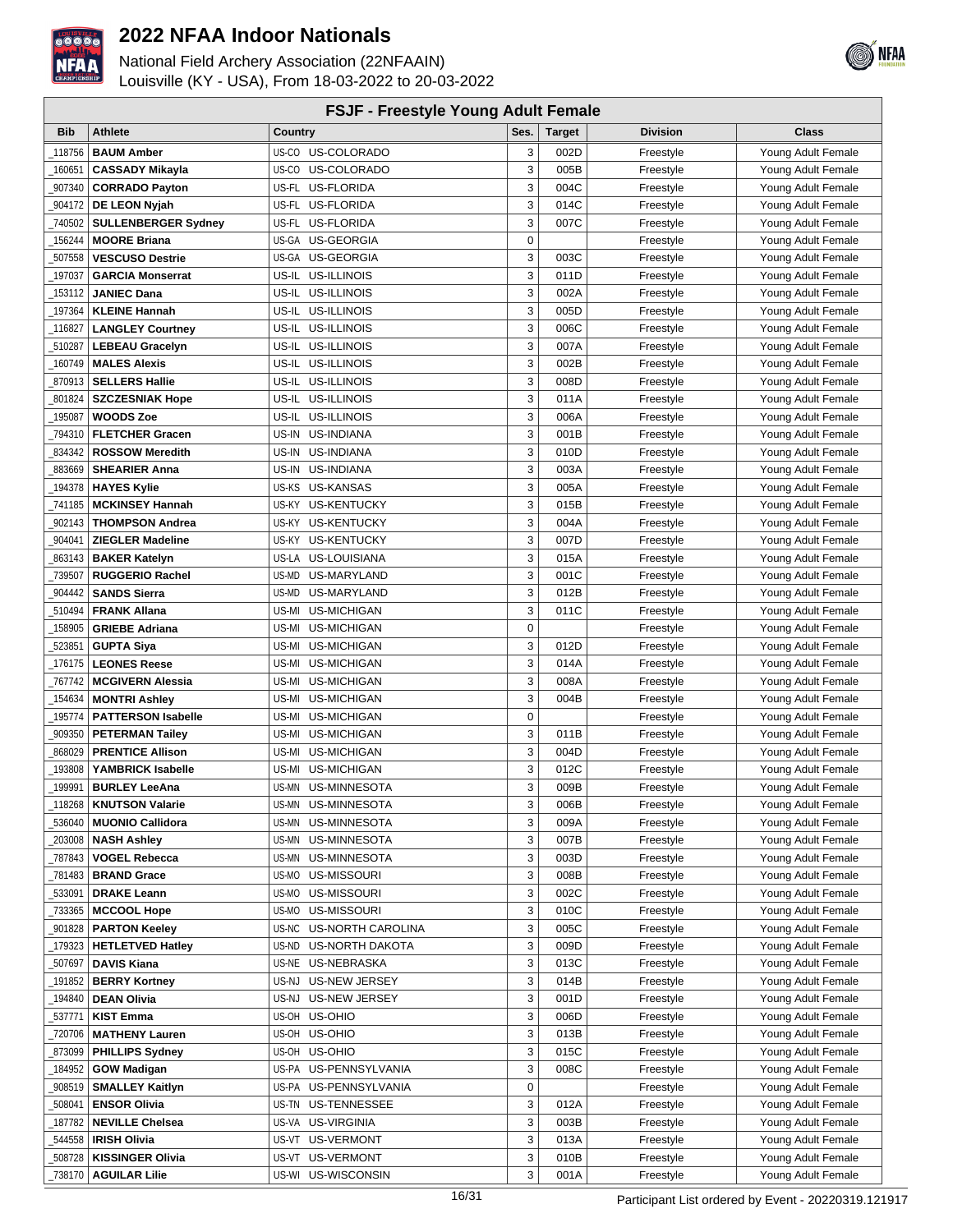



|            | <b>FSJF - Freestyle Young Adult Female</b><br>Continue |                     |            |               |                 |                    |  |  |
|------------|--------------------------------------------------------|---------------------|------------|---------------|-----------------|--------------------|--|--|
| <b>Bib</b> | Athlete                                                | Country             | Ses.       | <b>Target</b> | <b>Division</b> | <b>Class</b>       |  |  |
|            | 868361   BENSON Alexandria                             | lus-wi us-wisconsin | o          | 010A          | Freestvle       | Young Adult Female |  |  |
|            | 161026   GIBBS Jenna                                   | US-WI US-WISCONSIN  | $\sqrt{2}$ | 009C          | Freestvle       | Young Adult Female |  |  |

| <b>FSJM - Freestyle Young Adult Male</b> |                                              |                                                            |             |               |                        |                                      |  |
|------------------------------------------|----------------------------------------------|------------------------------------------------------------|-------------|---------------|------------------------|--------------------------------------|--|
| <b>Bib</b>                               | Athlete                                      | Country                                                    | Ses.        | <b>Target</b> | <b>Division</b>        | <b>Class</b>                         |  |
| 197478                                   | <b>HILDEN Aden</b>                           | US-CO US-COLORADO                                          | 3           | 029B          | Freestyle              | Young Adult Male                     |  |
| 197477_                                  | <b>HILDEN Andrew</b>                         | US-CO<br>US-COLORADO                                       | 3           | 020A          | Freestyle              | Young Adult Male                     |  |
| 510231                                   | <b>RIDGEWAY Wyatt</b>                        | US-CO<br>US-COLORADO                                       | 3           | 023B          | Freestyle              | Young Adult Male                     |  |
| 777519                                   | <b>ANDERSON Alex</b>                         | US-GA<br>US-GEORGIA                                        | 3           | 020D          | Freestyle              | Young Adult Male                     |  |
| 904482                                   | <b>REECE Brandon</b>                         | <b>US-GEORGIA</b><br>US-GA                                 | 3           | 026C          | Freestyle              | Young Adult Male                     |  |
| 713630                                   | <b>TONELLI Vincent</b>                       | <b>US-GEORGIA</b><br>US-GA                                 | 0           |               | Freestyle              | Young Adult Male                     |  |
| 200184                                   | <b>MAINES Gavin</b>                          | US-IA US-IOWA                                              | $\mathbf 0$ |               | Freestyle              | Young Adult Male                     |  |
| 901515                                   | <b>BERKSHIRE Liam</b>                        | US-IL US-ILLINOIS                                          | 3           | 032A          | Freestyle              | Young Adult Male                     |  |
| 776810                                   | DIPASQUO Benjamin                            | US-IL US-ILLINOIS                                          | 3           | 030D          | Freestyle              | Young Adult Male                     |  |
| 901267                                   | <b>HEFFELMIRE Logan</b>                      | US-IL<br>US-ILLINOIS                                       | 3           | 027B          | Freestyle              | Young Adult Male                     |  |
| 154450                                   | <b>KRISTOFER Timothy</b>                     | US-IL<br>US-ILLINOIS                                       | 3           | 032C          | Freestyle              | Young Adult Male                     |  |
| _901171                                  | <b>REISNER David</b>                         | US-IL<br>US-ILLINOIS                                       | 3           | 023D          | Freestyle              | Young Adult Male                     |  |
| 186918                                   | <b>ROBINSON Jordan</b>                       | US-IL<br>US-ILLINOIS                                       | 0           |               | Freestyle              | Young Adult Male                     |  |
| 196432                                   | <b>ROEDER Jacob</b>                          | US-IL<br>US-ILLINOIS                                       | 3           | 028D          | Freestyle              | Young Adult Male                     |  |
| 858728                                   | <b>WEBER Jacob</b>                           | US-IL<br>US-ILLINOIS                                       | 3           | 017A          | Freestyle              | Young Adult Male                     |  |
| 790942                                   | <b>DAVIS Morgan</b>                          | US-INDIANA<br>US-IN                                        | 3           | 027A          | Freestyle              | Young Adult Male                     |  |
| 908379                                   | <b>ERWIN Nolan</b>                           | US-INDIANA<br>US-IN                                        | 3           | 033C          | Freestyle              | Young Adult Male                     |  |
| 537179                                   | <b>MERRITT Zane</b>                          | US-IN<br><b>US-INDIANA</b>                                 | 3           | 032B          | Freestyle              | Young Adult Male                     |  |
| 782030                                   | <b>MORICONI Wren</b>                         | US-IN<br><b>US-INDIANA</b>                                 | 3           | 028A          | Freestyle              | Young Adult Male                     |  |
| 753376                                   | <b>SIZEMORE Jesse</b>                        | US-IN<br>US-INDIANA                                        | 5           |               | Freestyle              | Young Adult Male                     |  |
| 790108                                   | <b>PIRTLE Barrett</b>                        | US-KS<br>US-KANSAS                                         | 3           | 017D          | Freestyle              | Young Adult Male                     |  |
| 540908                                   | <b>WALLS Michael</b>                         | US-KS<br><b>US-KANSAS</b>                                  | 3           | 022C          | Freestyle              | Young Adult Male                     |  |
| 901231                                   | <b>CARPENTER William Roman</b>               | US-KY<br><b>US-KENTUCKY</b>                                | 3           | 026A          | Freestyle              | Young Adult Male                     |  |
| 161342                                   | <b>FOSTER Jeremiah</b>                       | US-KY<br><b>US-KENTUCKY</b>                                | 3           | 017C          | Freestyle              | Young Adult Male                     |  |
| 901448_                                  | <b>GAUGLER Grayson</b>                       | <b>US-KENTUCKY</b><br>US-KY                                | 3           | 034A          | Freestyle              | Young Adult Male                     |  |
| 909147                                   | <b>KOEHL Harper</b>                          | <b>US-KENTUCKY</b><br>US-KY                                | 3           | 031C          | Freestyle              | Young Adult Male                     |  |
| 852240                                   | <b>NEVITT Turner</b>                         | US-KY<br><b>US-KENTUCKY</b>                                | 3           | 029C          | Freestyle              | Young Adult Male                     |  |
| 872766                                   | <b>REED Braden</b>                           | US-KY<br><b>US-KENTUCKY</b>                                | 3           | 020C          | Freestyle              | Young Adult Male                     |  |
| 814192                                   | <b>BAKER Kevin</b>                           | US-LA<br>US-LOUISIANA                                      | 3           | 034C          | Freestyle              | Young Adult Male                     |  |
| 904354                                   | <b>ISAKSEN Ethan</b>                         | US-LA<br>US-LOUISIANA                                      | 3           | 026D          | Freestyle              | Young Adult Male                     |  |
| 178837                                   | <b>BRAZEAU Aj</b>                            | US-MASSACHUSETTS<br>US-MA                                  | 3           | 025B          | Freestyle              | Young Adult Male                     |  |
| 192161                                   | <b>HATHAWAY Dewey</b>                        | US-MA<br>US-MASSACHUSETTS                                  | 3           | 018B          | Freestyle              | Young Adult Male                     |  |
| 882416                                   | <b>GAREY Samuel</b>                          | US-MD<br>US-MARYLAND                                       | 3           | 021B          | Freestyle              | Young Adult Male                     |  |
| 784027                                   | <b>BARR Kyle</b>                             | US-MICHIGAN<br>US-MI                                       | $\pmb{0}$   |               | Freestyle              | Young Adult Male                     |  |
| 904039                                   | <b>BOYD Zachary</b>                          | <b>US-MICHIGAN</b><br>US-MI                                | 3           | 019C          | Freestyle              | Young Adult Male                     |  |
| 180281                                   | <b>CUMMINS Rocky "ir"</b>                    | US-MICHIGAN<br>US-MI                                       | 3           | 024A          | Freestyle              | Young Adult Male                     |  |
| 904369                                   | <b>FOUTS Logan</b>                           | US-MI US-MICHIGAN                                          | 3           | 029A          | Freestyle              | Young Adult Male                     |  |
| 544964                                   | <b>GRULKE Brady</b>                          | US-MI US-MICHIGAN                                          | 3           | 029D          | Freestyle              | Young Adult Male                     |  |
| 534023                                   | <b>MARTIN Nolan</b>                          | US-MI<br><b>US-MICHIGAN</b><br><b>US-MICHIGAN</b><br>US-MI | 3<br>3      | 027C          | Freestyle              | Young Adult Male                     |  |
| 786930<br>540742                         | <b>SAYYAE Nathan</b><br><b>YARGER Justin</b> | US-MICHIGAN<br>US-MI                                       | 3           | 025A<br>033B  | Freestyle              | Young Adult Male<br>Young Adult Male |  |
| 156321                                   | <b>CARLTON Michael</b>                       | US-MO<br>US-MISSOURI                                       | 3           | 023C          | Freestyle<br>Freestyle | Young Adult Male                     |  |
|                                          |                                              |                                                            | 3           |               |                        |                                      |  |
| 739543<br>901165                         | <b>KEY Elliot</b><br><b>SHAW Aaron</b>       | US-MO<br>US-MISSOURI<br>US-MISSOURI<br>US-MO               | 3           | 022B<br>016D  | Freestyle<br>Freestyle | Young Adult Male<br>Young Adult Male |  |
| 158993                                   | <b>SMITH Ashton</b>                          | US-MO<br>US-MISSOURI                                       | 3           | 021D          | Freestyle              | Young Adult Male                     |  |
| 750555                                   | <b>EDWARDS Sully</b>                         | US-NC<br>US-NORTH CAROLINA                                 | 3           | 017B          | Freestyle              | Young Adult Male                     |  |
| 116289                                   | <b>THOMAS Tyler</b>                          | US-ND<br>US-NORTH DAKOTA                                   | 3           | 016C          | Freestyle              | Young Adult Male                     |  |
| 181322_                                  | <b>MERRILL Kyle</b>                          | US-NH<br><b>US-NEW HAMPSHIRE</b>                           | 3           | 022D          | Freestyle              | Young Adult Male                     |  |
| 546653                                   | <b>MCNEELY James</b>                         | US-NY<br>US-NEW YORK                                       | 3           | 032D          | Freestyle              | Young Adult Male                     |  |
| 723763                                   | <b>STANTON Brandon</b>                       | <b>US-NEW YORK</b><br>US-NY                                | 3           | 027D          | Freestyle              | Young Adult Male                     |  |
| 186614                                   | <b>TIBBALS Matthew</b>                       | <b>US-NEW YORK</b><br>US-NY                                | 3           | 024C          | Freestyle              | Young Adult Male                     |  |
| 545750                                   | <b>BOYD Tanner</b>                           | US-OH US-OHIO                                              | 3           | 031D          | Freestyle              | Young Adult Male                     |  |
| 867751                                   | <b>BRADDOCK Parker</b>                       | US-OH US-OHIO                                              | 3           | 018A          | Freestyle              | Young Adult Male                     |  |
|                                          |                                              |                                                            |             |               |                        |                                      |  |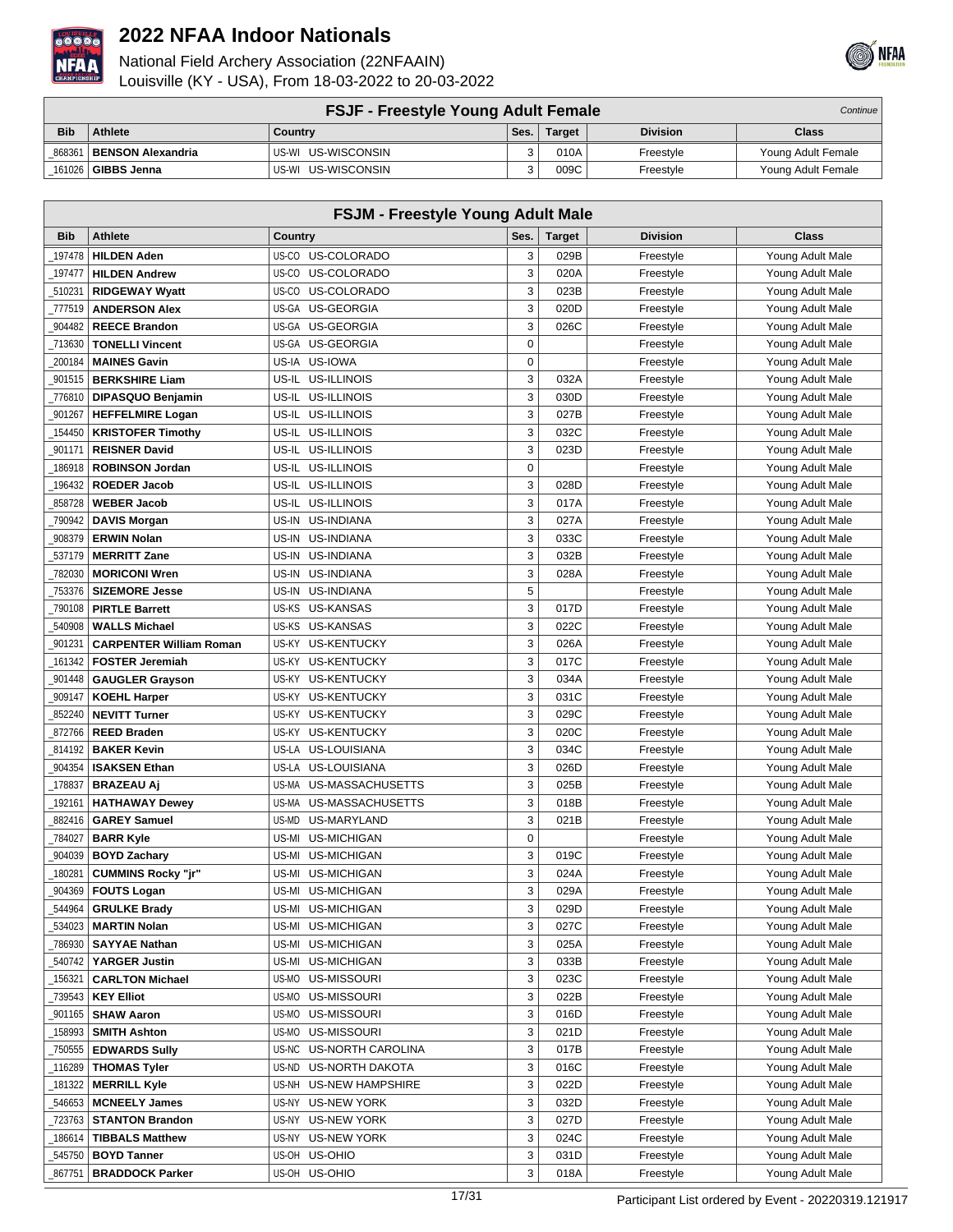



|            | <b>FSJM - Freestyle Young Adult Male</b> |                            |             |               |                 |                  |  |  |
|------------|------------------------------------------|----------------------------|-------------|---------------|-----------------|------------------|--|--|
| <b>Bib</b> | Athlete                                  | Country                    | Ses.        | <b>Target</b> | <b>Division</b> | <b>Class</b>     |  |  |
| 908465     | <b>FAHL Troy</b>                         | US-OH US-OHIO              | $\mathbf 0$ |               | Freestyle       | Young Adult Male |  |  |
| 862788     | <b>GEISS Samuel</b>                      | US-OH US-OHIO              | 3           | 024B          | Freestyle       | Young Adult Male |  |  |
| 752940     | <b>GERKE Aidan</b>                       | US-OH US-OHIO              | 3           | 033A          | Freestyle       | Young Adult Male |  |  |
| 793081     | <b>LENINGTON Tyler</b>                   | US-OH US-OHIO              | 3           | 021C          | Freestyle       | Young Adult Male |  |  |
| 414032     | <b>LIMOCO Aiden</b>                      | US-OH US-OHIO              | 3           | 031A          | Freestyle       | Young Adult Male |  |  |
| 778273     | <b>LYKINS Jackson</b>                    | US-OH US-OHIO              | 3           | 024D          | Freestyle       | Young Adult Male |  |  |
| 902625     | <b>THOMPSON WIII</b>                     | US-OH US-OHIO              | 3           | 030A          | Freestyle       | Young Adult Male |  |  |
| 508757     | <b>BARTRON Eli</b>                       | US-PA US-PENNSYLVANIA      | 3           | 016A          | Freestyle       | Young Adult Male |  |  |
| 155851     | <b>LASH Colton</b>                       | US-PA US-PENNSYLVANIA      | 3           | 018C          | Freestvle       | Young Adult Male |  |  |
| 511052     | <b>LUKE Brayden</b>                      | US-PA US-PENNSYLVANIA      | 3           | 020B          | Freestyle       | Young Adult Male |  |  |
| 868026     | <b>MILLS Bill</b>                        | US-PA US-PENNSYLVANIA      | 3           | 019A          | Freestyle       | Young Adult Male |  |  |
| 154025     | <b>MYERS Brock</b>                       | US-PA US-PENNSYLVANIA      | 3           | 022A          | Freestyle       | Young Adult Male |  |  |
| 507049     | <b>WESTON Wyatt</b>                      | US-PA US-PENNSYLVANIA      | 3           | 025D          | Freestyle       | Young Adult Male |  |  |
| 875039     | <b>WITMER Landen</b>                     | US-PA US-PENNSYLVANIA      | 3           | 030B          | Freestvle       | Young Adult Male |  |  |
| 908437     | <b>HEMMILA Lukas</b>                     | US-SOUTH CAROLINA<br>US-SC | $\mathbf 0$ |               | Freestyle       | Young Adult Male |  |  |
| 867903     | <b>DAVIS Ryan</b>                        | US-TN US-TENNESSEE         | 3           | 018D          | Freestyle       | Young Adult Male |  |  |
| 867906     | <b>HARDY Corban</b>                      | US-TN US-TENNESSEE         | 3           | 019D          | Freestvle       | Young Adult Male |  |  |
| 906788     | <b>HARVILL Evan</b>                      | US-TN US-TENNESSEE         | 3           | 034B          | Freestyle       | Young Adult Male |  |  |
| 909194     | <b>MURPHY Logan</b>                      | US-TN US-TENNESSEE         | 3           | 028B          | Freestyle       | Young Adult Male |  |  |
| 115699     | <b>BOOTH Ryan</b>                        | US-TX US-TEXAS             | 3           | 019B          | Freestyle       | Young Adult Male |  |  |
| 902880     | <b>DORCAS Wyatt</b>                      | US-TX US-TEXAS             | 3           | 021A          | Freestyle       | Young Adult Male |  |  |
| 864576     | <b>JACKSON Nathan</b>                    | US-TX US-TEXAS             | 3           | 025C          | Freestyle       | Young Adult Male |  |  |
| 904846     | <b>SAXON Logan</b>                       | US-TX US-TEXAS             | 3           | 031B          | Freestyle       | Young Adult Male |  |  |
| 510580     | <b>MCNALL Michael</b>                    | <b>US-VERMONT</b><br>US-VT | 3           | 023A          | Freestyle       | Young Adult Male |  |  |
| 509826     | <b>PIERCE Eli</b>                        | <b>US-VERMONT</b><br>US-VT | 3           | 030C          | Freestyle       | Young Adult Male |  |  |
| 153286     | <b>SULLIVAN Isaac</b>                    | US-VT<br><b>US-VERMONT</b> | 3           | 016B          | Freestyle       | Young Adult Male |  |  |
| 793755     | <b>LOOFBORO Parker</b>                   | US-WISCONSIN<br>US-WI      | 0           |               | Freestyle       | Young Adult Male |  |  |
| 909467     | <b>NINDORF Ashton</b>                    | US-WISCONSIN<br>US-WI      | 3           | 026B          | Freestyle       | Young Adult Male |  |  |
| 909192     | <b>RICE Scott</b>                        | US-WV US-WEST VIRGINIA     | 0           |               | Freestyle       | Young Adult Male |  |  |

| <b>FSMF - Freestyle Master Senior Female</b> |                         |                  |      |        |                 |                      |
|----------------------------------------------|-------------------------|------------------|------|--------|-----------------|----------------------|
| <b>Bib</b>                                   | <b>Athlete</b>          | Country          | Ses. | Target | <b>Division</b> | Class                |
|                                              | 182440 <b>COX Diane</b> | US-AL US-ALABAMA | C    | 025D   | Freestvle       | Master Senior Female |

| <b>FSMM - Freestyle Master Senior Male</b> |                          |                                  |                |               |                 |                           |  |  |
|--------------------------------------------|--------------------------|----------------------------------|----------------|---------------|-----------------|---------------------------|--|--|
| <b>Bib</b>                                 | <b>Athlete</b>           | <b>Country</b>                   | Ses.           | <b>Target</b> | <b>Division</b> | <b>Class</b>              |  |  |
| 114864                                     | <b>ORTH Richard</b>      | US-AZ US-ARIZONA                 | 5              |               | Freestyle       | <b>Master Senior Male</b> |  |  |
| 173396                                     | <b>BROWN James 'Jim'</b> | US-FL US-FLORIDA                 | 5              |               | Freestyle       | <b>Master Senior Male</b> |  |  |
| 154345                                     | <b>WARD David</b>        | US-IL US-ILLINOIS                | $\overline{2}$ | 028A          | Freestyle       | <b>Master Senior Male</b> |  |  |
| 157819                                     | <b>HALFMANN Harold</b>   | US-IN US-INDIANA                 | 2              | 026D          | Freestyle       | <b>Master Senior Male</b> |  |  |
| 169564                                     | <b>KRUMEL James</b>      | US-IN US-INDIANA                 | $\overline{2}$ | 026C          | Freestyle       | <b>Master Senior Male</b> |  |  |
| 170215                                     | <b>WEBB Robert</b>       | US-IN US-INDIANA                 | 2              | 024A          | Freestyle       | <b>Master Senior Male</b> |  |  |
| 153232                                     | <b>HUTTON Leon</b>       | US-KS US-KANSAS                  | $\overline{2}$ | 024D          | Freestyle       | Master Senior Male        |  |  |
| 160507                                     | <b>UMBARGER Lynn</b>     | US-KS US-KANSAS                  | $\overline{2}$ | 027C          | Freestyle       | <b>Master Senior Male</b> |  |  |
| 161023                                     | <b>MONTGOMERY Tony</b>   | <b>US-KENTUCKY</b><br>US-KY      | $\overline{2}$ | 023B          | Freestyle       | Master Senior Male        |  |  |
| 175964                                     | <b>THEILIG Richard</b>   | US-MA US-MASSACHUSETTS           | $\overline{2}$ | 023D          | Freestyle       | <b>Master Senior Male</b> |  |  |
| 157125                                     | <b>BOONE Lawrence</b>    | US-MI US-MICHIGAN                | 5              |               | Freestyle       | <b>Master Senior Male</b> |  |  |
| 169793                                     | <b>CAMPBELL Glenn</b>    | US-MI US-MICHIGAN                | $\overline{2}$ | 026A          | Freestyle       | Master Senior Male        |  |  |
| 173394                                     | <b>COOK Rodney</b>       | US-MI US-MICHIGAN                | $\overline{2}$ | 024B          | Freestyle       | Master Senior Male        |  |  |
| 153916                                     | <b>KLETT Douglas</b>     | US-MI US-MICHIGAN                | 2              | 025B          | Freestyle       | Master Senior Male        |  |  |
| 162081                                     | <b>MARTIN Larry</b>      | US-MI US-MICHIGAN                | $\overline{2}$ | 027B          | Freestyle       | <b>Master Senior Male</b> |  |  |
| 525162                                     | <b>VIVENZIO Ken</b>      | <b>US-NEW HAMPSHIRE</b><br>US-NH | $\overline{2}$ | 028B          | Freestyle       | <b>Master Senior Male</b> |  |  |
| 170218                                     | <b>GILLEY Rick</b>       | US-OK US-OKLAHOMA                | 2              | 024C          | Freestyle       | Master Senior Male        |  |  |
| 155189                                     | <b>DEVONO Robin</b>      | US-PA US-PENNSYLVANIA            | $\overline{2}$ | 027D          | Freestyle       | Master Senior Male        |  |  |
| 428562                                     | <b>FEESE Ed</b>          | US-PA US-PENNSYLVANIA            | $\overline{2}$ | 026B          | Freestyle       | Master Senior Male        |  |  |
| 115088                                     | <b>WALKER Larry</b>      | US-PA US-PENNSYLVANIA            | $\overline{2}$ | 025C          | Freestyle       | <b>Master Senior Male</b> |  |  |
| 175580                                     | <b>WALKER Ronald</b>     | US-PA US-PENNSYLVANIA            | $\overline{2}$ | 027A          | Freestyle       | <b>Master Senior Male</b> |  |  |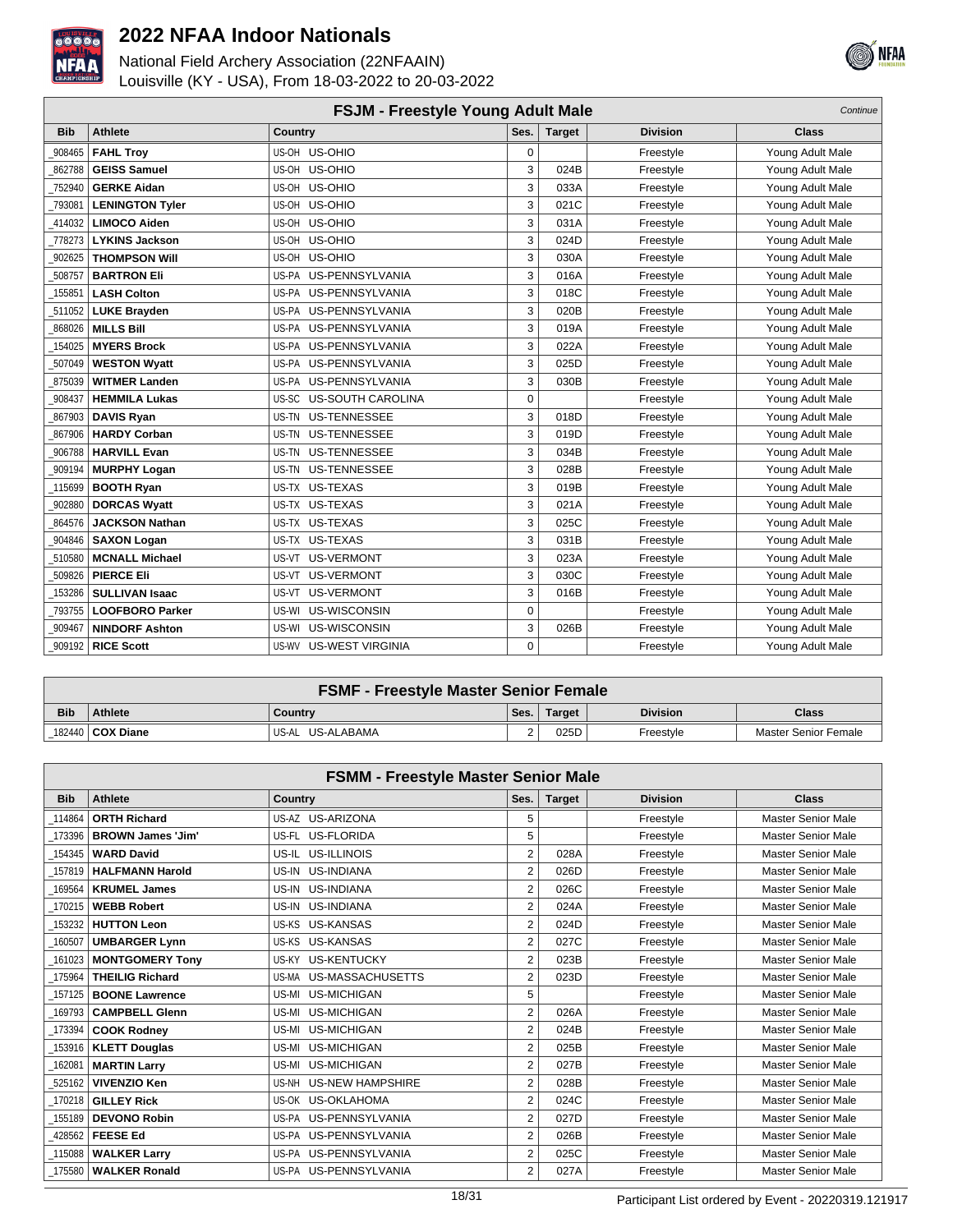



|            | <b>FSMM - Freestyle Master Senior Male</b> |                        |      |               |                 |                           |  |
|------------|--------------------------------------------|------------------------|------|---------------|-----------------|---------------------------|--|
| <b>Bib</b> | Athlete                                    | Country                | Ses. | <b>Target</b> | <b>Division</b> | <b>Class</b>              |  |
|            | 153642   VELARDE Barry                     | US-TN US-TENNESSEE     | 5.   |               | Freestyle       | Master Senior Male        |  |
|            | 748976   WRIGHT Larry                      | US-TX US-TEXAS         | 5    |               | Freestyle       | <b>Master Senior Male</b> |  |
|            | 173432   <b>BURNS James</b>                | US-WI US-WISCONSIN     |      | 023C          | Freestyle       | <b>Master Senior Male</b> |  |
|            | 766359   GIBBS Steven                      | US-WI US-WISCONSIN     | C    | 023A          | Freestyle       | <b>Master Senior Male</b> |  |
|            | 158048   GROSSL John                       | US-WV US-WEST VIRGINIA |      |               | Freestyle       | Master Senior Male        |  |
|            | 171655   TINCHER J. Steven                 | US-WV US-WEST VIRGINIA |      | 025A          | Freestyle       | <b>Master Senior Male</b> |  |

| <b>FSMP - Freestyle Professional Senior Male</b> |                             |                                   |              |               |                 |                                 |  |  |
|--------------------------------------------------|-----------------------------|-----------------------------------|--------------|---------------|-----------------|---------------------------------|--|--|
| <b>Bib</b>                                       | <b>Athlete</b>              | Country                           | Ses.         | <b>Target</b> | <b>Division</b> | Class                           |  |  |
| 153765                                           | <b>MCKENTY Sean</b>         | CAN CANADA                        | 1            | 074A          | Freestyle       | Professional Senior Male        |  |  |
| 155449                                           | <b>NICHOLS Wade</b>         | US-AZ US-ARIZONA                  | $\mathbf{1}$ | 073B          | Freestyle       | Professional Senior Male        |  |  |
| 154479                                           | <b>CLEM Anthony</b>         | US-CO US-COLORADO                 | 1            | 071C          | Freestyle       | Professional Senior Male        |  |  |
| 161493                                           | <b>DURNIL Chuck</b>         | US-GA US-GEORGIA                  | 1            | 070D          | Freestyle       | <b>Professional Senior Male</b> |  |  |
| 452576                                           | <b>RYALS IV George</b>      | US-GA US-GEORGIA                  | $\mathbf{1}$ | 068C          | Freestyle       | <b>Professional Senior Male</b> |  |  |
| 161727                                           | <b>BRETSCH Ross Spenser</b> | US-IA US-IOWA                     | 1            | 073D          | Freestyle       | Professional Senior Male        |  |  |
| 163195                                           | <b>HOCH Lynn</b>            | US-IA US-IOWA                     | 1            | 069D          | Freestyle       | <b>Professional Senior Male</b> |  |  |
| 156933                                           | <b>HORN Ed</b>              | US-IOWA<br>US-IA                  | $\mathbf{1}$ | 072D          | Freestyle       | Professional Senior Male        |  |  |
| 443088                                           | <b>CHRISTENSEN Benton</b>   | US-ID US-IDAHO                    | 8            | 022A          | Freestyle       | <b>Professional Senior Male</b> |  |  |
| 161162                                           | <b>KINGORE Bill</b>         | US-IL US-ILLINOIS                 | 0            |               | Freestyle       | <b>Professional Senior Male</b> |  |  |
| 156956                                           | <b>CHRISTENBERRY Darrin</b> | US-IN US-INDIANA                  | $\mathbf{1}$ | 070C          | Freestyle       | Professional Senior Male        |  |  |
| 156780                                           | <b>COLLINS Darren</b>       | US-KS US-KANSAS                   | 1            | 071D          | Freestyle       | <b>Professional Senior Male</b> |  |  |
| 172842                                           | <b>LEITER Michael</b>       | US-MD US-MARYLAND                 | 1            | 071A          | Freestyle       | Professional Senior Male        |  |  |
| 175043                                           | <b>JABLONSKI Michael</b>    | <b>US-MICHIGAN</b><br>US-MI       | 1            | 072C          | Freestyle       | <b>Professional Senior Male</b> |  |  |
| 180543                                           | <b>PENROD Paul</b>          | US-MISSOURI<br>US-MO              | 8            | 024A          | Freestyle       | Professional Senior Male        |  |  |
| 171800                                           | <b>MORGAN Robert</b>        | <b>US-MONTANA</b><br>US-MT        | 8            | 023A          | Freestyle       | <b>Professional Senior Male</b> |  |  |
| 175965                                           | <b>PERRY Bryan</b>          | US-NC US-NORTH CAROLINA           | 1            | 074C          | Freestyle       | <b>Professional Senior Male</b> |  |  |
| 159233                                           | <b>WHITE Greg</b>           | <b>US-NORTH CAROLINA</b><br>US-NC | 1            | 072A          | Freestyle       | Professional Senior Male        |  |  |
| 447963                                           | <b>COOLEY Chuck</b>         | <b>US-NEW YORK</b><br>US-NY       | $\mathbf{1}$ | 074B          | Freestyle       | <b>Professional Senior Male</b> |  |  |
| 156483                                           | <b>PRICE Mike</b>           | <b>US-NEW YORK</b><br>US-NY       | 1            | 072B          | Freestyle       | Professional Senior Male        |  |  |
| 174953                                           | <b>FICKEL Brian</b>         | US-OH US-OHIO                     | 1            | 073A          | Freestyle       | <b>Professional Senior Male</b> |  |  |
| 152666                                           | <b>MOROCCO Randall</b>      | US-OH US-OHIO                     | 8            | 026A          | Freestyle       | <b>Professional Senior Male</b> |  |  |
| 712267                                           | <b>AUDUS Tim</b>            | US-SD US-SOUTH DAKOTA             | 8            | 021A          | Freestyle       | Professional Senior Male        |  |  |
| 172453                                           | <b>GILLINGHAM Timothy</b>   | US-UTAH<br>US-UT                  | 1            | 069C          | Freestyle       | <b>Professional Senior Male</b> |  |  |
| 159330                                           | <b>LYNCH Thomas</b>         | <b>US-VIRGINIA</b><br>US-VA       | $\Omega$     |               | Freestyle       | <b>Professional Senior Male</b> |  |  |
| 541381                                           | <b>MINNICK Danny</b>        | US-VA US-VIRGINIA                 | 1            | 071B          | Freestyle       | <b>Professional Senior Male</b> |  |  |
| 446482                                           | <b>WOODY Kendall</b>        | US-VIRGINIA<br>US-VA              | 8            | 027A          | Freestyle       | <b>Professional Senior Male</b> |  |  |
| 153730                                           | <b>BUTTON Jeff</b>          | US-WI US-WISCONSIN                | 1            | 073C          | Freestyle       | Professional Senior Male        |  |  |
| 157140                                           | <b>TRAIL Keith</b>          | US-WV US-WEST VIRGINIA            | 1            | 070B          | Freestyle       | <b>Professional Senior Male</b> |  |  |

|            | <b>FSPF - Freestyle Professional Female</b> |                                   |      |               |                 |                            |  |  |  |
|------------|---------------------------------------------|-----------------------------------|------|---------------|-----------------|----------------------------|--|--|--|
| <b>Bib</b> | Athlete                                     | <b>Country</b>                    | Ses. | <b>Target</b> | <b>Division</b> | <b>Class</b>               |  |  |  |
| 200878     | <b>MCGLADDERY Erin</b>                      | CANADA<br>CAN                     |      | 065D          | Freestyle       | <b>Professional Female</b> |  |  |  |
| 197834     | <b>ELLISON Toia</b>                         | US-AZ US-ARIZONA                  |      | 062B          | Freestyle       | <b>Professional Female</b> |  |  |  |
| 492804     | <b>RUIZ Alexis</b>                          | US-AZ US-ARIZONA                  |      | 063D          | Freestyle       | <b>Professional Female</b> |  |  |  |
| 467433     | <b>GORE-SMITH Heather</b>                   | US-CA US-CALIFORNIA               |      | 067B          | Freestyle       | <b>Professional Female</b> |  |  |  |
| 480558     | <b>PEARCE Paige</b>                         | <b>US-CALIFORNIA</b><br>US-CA     | 8    | 015A          | Freestyle       | <b>Professional Female</b> |  |  |  |
| 117498     | <b>SCARBROUGH Anna</b>                      | <b>US-GEORGIA</b><br>US-GA        |      | 065C          | Freestyle       | <b>Professional Female</b> |  |  |  |
| 155248     | <b>ARREOLA Liko</b>                         | US-HAWAII<br>US-HI                | 8    | 013A          | Freestyle       | <b>Professional Female</b> |  |  |  |
| 153859     | <b>DORAMUS Jennifer</b>                     | US-IDAHO<br>US-ID                 |      | 066D          | Freestyle       | <b>Professional Female</b> |  |  |  |
| 481503     | <b>GELLENTHIEN Tanja</b>                    | <b>US-KENTUCKY</b><br>US-KY       | 8    | 014A          | Freestyle       | <b>Professional Female</b> |  |  |  |
| _171795    | <b>RIVES Morgan</b>                         | US-MS<br>US-MISSISSIPPI           |      | 064B          | Freestyle       | <b>Professional Female</b> |  |  |  |
| $-115180$  | <b>CHAMBERS Gracelyn</b>                    | US-NC<br><b>US-NORTH CAROLINA</b> |      | 067A          | Freestyle       | <b>Professional Female</b> |  |  |  |
| 182321     | <b>BENDER Raegan</b>                        | US-NE<br><b>US-NEBRASKA</b>       |      | 066A          | Freestyle       | <b>Professional Female</b> |  |  |  |
| $-154171$  | <b>BRENZEL Samantha</b>                     | <b>US-NEW YORK</b><br>US-NY       |      | 064D          | Freestyle       | <b>Professional Female</b> |  |  |  |
| 767825     | <b>MARTIN Brandie</b>                       | US-OHIO<br>US-OH                  |      | 066C          | Freestyle       | <b>Professional Female</b> |  |  |  |
| 161344     | <b>PROCTOR Makenna</b>                      | US-OHIO<br>US-OH                  |      | 063C          | Freestyle       | <b>Professional Female</b> |  |  |  |
| 156950     | <b>SCHNUR Ashley</b>                        | US-OHIO<br>US-OH                  |      | 067C          | Freestyle       | <b>Professional Female</b> |  |  |  |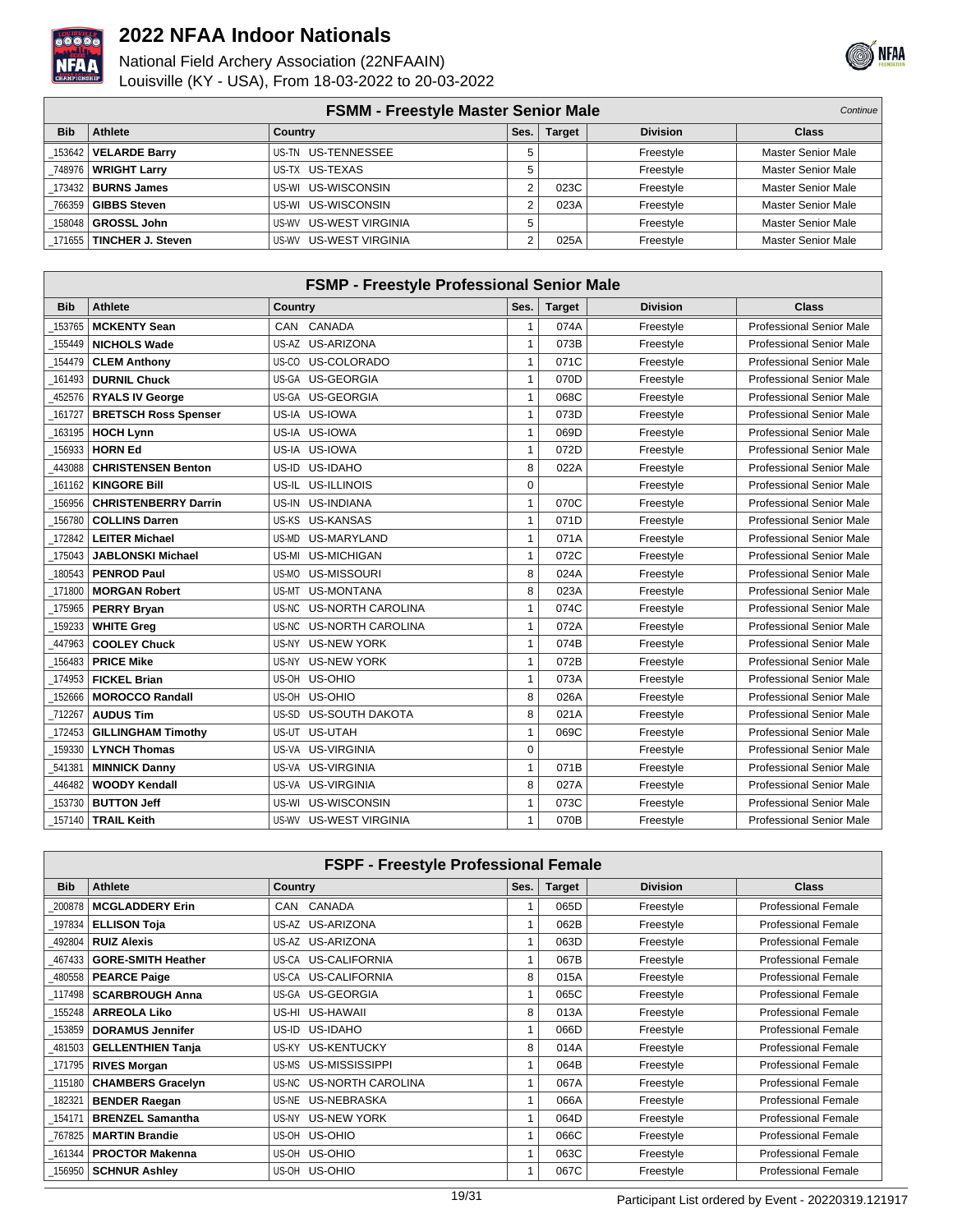



|            | <b>FSPF - Freestyle Professional Female</b> |                         |      |               |                 |                            |  |
|------------|---------------------------------------------|-------------------------|------|---------------|-----------------|----------------------------|--|
| <b>Bib</b> | Athlete                                     | Country                 | Ses. | <b>Target</b> | <b>Division</b> | <b>Class</b>               |  |
|            | 536800 GRINE Halv                           | US-PA US-PENNSYLVANIA   |      | 065A          | Freestyle       | <b>Professional Female</b> |  |
|            | 156318   WALLACE Sharon                     | US-SC US-SOUTH CAROLINA |      | 063A          | Freestyle       | <b>Professional Female</b> |  |
|            | 158224   GURNEY Kaylee                      | US-UT US-UTAH           |      | 065B          | Freestyle       | <b>Professional Female</b> |  |
|            | 117840   OCHOA-ANDERSON Linda               | US-UT US-UTAH           |      | 063B          | Freestyle       | <b>Professional Female</b> |  |
|            | 483399   KELLER Lexi                        | US-WI US-WISCONSIN      |      | 064C          | Freestyle       | <b>Professional Female</b> |  |
|            | 474713   LANCE Sarah                        | US-WI US-WISCONSIN      |      | 066B          | Freestyle       | <b>Professional Female</b> |  |
|            | 156740   LUTZ Danelle                       | US-WI US-WISCONSIN      |      | 064A          | Freestyle       | <b>Professional Female</b> |  |

| <b>FSPM - Freestyle Professional Male</b> |                              |                                  |              |               |                 |                          |  |
|-------------------------------------------|------------------------------|----------------------------------|--------------|---------------|-----------------|--------------------------|--|
| <b>Bib</b>                                | <b>Athlete</b>               | Country                          | Ses.         | <b>Target</b> | <b>Division</b> | <b>Class</b>             |  |
| 903841                                    | <b>BEDFORD Isaac</b>         | CANADA<br><b>CAN</b>             | $\mathbf{1}$ | 048B          | Freestyle       | <b>Professional Male</b> |  |
| 153287                                    | <b>PERKINS Christopher</b>   | CANADA<br>CAN                    | $\mathbf{1}$ | 044D          | Freestyle       | <b>Professional Male</b> |  |
| 116249                                    | <b>HANSEN Stephan</b>        | <b>DENMARK</b><br><b>DEN</b>     | $\mathbf{1}$ | 050A          | Freestyle       | <b>Professional Male</b> |  |
| 167539                                    | <b>SCHLOESSER Mike</b>       | <b>NETHERLANDS</b><br><b>NED</b> | $\mathbf{1}$ | 047A          | Freestyle       | <b>Professional Male</b> |  |
| 741145                                    | <b>CARPENTER Trevor</b>      | US-AL<br>US-ALABAMA              | $\mathbf{1}$ | 059D          | Freestyle       | <b>Professional Male</b> |  |
| 153684                                    | <b>HOUSEHOLDER Robert</b>    | US-AL US-ALABAMA                 | 8            | 005A          | Freestyle       | <b>Professional Male</b> |  |
| 456393                                    | <b>STONE Michael</b>         | US-AL US-ALABAMA                 | 0            |               | Freestyle       | <b>Professional Male</b> |  |
| 154080                                    | <b>BOWEN Richard</b>         | US-AR US-ARKANSAS                | 8            | 001B          | Freestyle       | <b>Professional Male</b> |  |
| 493716                                    | <b>CARTER Gaius</b>          | US-ARIZONA<br>US-AZ              | $\mathbf{1}$ | 041C          | Freestyle       | <b>Professional Male</b> |  |
| 160852                                    | <b>ELLISON Brady</b>         | US-ARIZONA<br>US-AZ              | $\mathbf{1}$ | 056B          | Freestyle       | <b>Professional Male</b> |  |
| 494785                                    | <b>WILLIAMS Jack</b>         | <b>US-CALIFORNIA</b><br>US-CA    | 1            | 053A          | Freestyle       | <b>Professional Male</b> |  |
| 154480                                    | <b>CLEM Tanner</b>           | US-CO<br>US-COLORADO             | $\mathbf{1}$ | 059C          | Freestyle       | <b>Professional Male</b> |  |
| 115260                                    | <b>MARSH Steve</b>           | US-COLORADO<br>US-CO             | $\mathbf{1}$ | 051C          | Freestyle       | <b>Professional Male</b> |  |
| 491439                                    | <b>PETTIT Jacob</b>          | US-COLORADO<br>US-CO             | $\mathbf{1}$ | 045A          | Freestyle       | <b>Professional Male</b> |  |
| 155393                                    | <b>TOLLE Tyler</b>           | US-CO US-COLORADO                | $\mathbf{1}$ | 061A          | Freestyle       | <b>Professional Male</b> |  |
| 503095                                    | <b>WILKEN Nathan</b>         | US-CO US-COLORADO                | $\mathbf{1}$ | 057B          | Freestyle       | <b>Professional Male</b> |  |
| 157137                                    | <b>BROADWATER Jesse</b>      | US-FLORIDA<br>US-FL              | 8            | 002B          | Freestyle       | <b>Professional Male</b> |  |
| 176786                                    | <b>MARLOW Lonnie Jacob</b>   | US-FLORIDA<br>US-FL              | 8            | 006B          | Freestyle       | <b>Professional Male</b> |  |
| 492894                                    | <b>BROADNAX Curtis</b>       | US-GA<br><b>US-GEORGIA</b>       | 8            | 002A          | Freestyle       | <b>Professional Male</b> |  |
| 787873                                    | <b>FREDERICK Cole T.</b>     | US-GA US-GEORGIA                 | 1            | 049B          | Freestyle       | <b>Professional Male</b> |  |
| 486681                                    | <b>HANLEY Kolby</b>          | US-GA US-GEORGIA                 | $\mathbf{1}$ | 054D          | Freestyle       | <b>Professional Male</b> |  |
| 116174                                    | <b>HARRIS Zachary</b>        | US-GA US-GEORGIA                 | 1            | 060B          | Freestyle       | <b>Professional Male</b> |  |
| 166364                                    | <b>SAPP Carson</b>           | US-GA US-GEORGIA                 | $\mathbf{1}$ | 052A          | Freestyle       | <b>Professional Male</b> |  |
| 908123                                    | <b>SMITH Sam</b>             | US-GA US-GEORGIA                 | $\mathbf{1}$ | 060D          | Freestyle       | <b>Professional Male</b> |  |
| 486663                                    | <b>BEE Christopher</b>       | US-IA US-IOWA                    | $\mathbf{1}$ | 056A          | Freestyle       | <b>Professional Male</b> |  |
| 173229                                    | <b>INGHAM Nick</b>           | US-ID US-IDAHO                   | $\mathbf{1}$ | 050D          | Freestyle       | <b>Professional Male</b> |  |
| 455132                                    | <b>WILDE Reo</b>             | US-ID US-IDAHO                   | $\mathbf{1}$ | 055C          | Freestyle       | <b>Professional Male</b> |  |
| 738372                                    | <b>BARNETT Drake</b>         | US-ILLINOIS<br>US-IL             | $\mathbf{1}$ | 055D          | Freestyle       | <b>Professional Male</b> |  |
| 161171                                    | <b>HULBURT Michael Jr.</b>   | US-INDIANA<br>US-IN              | $\mathbf{1}$ | 043B          | Freestyle       | <b>Professional Male</b> |  |
| 497588                                    | <b>JOHNSON Dane</b>          | US-INDIANA<br>US-IN              | 8            | 005B          | Freestyle       | <b>Professional Male</b> |  |
| 196250                                    | <b>BALL James</b>            | US-KS<br>US-KANSAS               | 1            | 048A          | Freestyle       | <b>Professional Male</b> |  |
| 906477                                    | <b>JENKINS Eric</b>          | US-KS US-KANSAS                  | $\mathbf{1}$ | 058A          | Freestyle       | <b>Professional Male</b> |  |
| 196982                                    | <b>KLINE Tyson</b>           | US-KS US-KANSAS                  | $\mathbf{1}$ | 058D          | Freestyle       | <b>Professional Male</b> |  |
| 720885                                    | <b>RANEY Jeff</b>            | US-KS US-KANSAS                  | 8            | 007B          | Freestyle       | <b>Professional Male</b> |  |
| 782716                                    | <b>BOILS Jase</b>            | US-KY US-KENTUCKY                | $\mathbf{1}$ | 040B          | Freestyle       | <b>Professional Male</b> |  |
| 776922                                    | <b>FANNIN Ben</b>            | US-KY<br><b>US-KENTUCKY</b>      | $\mathbf{1}$ | 054B          | Freestyle       | <b>Professional Male</b> |  |
| 465550                                    | <b>GELLENTHIEN Braden</b>    | US-KY US-KENTUCKY                | 9            | 004B          | Freestyle       | <b>Professional Male</b> |  |
| 156315                                    | <b>GRIGGS Eric</b>           | US-KY US-KENTUCKY                | $\mathbf{1}$ | 049D          | Freestyle       | Professional Male        |  |
| 183758                                    | <b>HEMPEN Brady</b>          | US-KY US-KENTUCKY                | $\mathbf{1}$ | 056D          | Freestyle       | Professional Male        |  |
| 861592                                    | <b>JEFFRIES Ryan</b>         | US-KY US-KENTUCKY                | $\mathbf{1}$ | 057A          | Freestyle       | <b>Professional Male</b> |  |
| _175881                                   | <b>THACKER Donnie</b>        | US-KY US-KENTUCKY                | $\mathbf{1}$ | 052D          | Freestyle       | <b>Professional Male</b> |  |
| 462755                                    | <b>WILLS Shane</b>           | US-MD US-MARYLAND                | $\mathbf{1}$ | 059B          | Freestyle       | Professional Male        |  |
| 169503                                    | <b>COUSINS Dave</b>          | US-ME US-MAINE                   | 8            | 003A          | Freestyle       | Professional Male        |  |
| 115058                                    | <b>CHECKEROSKI Timothy</b>   | US-MI US-MICHIGAN                | $\mathbf{1}$ | 048D          | Freestyle       | Professional Male        |  |
| 909401                                    | <b>DICKERSON Joshua</b>      | US-MI<br>US-MICHIGAN             | 1            | 049A          | Freestyle       | Professional Male        |  |
| _161011                                   | <b>EYLER Bob</b>             | US-MI<br>US-MICHIGAN             | 8            | 004A          | Freestyle       | Professional Male        |  |
| 174967                                    | <b>SCHERER Gregory Scott</b> | <b>US-MICHIGAN</b><br>US-MI      | $\mathbf{1}$ | 052B          | Freestyle       | <b>Professional Male</b> |  |
| 877427                                    | <b>KAPPERS Nick</b>          | US-MN US-MINNESOTA               | 8            | 006A          | Freestyle       | <b>Professional Male</b> |  |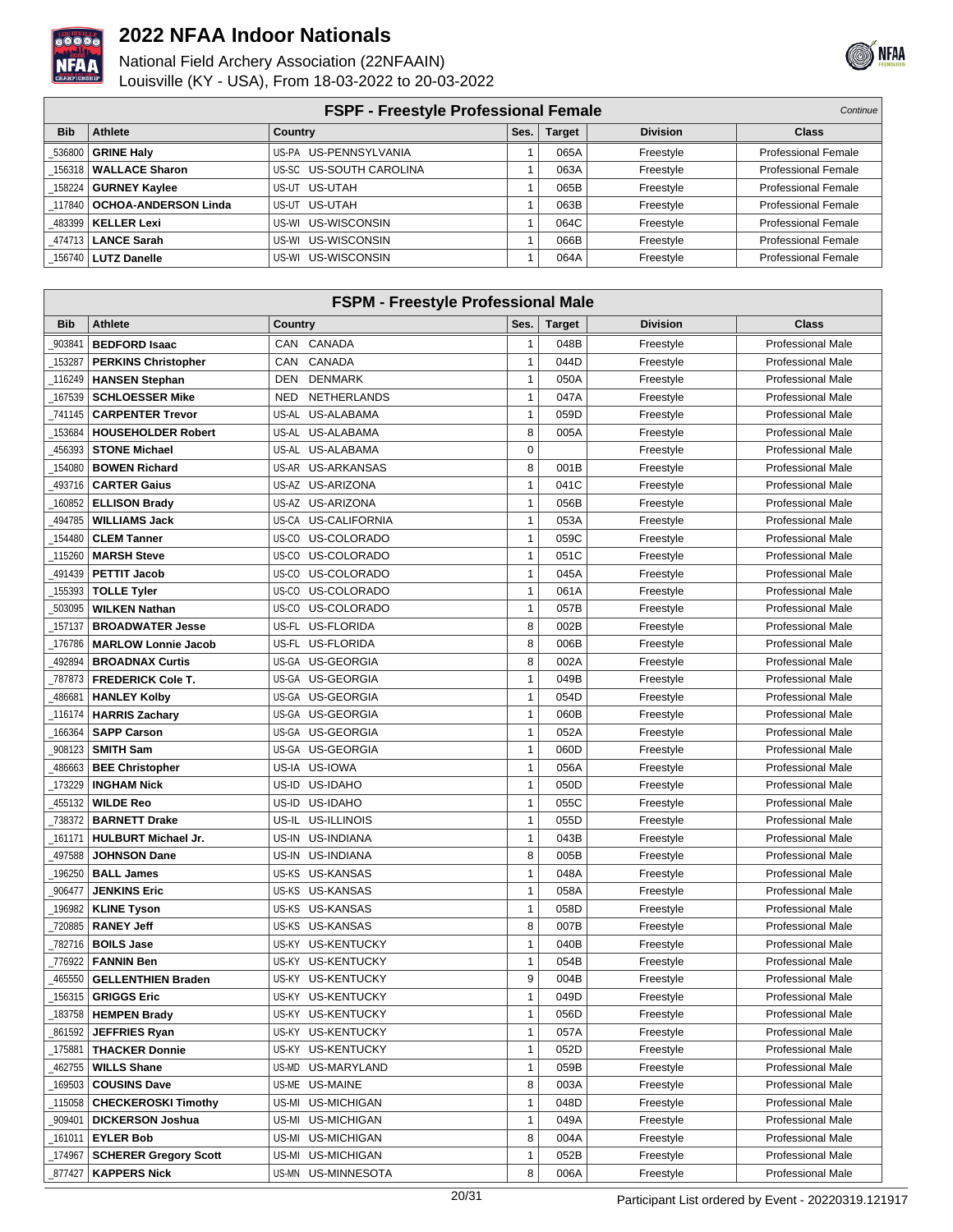



|            | <b>FSPM - Freestyle Professional Male</b><br>Continue |                                 |              |               |                 |                          |  |  |
|------------|-------------------------------------------------------|---------------------------------|--------------|---------------|-----------------|--------------------------|--|--|
| <b>Bib</b> | <b>Athlete</b>                                        | Country                         | Ses.         | <b>Target</b> | <b>Division</b> | <b>Class</b>             |  |  |
| 153769     | <b>SULLIVAN Sawyer</b>                                | US-MN US-MINNESOTA              | 9            | 008B          | Freestyle       | <b>Professional Male</b> |  |  |
| 191408     | <b>BOYER Remington</b>                                | US-MISSOURI<br>US-MO            | $\mathbf{1}$ | 048C          | Freestyle       | <b>Professional Male</b> |  |  |
| 152094     | <b>MORGAN Tate</b>                                    | US-MT<br><b>US-MONTANA</b>      | $\mathbf{1}$ | 044C          | Freestyle       | <b>Professional Male</b> |  |  |
| 153999     | <b>SCHAFF Kris</b>                                    | <b>US-MONTANA</b><br>US-MT      | $\mathbf{1}$ | 046A          | Freestyle       | <b>Professional Male</b> |  |  |
| 156625     | <b>HANNAH Justin</b>                                  | US-NC US-NORTH CAROLINA         | $\mathbf{1}$ | 056C          | Freestyle       | <b>Professional Male</b> |  |  |
| 161842     | <b>HUGHES Eli</b>                                     | US-NC<br>US-NORTH CAROLINA      | $\mathbf{1}$ | 043A          | Freestyle       | <b>Professional Male</b> |  |  |
| 739529     | <b>HERITAGE Tyler</b>                                 | <b>US-NEW JERSEY</b><br>US-NJ   | $\mathbf{1}$ | 050B          | Freestyle       | <b>Professional Male</b> |  |  |
| 156777     | <b>BORDWELL Glen</b>                                  | <b>US-NEW YORK</b><br>US-NY     | $\mathbf{1}$ | 053D          | Freestyle       | <b>Professional Male</b> |  |  |
| 176428     | <b>PRICE Louis</b>                                    | US-NY<br><b>US-NEW YORK</b>     | $\mathbf{1}$ | 045C          | Freestyle       | <b>Professional Male</b> |  |  |
| 153353     | <b>SCOTT Jonathan</b>                                 | US-NY<br><b>US-NEW YORK</b>     | $\mathbf{1}$ | 055B          | Freestyle       | <b>Professional Male</b> |  |  |
| 153854     | <b>SLUSARZ Jacob</b>                                  | US-NY<br><b>US-NEW YORK</b>     | 8            | 008A          | Freestyle       | Professional Male        |  |  |
| 464955     | <b>SMITH Ricky</b>                                    | US-NY<br><b>US-NEW YORK</b>     | $\mathbf 0$  |               | Freestyle       | Professional Male        |  |  |
| 154245     | <b>BOUNCE Dustin</b>                                  | US-OH<br>US-OHIO                | $\mathbf{1}$ | 040C          | Freestyle       | <b>Professional Male</b> |  |  |
| 462273     | <b>JASA Dan</b>                                       | US-OH US-OHIO                   | $\mathbf{1}$ | 051A          | Freestyle       | <b>Professional Male</b> |  |  |
| 174782     | <b>LANE Daniel</b>                                    | US-OH<br>US-OHIO                | $\mathbf 0$  |               | Freestyle       | <b>Professional Male</b> |  |  |
| 533036     | <b>MARTIN Justin</b>                                  | US-OH<br>US-OHIO                | $\mathbf{1}$ | 055A          | Freestyle       | <b>Professional Male</b> |  |  |
| 665976     | <b>RATTA Chad</b>                                     | US-OH US-OHIO                   | $\mathbf{1}$ | 061B          | Freestyle       | <b>Professional Male</b> |  |  |
| 864893     | <b>SCHLABACH Jeremy</b>                               | US-OHIO<br>US-OH                | $\mathbf{1}$ | 046C          | Freestyle       | <b>Professional Male</b> |  |  |
| 864892     | <b>SCHLABACH Wayne</b>                                | US-OH<br>US-OHIO                | $\pmb{0}$    |               | Freestyle       | <b>Professional Male</b> |  |  |
| 465472     | <b>SCHNUR Christopher</b>                             | US-OH US-OHIO                   | $\mathbf{1}$ | 060C          | Freestyle       | Professional Male        |  |  |
| 173166     | <b>ZMUGINSKY Edward 'Skip'</b>                        | US-OH<br>US-OHIO                | $\mathbf{1}$ | 040A          | Freestyle       | <b>Professional Male</b> |  |  |
| 533481     | <b>CAMPBELL Erick</b>                                 | US-PA<br>US-PENNSYLVANIA        | $\mathbf{1}$ | 054A          | Freestyle       | <b>Professional Male</b> |  |  |
| 117899     | <b>FERRARO Anthony</b>                                | US-PENNSYLVANIA<br>US-PA        | $\mathbf{1}$ | 054C          | Freestyle       | <b>Professional Male</b> |  |  |
| 153879     | <b>JACKSON Richard</b>                                | US-PA US-PENNSYLVANIA           | $\mathbf{1}$ | 057D          | Freestyle       | <b>Professional Male</b> |  |  |
| 159298     | <b>LIPPENCOTT Cody</b>                                | US-PA<br>US-PENNSYLVANIA        | $\mathbf{1}$ | 051B          | Freestyle       | <b>Professional Male</b> |  |  |
| 159347     | <b>PLATT Brent</b>                                    | US-PA<br>US-PENNSYLVANIA        | 8            | 007A          | Freestyle       | <b>Professional Male</b> |  |  |
| 792191     | <b>POLISH Kj</b>                                      | US-PA US-PENNSYLVANIA           | $\mathbf{1}$ | 046B          | Freestyle       | <b>Professional Male</b> |  |  |
| 473042     | <b>YOUNG Matthew</b>                                  | US-PA<br>US-PENNSYLVANIA        | $\mathbf{1}$ | 053B          | Freestyle       | <b>Professional Male</b> |  |  |
| 184169     | <b>MCCLANAHAN Wade</b>                                | US-SD<br><b>US-SOUTH DAKOTA</b> | $\mathbf{1}$ | 058B          | Freestyle       | <b>Professional Male</b> |  |  |
| 118836     | <b>BEAUBOUEF Chance</b>                               | US-TN US-TENNESSEE              | $\mathbf{1}$ | 053C          | Freestyle       | <b>Professional Male</b> |  |  |
| 175176     | <b>DEATON Bridger</b>                                 | US-TX US-TEXAS                  | 0            |               | Freestyle       | Professional Male        |  |  |
| 116283     | <b>SEARS Connor</b>                                   | US-TX US-TEXAS                  | $\mathbf{1}$ | 047B          | Freestyle       | <b>Professional Male</b> |  |  |
| 467439     | <b>ANDERSON Steve</b>                                 | US-UT US-UTAH                   | 8            | 001A          | Freestyle       | Professional Male        |  |  |
| 156700     | <b>DOUGLAS Kyle</b>                                   | US-UT US-UTAH                   | 8            | 003B          | Freestyle       | <b>Professional Male</b> |  |  |
| 114819     | <b>REYES Brandon</b>                                  | US-VA<br><b>US-VIRGINIA</b>     | $\mathbf{1}$ | 051D          | Freestyle       | <b>Professional Male</b> |  |  |
| 154382     | <b>GIBBS Lee</b>                                      | US-WI<br>US-WISCONSIN           | $\mathbf{1}$ | 049C          | Freestyle       | <b>Professional Male</b> |  |  |
| 901538     | <b>HAMMERSTAD Dalton</b>                              | US-WISCONSIN<br>US-WI           | $\mathbf{1}$ | 060A          | Freestyle       | Professional Male        |  |  |
| 183737     | <b>HOLMES Lewis</b>                                   | US-WI<br>US-WISCONSIN           | $\mathbf{1}$ | 050C          | Freestyle       | <b>Professional Male</b> |  |  |
| 163115     | <b>LUTZ James</b>                                     | US-WI<br>US-WISCONSIN           | $\mathbf{1}$ | 044A          | Freestyle       | <b>Professional Male</b> |  |  |
| 176284     | <b>MOORE Nicholas</b>                                 | US-WI<br>US-WISCONSIN           | $\mathbf{1}$ | 058C          | Freestyle       | <b>Professional Male</b> |  |  |
| 115190     | <b>NELLESSEN Isaac</b>                                | US-WI<br>US-WISCONSIN           | $\mathbf{1}$ | 059A          | Freestyle       | <b>Professional Male</b> |  |  |
| 118321     | <b>SCHLEUSNER Grant</b>                               | US-WI US-WISCONSIN              | $\mathbf{1}$ | 052C          | Freestyle       | Professional Male        |  |  |

|            | <b>FSPV - Freestyle Professional Silver Senior Male</b> |                    |      |               |                 |                                 |  |  |  |
|------------|---------------------------------------------------------|--------------------|------|---------------|-----------------|---------------------------------|--|--|--|
| <b>Bib</b> | Athlete                                                 | Country            | Ses. | <b>Target</b> | <b>Division</b> | <b>Class</b>                    |  |  |  |
|            | 195290   PETTIT Michael                                 | US-CO US-COLORADO  |      | 076C          | Freestyle       | Professional Silver Senior Male |  |  |  |
|            | _154147   HARBAUGH Tony                                 | US-ID US-IDAHO     |      | 077B          | Freestyle       | Professional Silver Senior Male |  |  |  |
|            | 171984   WENK Carl                                      | US-MI US-MICHIGAN  |      | 076B          | Freestyle       | Professional Silver Senior Male |  |  |  |
|            | 154134   NELSON Todd                                    | US-MN US-MINNESOTA |      | 076A          | Freestyle       | Professional Silver Senior Male |  |  |  |
|            | 114843   BARNSDALE Dave                                 | US-WI US-WISCONSIN |      | 077A          | Freestyle       | Professional Silver Senior Male |  |  |  |

|            | <b>FSPZ - Freestyle Professional Master Senior Male</b> |                    |      |               |                 |                                 |  |
|------------|---------------------------------------------------------|--------------------|------|---------------|-----------------|---------------------------------|--|
| <b>Bib</b> | Athlete                                                 | Country            | Ses. | <b>Target</b> | <b>Division</b> | <b>Class</b>                    |  |
|            | 171258   COBLENTZ Tom                                   | IUS-MD US-MARYLAND |      | 077C          | Freestyle       | Professional Master Senior Male |  |
|            | 173419   HUNT Jeffrey                                   | US-MI US-MICHIGAN  | 0    |               | Freestyle       | Professional Master Senior Male |  |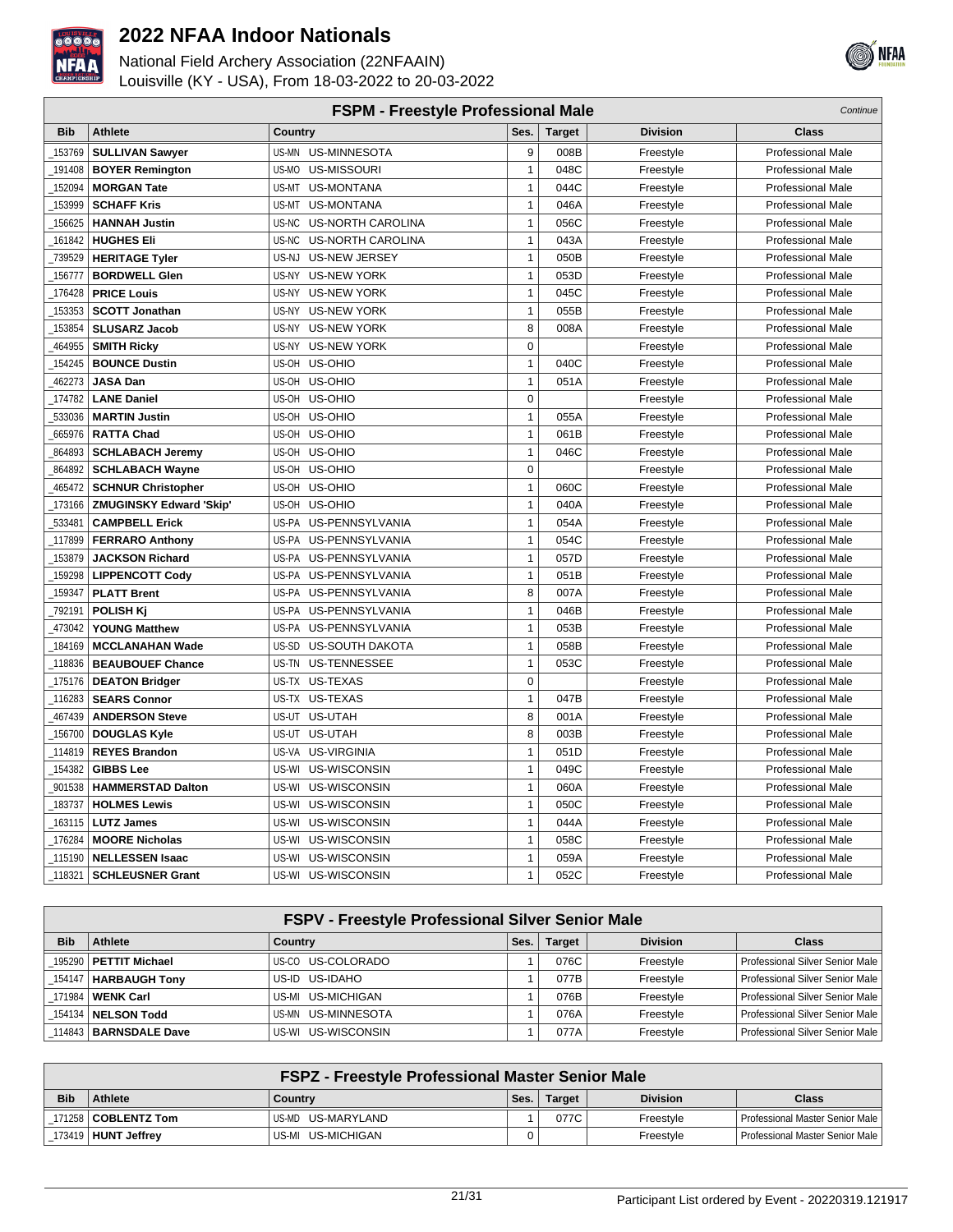



| <b>FSSF - Freestyle Senior Female</b> |                           |                       |      |               |                 |               |  |  |
|---------------------------------------|---------------------------|-----------------------|------|---------------|-----------------|---------------|--|--|
| <b>Bib</b>                            | <b>Athlete</b>            | <b>Country</b>        | Ses. | <b>Target</b> | <b>Division</b> | <b>Class</b>  |  |  |
| 153561                                | <b>CRONIN Deanna</b>      | US-AZ US-ARIZONA      | 3    | 036B          | Freestyle       | Senior Female |  |  |
| 538871                                | <b>MILLER Jena</b>        | US-AZ US-ARIZONA      | 3    | 035D          | Freestyle       | Senior Female |  |  |
| 187539                                | <b>SYMAN Maria</b>        | US-CT US-CONNECTICUT  | 3    | 038C          | Freestyle       | Senior Female |  |  |
| 904178                                | <b>YEAGER Robyn</b>       | US-ID US-IDAHO        | 3    | 038B          | Freestyle       | Senior Female |  |  |
| 173371                                | <b>GIRT Terri</b>         | US-IN US-INDIANA      | 3    | 035B          | Freestyle       | Senior Female |  |  |
| 170374                                | <b>KEITH Cheryl</b>       | US-KY US-KENTUCKY     | 0    |               | Freestyle       | Senior Female |  |  |
| 161384                                | <b>GRUBBA Lisa</b>        | US-MI US-MICHIGAN     | 3    | 038A          | Freestyle       | Senior Female |  |  |
| 178833                                | <b>KAUFMAN Julie</b>      | US-MI US-MICHIGAN     | 0    |               | Freestyle       | Senior Female |  |  |
| 818891                                | <b>CAMERON-RICE Ellen</b> | US-MISSOURI<br>US-MO  | 3    | 036D          | Freestyle       | Senior Female |  |  |
| 177516                                | <b>DOGGETT Glenda</b>     | US-MS US-MISSISSIPPI  | 3    | 037C          | Freestyle       | Senior Female |  |  |
| 180481                                | <b>BURNETT Lori</b>       | US-OH US-OHIO         | 3    | 035A          | Freestyle       | Senior Female |  |  |
| 906866                                | <b>RICHKOWSKI Heather</b> | US-OH US-OHIO         | 3    | 037B          | Freestyle       | Senior Female |  |  |
| 157251                                | <b>DILLMAN Susan</b>      | US-PA US-PENNSYLVANIA | 3    | 037A          | Freestyle       | Senior Female |  |  |
| 452411                                | <b>PAPAGNI Catherine</b>  | US-PA US-PENNSYLVANIA | 3    | 035C          | Freestyle       | Senior Female |  |  |
| 665270                                | <b>MURPHY Theresa</b>     | US-TX US-TEXAS        | 3    | 036A          | Freestyle       | Senior Female |  |  |
|                                       | 540116   MILLER Melissa   | US-VA US-VIRGINIA     | 3    | 036C          | Freestyle       | Senior Female |  |  |

|            | <b>FSSM - Freestyle Senior Male</b> |                             |             |               |                 |                    |  |  |
|------------|-------------------------------------|-----------------------------|-------------|---------------|-----------------|--------------------|--|--|
| <b>Bib</b> | <b>Athlete</b>                      | Country                     | Ses.        | <b>Target</b> | <b>Division</b> | <b>Class</b>       |  |  |
| 153562     | <b>CRONIN Brian</b>                 | US-AZ US-ARIZONA            | $\mathbf 0$ |               | Freestyle       | <b>Senior Male</b> |  |  |
| 154334     | <b>DESTON Christopher</b>           | US-CT US-CONNECTICUT        | 3           | 046A          | Freestyle       | Senior Male        |  |  |
| 176959     | <b>BOYER John</b>                   | US-FL US-FLORIDA            | 3           | 043C          | Freestyle       | <b>Senior Male</b> |  |  |
| 175997     | <b>MARLOW Michael</b>               | US-FL<br>US-FLORIDA         | $\mathbf 0$ |               | Freestyle       | Senior Male        |  |  |
| 909336     | <b>GREENE Carl</b>                  | US-GA US-GEORGIA            | 3           | 049A          | Freestyle       | Senior Male        |  |  |
| 200182     | <b>MILLER Don</b>                   | US-IA US-IOWA               | $\mathbf 0$ |               | Freestyle       | Senior Male        |  |  |
| 785965     | <b>BERKSHIRE Bruce</b>              | US-IL US-ILLINOIS           | 3           | 050D          | Freestyle       | <b>Senior Male</b> |  |  |
| 115397     | <b>HOFFMAN Jim</b>                  | US-IL US-ILLINOIS           | 3           | 051B          | Freestyle       | Senior Male        |  |  |
| 156298     | <b>WOLFRAM Robert</b>               | US-IL US-ILLINOIS           | 3           | 043B          | Freestyle       | Senior Male        |  |  |
| 172306     | <b>COOLEY Jeff</b>                  | US-IN US-INDIANA            | 3           | 047A          | Freestyle       | Senior Male        |  |  |
| 542306     | <b>CUMBERWORTH Jeff</b>             | US-IN US-INDIANA            | 3           | 047B          | Freestyle       | Senior Male        |  |  |
| 873842     | <b>FLETCHER Greg</b>                | US-IN US-INDIANA            | 3           | 052B          | Freestyle       | <b>Senior Male</b> |  |  |
| 862437     | <b>GARFIELD Robert</b>              | US-IN US-INDIANA            | 3           | 053B          | Freestyle       | Senior Male        |  |  |
| 824696     | <b>GIRT Anthony</b>                 | US-IN<br><b>US-INDIANA</b>  | 3           | 052C          | Freestyle       | Senior Male        |  |  |
| 173370     | <b>GIRT Douglas</b>                 | US-IN<br>US-INDIANA         | 3           | 049B          | Freestyle       | Senior Male        |  |  |
| 157825     | <b>JOHNSON Butch</b>                | <b>US-INDIANA</b><br>US-IN  | 5           |               | Freestyle       | Senior Male        |  |  |
| 174598     | <b>KIERYS B. Peter</b>              | US-IN US-INDIANA            | 3           | 046C          | Freestyle       | Senior Male        |  |  |
| 160676     | <b>LUDWIG James</b>                 | US-IN<br><b>US-INDIANA</b>  | 3           | 051A          | Freestyle       | Senior Male        |  |  |
| 790916     | <b>MENSENDIEK Michael</b>           | US-IN<br>US-INDIANA         | 3           | 045C          | Freestyle       | Senior Male        |  |  |
| 173433     | <b>MOUNTCASTLE Ross</b>             | US-INDIANA<br>US-IN         | 3           | 055B          | Freestyle       | <b>Senior Male</b> |  |  |
| 870370     | <b>ROBINSON Christopher</b>         | US-IN<br>US-INDIANA         | 3           | 040B          | Freestyle       | Senior Male        |  |  |
| 195333     | <b>SHAW Kenneth</b>                 | US-IN<br>US-INDIANA         | 3           | 042A          | Freestyle       | <b>Senior Male</b> |  |  |
| 191665     | <b>TIBBS Tim</b>                    | US-INDIANA<br>US-IN         | 3           | 054C          | Freestyle       | <b>Senior Male</b> |  |  |
| 156608     | <b>HAUGSNESS Greg</b>               | US-KS<br><b>US-KANSAS</b>   | 3           | 040D          | Freestyle       | Senior Male        |  |  |
| 115496     | <b>WARD Christopher</b>             | US-KS<br>US-KANSAS          | $\mathbf 0$ |               | Freestyle       | <b>Senior Male</b> |  |  |
| 177448     | <b>CANNON Robert</b>                | US-KY<br><b>US-KENTUCKY</b> | 3           | 044D          | Freestyle       | Senior Male        |  |  |
| 867620     | <b>CURTIS Chris</b>                 | US-KY<br><b>US-KENTUCKY</b> | 3           | 050C          | Freestyle       | Senior Male        |  |  |
| 170375     | <b>KEITH David</b>                  | US-KY<br><b>US-KENTUCKY</b> | 3           | 039C          | Freestyle       | <b>Senior Male</b> |  |  |
| 158714     | <b>KENDALL Gerald</b>               | US-KY<br><b>US-KENTUCKY</b> | 3           | 041A          | Freestyle       | Senior Male        |  |  |
| 542143     | <b>KINDOLL Dennis</b>               | US-KY<br><b>US-KENTUCKY</b> | 3           | 049D          | Freestyle       | Senior Male        |  |  |
| 153462     | <b>MCINTOSH Matthew</b>             | US-KY US-KENTUCKY           | 5           |               | Freestyle       | <b>Senior Male</b> |  |  |
| 174108     | <b>HEMPHILL Kenneth</b>             | US-LA US-LOUISIANA          | $\mathbf 0$ |               | Freestyle       | Senior Male        |  |  |
| 178836     | <b>BRAZEAU Joe</b>                  | US-MA<br>US-MASSACHUSETTS   | 3           | 053C          | Freestyle       | Senior Male        |  |  |
| 156650     | <b>CROWL Terry</b>                  | US-MD<br>US-MARYLAND        | 3           | 039B          | Freestyle       | Senior Male        |  |  |
| 196675     | <b>CHECKEROSKI SR. Tim</b>          | <b>US-MICHIGAN</b><br>US-MI | 3           | 049C          | Freestyle       | Senior Male        |  |  |
| 518059     | <b>LIFFORD Doug</b>                 | US-MI<br>US-MICHIGAN        | 3           | 039D          | Freestyle       | <b>Senior Male</b> |  |  |
| 716864     | <b>O'BRIEN Tim</b>                  | US-MI<br><b>US-MICHIGAN</b> | 3           | 053D          | Freestyle       | Senior Male        |  |  |
| 186215     | <b>O'DELL Rich</b>                  | US-MI<br><b>US-MICHIGAN</b> | 3           | 048D          | Freestyle       | <b>Senior Male</b> |  |  |
| 197198     | <b>TRIPP Scott</b>                  | US-MI US-MICHIGAN           | 3           | 047C          | Freestyle       | Senior Male        |  |  |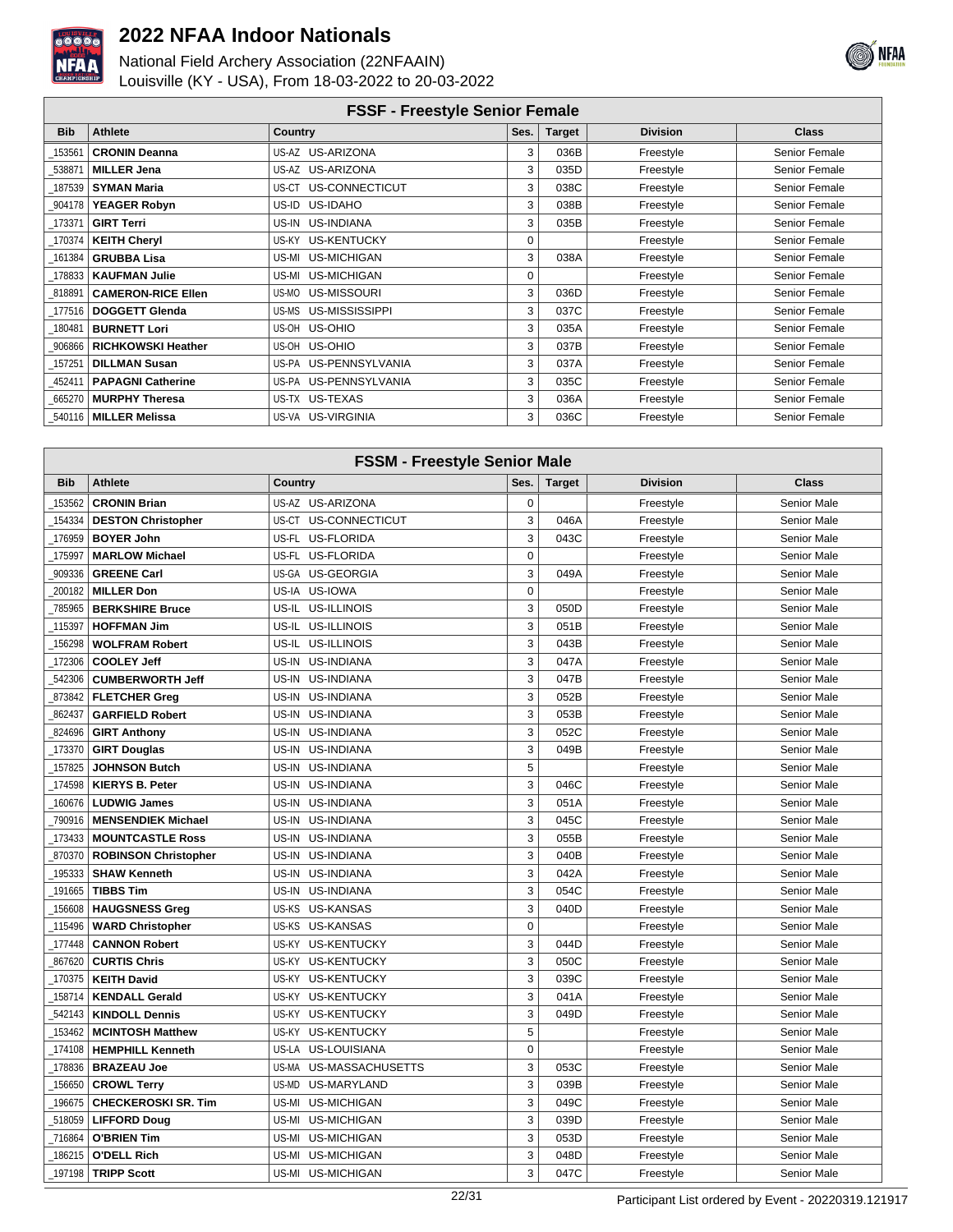



|            | <b>FSSM - Freestyle Senior Male</b> |                                  |          |               |                 |                    |  |  |
|------------|-------------------------------------|----------------------------------|----------|---------------|-----------------|--------------------|--|--|
| <b>Bib</b> | <b>Athlete</b>                      | <b>Country</b>                   | Ses.     | <b>Target</b> | <b>Division</b> | Class              |  |  |
| 194960     | <b>WOJTKOWIAK Mark</b>              | US-MI US-MICHIGAN                | 3        | 042D          | Freestyle       | Senior Male        |  |  |
| 451269     | <b>YARGER Rob</b>                   | US-MI US-MICHIGAN                | 3        | 055A          | Freestyle       | <b>Senior Male</b> |  |  |
| 447466     | <b>YOUNG Bryan</b>                  | US-MI US-MICHIGAN                | 3        | 053A          | Freestyle       | <b>Senior Male</b> |  |  |
| 155459     | <b>HOLMGREN Cary</b>                | US-MN US-MINNESOTA               | 3        | 047D          | Freestyle       | <b>Senior Male</b> |  |  |
| 527069     | <b>KARGES Curtis</b>                | US-MN US-MINNESOTA               | $\Omega$ |               | Freestyle       | Senior Male        |  |  |
| 155192     | <b>CABRAL Daniel</b>                | US-NC US-NORTH CAROLINA          | 3        | 050B          | Freestyle       | Senior Male        |  |  |
| 193242     | DOYLE III John                      | US-NC US-NORTH CAROLINA          | 3        | 055C          | Freestyle       | <b>Senior Male</b> |  |  |
| 187489     | <b>BYRNES Chris</b>                 | US-NJ US-NEW JERSEY              | 3        | 048B          | Freestyle       | Senior Male        |  |  |
| 160838     | <b>FACKLAM Sean</b>                 | <b>US-NEW YORK</b><br>US-NY      | 0        |               | Freestyle       | <b>Senior Male</b> |  |  |
| 114839     | <b>MCNEELY Bryan</b>                | US-NY US-NEW YORK                | 3        | 043D          | Freestyle       | Senior Male        |  |  |
| 161195     | <b>AMOS Charles</b>                 | US-OH US-OHIO                    | 3        | 041C          | Freestyle       | <b>Senior Male</b> |  |  |
| 858830     | <b>BLODGETT Troy</b>                | US-OH US-OHIO                    | 3        | 045B          | Freestyle       | Senior Male        |  |  |
| 170418     | <b>BULLION Kenneth</b>              | US-OH US-OHIO                    | 3        | 046D          | Freestyle       | Senior Male        |  |  |
| 533090     | <b>HAWKINBERRY Mike</b>             | US-OH US-OHIO                    | 3        | 051C          | Freestyle       | Senior Male        |  |  |
| 190570     | <b>MURPHY Dan</b>                   | US-OH US-OHIO                    | 3        | 044B          | Freestyle       | <b>Senior Male</b> |  |  |
| 860268     | <b>PHILLIPS Russell</b>             | US-OH US-OHIO                    | 3        | 044C          | Freestyle       | <b>Senior Male</b> |  |  |
| 444371     | <b>PRITCHETT Douglas</b>            | US-OH US-OHIO                    | $\Omega$ |               | Freestyle       | Senior Male        |  |  |
| 903972     | <b>RATTA Clifford</b>               | US-OHIO<br>US-OH                 | 3        | 048A          | Freestyle       | <b>Senior Male</b> |  |  |
| 159511     | <b>THOMPSON Brian</b>               | US-OH<br>US-OHIO                 | 5        |               | Freestyle       | Senior Male        |  |  |
| 905129     | <b>BOUSKA Charlie</b>               | <b>US-OKLAHOMA</b><br>US-OK      | 3        | 040C          | Freestyle       | Senior Male        |  |  |
| 189251     | <b>DAWSON Gary</b>                  | US-PA<br>US-PENNSYLVANIA         | 3        | 048C          | Freestyle       | Senior Male        |  |  |
| 546349     | <b>EVERETT Jim</b>                  | US-PA US-PENNSYLVANIA            | 3        | 052D          | Freestyle       | <b>Senior Male</b> |  |  |
| 748858     | <b>MILLS William</b>                | US-PA US-PENNSYLVANIA            | 3        | 044A          | Freestyle       | Senior Male        |  |  |
| 835791     | <b>DAVIS Tom</b>                    | US-TN US-TENNESSEE               | 3        | 054A          | Freestyle       | Senior Male        |  |  |
| 544736     | <b>KIME Kevin</b>                   | US-TN US-TENNESSEE               | 3        | 046B          | Freestyle       | Senior Male        |  |  |
| 781389     | <b>STROBECK Erik</b>                | US-TN US-TENNESSEE               | 3        | 054B          | Freestyle       | Senior Male        |  |  |
| 536769     | <b>BARTON David</b>                 | US-TX US-TEXAS                   | 3        | 045A          | Freestyle       | Senior Male        |  |  |
| 158598     | <b>BOND Roman</b>                   | US-VA US-VIRGINIA                | 3        | 041D          | Freestyle       | <b>Senior Male</b> |  |  |
| 869080     | <b>GILLESPIE Kirby</b>              | US-VA US-VIRGINIA                | 3        | 039A          | Freestyle       | <b>Senior Male</b> |  |  |
| 775503     | <b>KIRTLEY Frank</b>                | US-VA US-VIRGINIA                | 3        | 043A          | Freestyle       | Senior Male        |  |  |
| 896977     | <b>STELZEL Keven</b>                | US-WI US-WISCONSIN               | 3        | 042B          | Freestyle       | Senior Male        |  |  |
| 154324     | <b>VENNE Mark</b>                   | US-WI US-WISCONSIN               | 3        | 042C          | Freestyle       | Senior Male        |  |  |
| 153619     | <b>HARRIS Tony</b>                  | <b>US-WEST VIRGINIA</b><br>US-WV | 3        | 040A          | Freestyle       | Senior Male        |  |  |
| 548149     | <b>MILLER Kevin</b>                 | US-WV US-WEST VIRGINIA           | 3        | 041B          | Freestyle       | <b>Senior Male</b> |  |  |

|            | <b>FSVF - Freestyle Silver Senior Female</b> |                   |      |               |                 |                             |  |  |  |
|------------|----------------------------------------------|-------------------|------|---------------|-----------------|-----------------------------|--|--|--|
| <b>Bib</b> | Athlete                                      | <b>Country</b>    | Ses. | <b>Target</b> | <b>Division</b> | <b>Class</b>                |  |  |  |
|            | 437757   STACY Michele                       | US-AL US-ALABAMA  |      | 032A          | Freestyle       | <b>Silver Senior Female</b> |  |  |  |
|            | 440130   BELZNER Catherine                   | US-AZ US-ARIZONA  | 5    |               | Freestyle       | <b>Silver Senior Female</b> |  |  |  |
|            | 808500   FONTENOT Tamara                     | US-CO US-COLORADO |      | 032D          | Freestyle       | <b>Silver Senior Female</b> |  |  |  |
|            | 116878   GEE Renee                           | US-FL US-FLORIDA  | 2    | 032C          | Freestyle       | <b>Silver Senior Female</b> |  |  |  |
|            | 436912   HOOPER Diane                        | US-IL US-ILLINOIS |      | 032B          | Freestyle       | <b>Silver Senior Female</b> |  |  |  |
| 909041     | KINDOLL Jodie                                | US-KY US-KENTUCKY | 2    | 033A          | Freestyle       | <b>Silver Senior Female</b> |  |  |  |
|            | 177262   CULWELL Linda                       | US-TX US-TEXAS    | 5    |               | Freestyle       | <b>Silver Senior Female</b> |  |  |  |

| <b>FSVM - Freestyle Silver Senior Male</b> |                        |                     |                |               |                 |                           |  |  |
|--------------------------------------------|------------------------|---------------------|----------------|---------------|-----------------|---------------------------|--|--|
| <b>Bib</b>                                 | Athlete                | Country             | Ses.           | <b>Target</b> | <b>Division</b> | <b>Class</b>              |  |  |
| 172505                                     | <b>MCMAHAN Tom</b>     | US-AL US-ALABAMA    | 2              | 041A          | Freestyle       | <b>Silver Senior Male</b> |  |  |
| 116877                                     | <b>GEE Michael</b>     | US-FLORIDA<br>US-FL | 2              | 043B          | Freestyle       | <b>Silver Senior Male</b> |  |  |
| 170103                                     | <b>HOPPE Gerald</b>    | US-FL US-FLORIDA    | 2              | 042A          | Freestyle       | <b>Silver Senior Male</b> |  |  |
| 440441                                     | <b>BROADNAX David</b>  | US-GA US-GEORGIA    | 5              |               | Freestyle       | Silver Senior Male        |  |  |
| 170269                                     | <b>MCDONALD Chris</b>  | US-IL US-ILLINOIS   | 5              |               | Freestyle       | <b>Silver Senior Male</b> |  |  |
| 546285                                     | MORMAN Michael         | US-IL US-ILLINOIS   | $\overline{2}$ | 193B          | Freestyle       | <b>Silver Senior Male</b> |  |  |
|                                            | 175959   RYBA Ronald   | US-IL US-ILLINOIS   | $\overline{2}$ | 041C          | Freestyle       | Silver Senior Male        |  |  |
| 901041                                     | SHEEHAN Michael        | US-IL US-ILLINOIS   | $\overline{2}$ | 042C          | Freestyle       | <b>Silver Senior Male</b> |  |  |
| 437826                                     | <b>WRIGHT Robert</b>   | US-IL US-ILLINOIS   | $\overline{2}$ | 038D          | Freestyle       | Silver Senior Male        |  |  |
| 155705                                     | <b>FLEMING Patrick</b> | US-INDIANA<br>US-IN | 2              | 038C          | Freestyle       | <b>Silver Senior Male</b> |  |  |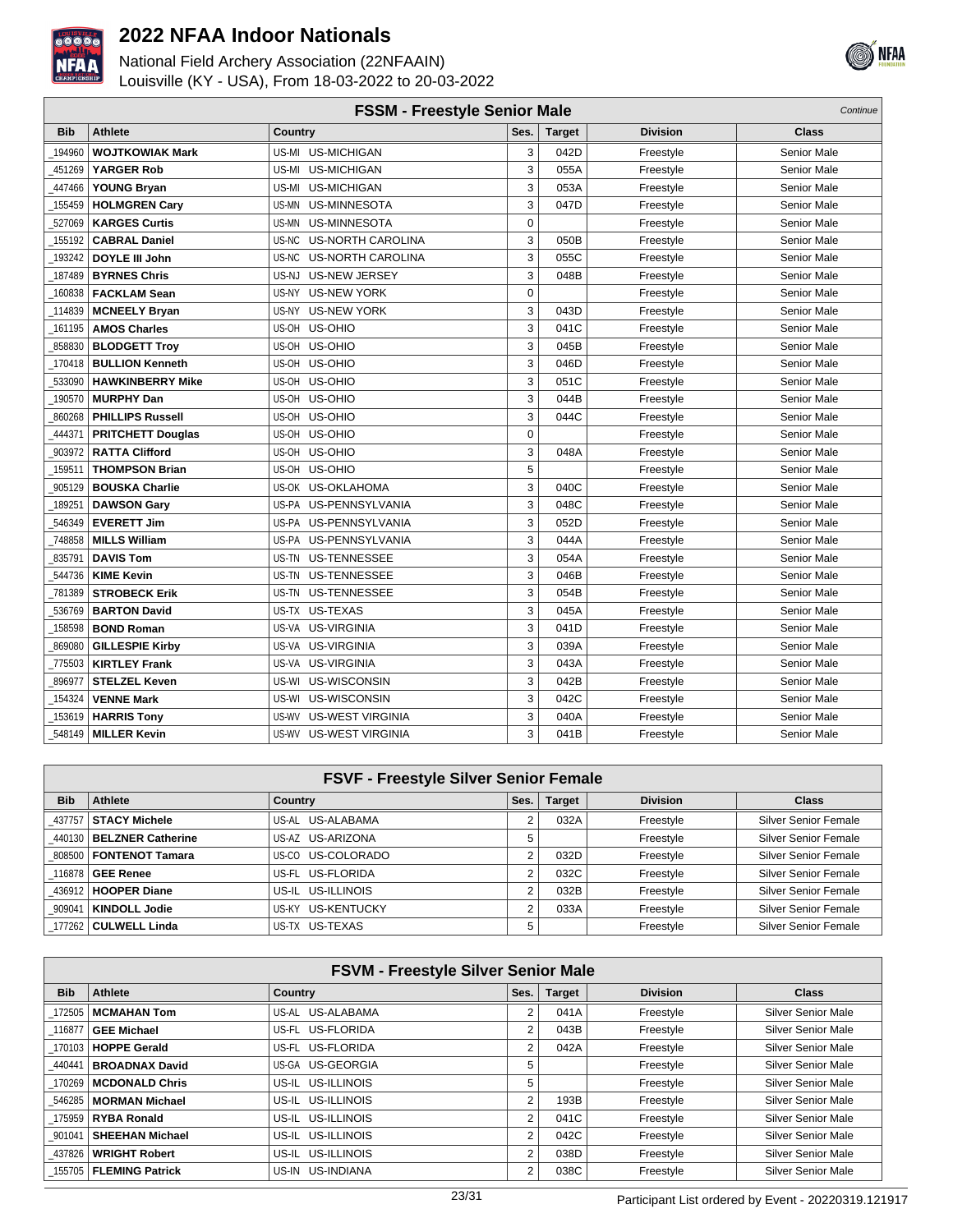



|            | <b>FSVM - Freestyle Silver Senior Male</b><br>Continue |                                  |                |               |                 |                           |  |  |
|------------|--------------------------------------------------------|----------------------------------|----------------|---------------|-----------------|---------------------------|--|--|
| <b>Bib</b> | <b>Athlete</b>                                         | Country                          | Ses.           | <b>Target</b> | <b>Division</b> | <b>Class</b>              |  |  |
| 735225     | <b>HOLLIS Paul</b>                                     | US-IN US-INDIANA                 | $\overline{2}$ | 041B          | Freestyle       | <b>Silver Senior Male</b> |  |  |
| 907649     | <b>JOHNSON Andrew</b>                                  | US-IN US-INDIANA                 | $\overline{2}$ | 040D          | Freestyle       | <b>Silver Senior Male</b> |  |  |
| 785981     | <b>KOERTGE Richard</b>                                 | US-IN US-INDIANA                 | $\overline{2}$ | 038B          | Freestyle       | <b>Silver Senior Male</b> |  |  |
| 539138     | <b>PATYK Gregory</b>                                   | US-IN US-INDIANA                 | $\overline{2}$ | 043D          | Freestyle       | Silver Senior Male        |  |  |
| 172427     | <b>MANFULL Ray</b>                                     | US-KS US-KANSAS                  | $\overline{2}$ | 036D          | Freestyle       | <b>Silver Senior Male</b> |  |  |
| 160638     | <b>NIHART Doug</b>                                     | US-KS US-KANSAS                  | $\overline{2}$ | 035A          | Freestyle       | <b>Silver Senior Male</b> |  |  |
| 170729     | <b>BROOKS Joseph</b>                                   | US-KY<br><b>US-KENTUCKY</b>      | $\overline{2}$ | 036A          | Freestyle       | <b>Silver Senior Male</b> |  |  |
| 195692     | <b>TERMINIELLO JR. Albert</b>                          | US-MA<br>US-MASSACHUSETTS        | $\overline{2}$ | 045D          | Freestyle       | <b>Silver Senior Male</b> |  |  |
| 172943     | <b>WILLS Richard</b>                                   | US-MD US-MARYLAND                | $\overline{2}$ | 040C          | Freestyle       | <b>Silver Senior Male</b> |  |  |
| 434773     | <b>BURNETT Dean</b>                                    | US-MI<br><b>US-MICHIGAN</b>      | $\overline{2}$ | 044C          | Freestyle       | <b>Silver Senior Male</b> |  |  |
| 196909     | <b>DEREGNAUCOURT Jeff</b>                              | US-MI<br><b>US-MICHIGAN</b>      | $\overline{2}$ | 046A          | Freestyle       | <b>Silver Senior Male</b> |  |  |
| 192781     | <b>SCHOCH Michael</b>                                  | US-MICHIGAN<br>US-MI             | $\overline{2}$ | 043A          | Freestyle       | <b>Silver Senior Male</b> |  |  |
| 175349     | <b>WAACK David</b>                                     | US-MI<br><b>US-MICHIGAN</b>      | $\overline{2}$ | 044A          | Freestyle       | <b>Silver Senior Male</b> |  |  |
| 169434     | <b>RYAN Michael</b>                                    | US-MN<br>US-MINNESOTA            | $\overline{2}$ | 035B          | Freestyle       | <b>Silver Senior Male</b> |  |  |
| 153780     | <b>GRELLNER Gene</b>                                   | US-MO US-MISSOURI                | $\overline{2}$ | 045C          | Freestyle       | <b>Silver Senior Male</b> |  |  |
| 170927     | <b>HOOD Thomas</b>                                     | US-MO US-MISSOURI                | $\overline{2}$ | 042B          | Freestyle       | <b>Silver Senior Male</b> |  |  |
| 190727     | <b>JOHNSON Steve</b>                                   | US-MO<br><b>US-MISSOURI</b>      | $\overline{2}$ | 041D          | Freestyle       | <b>Silver Senior Male</b> |  |  |
| 170956     | <b>ROUTON Tim</b>                                      | US-MO<br>US-MISSOURI             | $\overline{2}$ | 036B          | Freestyle       | <b>Silver Senior Male</b> |  |  |
| 543530     | <b>DROZDEK Mark</b>                                    | US-NEW JERSEY<br>US-NJ           | $\overline{2}$ | 045B          | Freestyle       | <b>Silver Senior Male</b> |  |  |
| 171541     | <b>SETZER Matthew</b>                                  | US-NJ<br>US-NEW JERSEY           | $\overline{2}$ | 034D          | Freestyle       | <b>Silver Senior Male</b> |  |  |
| 159123     | <b>SUSEN Andrew</b>                                    | US-NJ<br>US-NEW JERSEY           | $\overline{2}$ | 040A          | Freestyle       | <b>Silver Senior Male</b> |  |  |
| 115033     | <b>FRANKLIN Brent</b>                                  | <b>US-NEW YORK</b><br>US-NY      | $\overline{2}$ | 043C          | Freestyle       | <b>Silver Senior Male</b> |  |  |
| 436502     | <b>LOWE Denton</b>                                     | US-NY US-NEW YORK                | $\overline{2}$ | 034A          | Freestyle       | <b>Silver Senior Male</b> |  |  |
| 158880     | <b>RICCIARDI Jack</b>                                  | US-NY<br><b>US-NEW YORK</b>      | $\overline{2}$ | 044B          | Freestyle       | <b>Silver Senior Male</b> |  |  |
| 868074     | <b>NAISTETLER Kurt</b>                                 | US-OH US-OHIO                    | $\overline{2}$ | 035D          | Freestyle       | <b>Silver Senior Male</b> |  |  |
| 787047     | <b>SHANNON Kenneth</b>                                 | US-PENNSYLVANIA<br>US-PA         | $\overline{2}$ | 034B          | Freestyle       | <b>Silver Senior Male</b> |  |  |
| 158042     | <b>JOHNSON Wayne</b>                                   | US-SC US-SOUTH CAROLINA          | $\overline{2}$ | 034C          | Freestyle       | <b>Silver Senior Male</b> |  |  |
| 172118     | <b>NANCE David</b>                                     | US-TENNESSEE<br>US-TN            | $\overline{2}$ | 039A          | Freestyle       | <b>Silver Senior Male</b> |  |  |
| 859746     | <b>RHEA Bobby</b>                                      | US-TN US-TENNESSEE               | $\overline{2}$ | 040B          | Freestyle       | <b>Silver Senior Male</b> |  |  |
| 515561     | <b>COOK Jeffrey</b>                                    | US-TX US-TEXAS                   | 5              |               | Freestyle       | <b>Silver Senior Male</b> |  |  |
| 871772     | <b>FOY Robert</b>                                      | US-VA US-VIRGINIA                | $\overline{2}$ | 037B          | Freestyle       | <b>Silver Senior Male</b> |  |  |
| 160957     | <b>RIDPATH Terry</b>                                   | US-VA US-VIRGINIA                | $\overline{2}$ | 037D          | Freestyle       | <b>Silver Senior Male</b> |  |  |
| 159176     | <b>TAYLOR Nick</b>                                     | US-VA US-VIRGINIA                | $\overline{2}$ | 038A          | Freestyle       | <b>Silver Senior Male</b> |  |  |
| 154337     | <b>DUMKE Jeffrey</b>                                   | US-WISCONSIN<br>US-WI            | $\overline{2}$ | 035C          | Freestyle       | <b>Silver Senior Male</b> |  |  |
| 835546     | <b>EBENER Brett</b>                                    | US-WI<br>US-WISCONSIN            | $\overline{2}$ | 039B          | Freestyle       | <b>Silver Senior Male</b> |  |  |
| 195309     | <b>HOPPE Ron</b>                                       | US-WI<br>US-WISCONSIN            | $\overline{2}$ | 039C          | Freestyle       | <b>Silver Senior Male</b> |  |  |
| 790590     | <b>KALENSKE Lindsay</b>                                | US-WI US-WISCONSIN               | $\overline{2}$ | 039D          | Freestyle       | <b>Silver Senior Male</b> |  |  |
| 154816     | <b>KANTER John</b>                                     | US-WISCONSIN<br>US-WI            | $\overline{2}$ | 042D          | Freestyle       | <b>Silver Senior Male</b> |  |  |
| 154126     | <b>MOSCHETZ Jim</b>                                    | US-WI<br>US-WISCONSIN            | $\overline{2}$ | 037C          | Freestyle       | <b>Silver Senior Male</b> |  |  |
| 156614     | <b>COFFMAN Rick</b>                                    | <b>US-WEST VIRGINIA</b><br>US-WV | $\overline{2}$ | 036C          | Freestyle       | <b>Silver Senior Male</b> |  |  |
| 519875     | <b>DAHLBERG Larry</b>                                  | US-WY US-WYOMING                 | $\overline{2}$ | 037A          | Freestyle       | <b>Silver Senior Male</b> |  |  |

| <b>FSYF - Freestyle Youth Female</b> |                           |                   |      |               |                 |              |  |  |
|--------------------------------------|---------------------------|-------------------|------|---------------|-----------------|--------------|--|--|
| <b>Bib</b>                           | <b>Athlete</b>            | <b>Country</b>    | Ses. | <b>Target</b> | <b>Division</b> | <b>Class</b> |  |  |
| 907352                               | <b>HILL Jordyn</b>        | US-AL US-ALABAMA  | 3    | 062B          | Freestyle       | Youth Female |  |  |
| 540818                               | <b>MOORE Annabelle</b>    | US-AR US-ARKANSAS | 3    | 057B          | Freestyle       | Youth Female |  |  |
| 183430                               | <b>HALL Alexis</b>        | US-FL US-FLORIDA  | 3    | 065A          | Freestyle       | Youth Female |  |  |
| 909329                               | <b>SWEDLUND Chloe</b>     | US-FL US-FLORIDA  | 3    | 064B          | Freestyle       | Youth Female |  |  |
| 902313                               | <b>AMODEO Sophia</b>      | US-GA US-GEORGIA  | 3    | 059A          | Freestyle       | Youth Female |  |  |
| 908771                               | <b>PUTNAM Ava</b>         | US-GA US-GEORGIA  | 3    | 063D          | Freestyle       | Youth Female |  |  |
| 831638                               | <b>RAMEY Ella</b>         | US-GA US-GEORGIA  | 3    | 059B          | Freestyle       | Youth Female |  |  |
| 901720                               | <b>WATKINS Emma</b>       | US-GA US-GEORGIA  | 3    | 065D          | Freestyle       | Youth Female |  |  |
| 901268                               | <b>DEMETRIO Bianca</b>    | US-IL US-ILLINOIS | 3    | 063B          | Freestyle       | Youth Female |  |  |
| 906086                               | <b>SOWINSKI Maya</b>      | US-IL US-ILLINOIS | 3    | 068B          | Freestyle       | Youth Female |  |  |
| 903053                               | <b>WILLIAMS Kaya</b>      | US-IL US-ILLINOIS | 3    | 058D          | Freestyle       | Youth Female |  |  |
| 543539                               | <b>WOODS McKenzie</b>     | US-IL US-ILLINOIS | 3    | 057D          | Freestyle       | Youth Female |  |  |
| 862889                               | <b>DEMPSEY Katie</b>      | US-IN US-INDIANA  | 3    | 063C          | Freestyle       | Youth Female |  |  |
|                                      | 866930   FLETCHER Georgia | US-IN US-INDIANA  | 3    | 060A          | Freestyle       | Youth Female |  |  |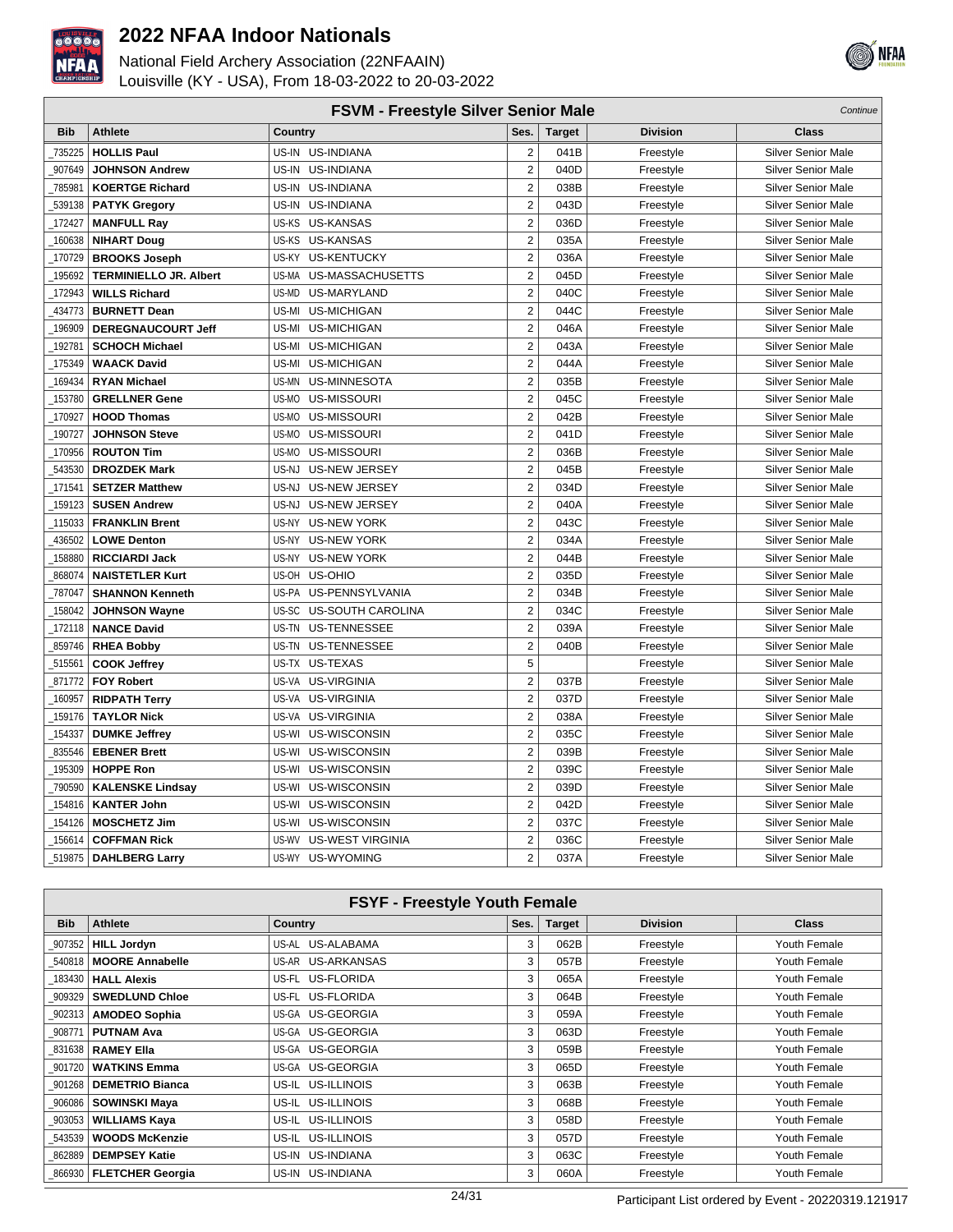



|            | FSYF - Freestyle Youth Female<br>Continue |                                   |             |               |                 |              |  |  |  |
|------------|-------------------------------------------|-----------------------------------|-------------|---------------|-----------------|--------------|--|--|--|
| <b>Bib</b> | <b>Athlete</b>                            | <b>Country</b>                    | Ses.        | <b>Target</b> | <b>Division</b> | Class        |  |  |  |
| 901411     | <b>MAYNARD Anya</b>                       | US-KY<br><b>US-KENTUCKY</b>       | 3           | 068C          | Freestyle       | Youth Female |  |  |  |
| 907936     | <b>GARDNER Emma</b>                       | US-MI<br><b>US-MICHIGAN</b>       | 3           | 065C          | Freestyle       | Youth Female |  |  |  |
| 906732     | <b>HEWITT Nevaeh</b>                      | <b>US-MICHIGAN</b><br>US-MI       | 3           | 067B          | Freestyle       | Youth Female |  |  |  |
| 901755     | <b>HOUSEPIAN Emily</b>                    | US-MI<br><b>US-MICHIGAN</b>       | 3           | 057A          | Freestyle       | Youth Female |  |  |  |
| 901991     | <b>LESNER Macey</b>                       | US-MI<br><b>US-MICHIGAN</b>       | 3           | 062C          | Freestyle       | Youth Female |  |  |  |
| 902755     | <b>OMEARA Morgan</b>                      | US-MI<br><b>US-MICHIGAN</b>       | $\mathbf 0$ |               | Freestyle       | Youth Female |  |  |  |
| 908599     | <b>PANCONE Isabella</b>                   | US-MI<br><b>US-MICHIGAN</b>       | 3           | 062A          | Freestyle       | Youth Female |  |  |  |
| 154018     | <b>VALLONE Isabella</b>                   | US-MI<br><b>US-MICHIGAN</b>       | 3           | 067A          | Freestyle       | Youth Female |  |  |  |
| 903449     | <b>GRUTKOSKI Maggie</b>                   | US-MINNESOTA<br>US-MN             | 3           | 061D          | Freestyle       | Youth Female |  |  |  |
| 526709     | <b>RUPAR Marla</b>                        | US-MINNESOTA<br>US-MN             | 3           | 058A          | Freestyle       | Youth Female |  |  |  |
| 870412     | <b>DAVIS Zoie Nicole</b>                  | US-MO<br>US-MISSOURI              | 3           | 060B          | Freestyle       | Youth Female |  |  |  |
| 191745     | <b>KEY Ella</b>                           | US-MO<br>US-MISSOURI              | 3           | 059C          | Freestyle       | Youth Female |  |  |  |
| 733367     | <b>MCCOOL Maliah</b>                      | US-MO<br>US-MISSOURI              | 3           | 067C          | Freestyle       | Youth Female |  |  |  |
| 190991     | <b>KENNEY Callah</b>                      | US-MT<br><b>US-MONTANA</b>        | 3           | 061C          | Freestyle       | Youth Female |  |  |  |
| 872148     | <b>SPEEG Tana</b>                         | US-MT<br><b>US-MONTANA</b>        | $\mathbf 0$ |               | Freestyle       | Youth Female |  |  |  |
| 753691     | <b>AMBROSE Liana</b>                      | <b>US-NORTH CAROLINA</b><br>US-NC | 5           |               | Freestyle       | Youth Female |  |  |  |
| 903416     | <b>GREENE Brylee</b>                      | US-NC<br><b>US-NORTH CAROLINA</b> | $\mathbf 0$ |               | Freestyle       | Youth Female |  |  |  |
| 903084     | <b>HIGGINS Cecelia</b>                    | <b>US-NORTH CAROLINA</b><br>US-NC | 3           | 056A          | Freestyle       | Youth Female |  |  |  |
| 884606     | <b>PETERSON Zoe</b>                       | <b>US-NORTH DAKOTA</b><br>US-ND   | 3           | 061A          | Freestyle       | Youth Female |  |  |  |
| 171088     | <b>CARMIN Makenzie</b>                    | US-NE<br>US-NEBRASKA              | 3           | 066C          | Freestyle       | Youth Female |  |  |  |
| 544554     | <b>FULGHAM Amber</b>                      | US-NJ<br><b>US-NEW JERSEY</b>     | 3           | 064C          | Freestyle       | Youth Female |  |  |  |
| 192436     | <b>HOWE Audriona</b>                      | US-NY<br><b>US-NEW YORK</b>       | 3           | 063A          | Freestyle       | Youth Female |  |  |  |
| 512513     | <b>GILSDORF Grace</b>                     | US-OH US-OHIO                     | 3           | 058B          | Freestyle       | Youth Female |  |  |  |
| 540158     | <b>HALL Maggie</b>                        | US-OH US-OHIO                     | 3           | 061B          | Freestyle       | Youth Female |  |  |  |
| 781018     | <b>HOLMAN Jyllian</b>                     | US-OH<br>US-OHIO                  | 3           | 059D          | Freestyle       | Youth Female |  |  |  |
| 902398     | <b>ZIMMARO Gianna</b>                     | US-OHIO<br>US-OH                  | 3           | 062D          | Freestyle       | Youth Female |  |  |  |
| 901512     | <b>MILLER Taylor</b>                      | US-PENNSYLVANIA<br>US-PA          | 3           | 060D          | Freestyle       | Youth Female |  |  |  |
| 902609     | <b>DAVIS Emerie</b>                       | US-TN US-TENNESSEE                | 3           | 065B          | Freestyle       | Youth Female |  |  |  |
| 735371     | <b>MCBRIDE Emma</b>                       | US-TX US-TEXAS                    | 3           | 064D          | Freestyle       | Youth Female |  |  |  |
| 902387     | <b>SCALES Mckinley</b>                    | US-TX<br>US-TEXAS                 | 3           | 068A          | Freestyle       | Youth Female |  |  |  |
| 195008     | <b>STOFFELS Samantha</b>                  | US-TX US-TEXAS                    | 3           | 056C          | Freestyle       | Youth Female |  |  |  |
| 750962     | <b>TARVER Haley</b>                       | US-TX US-TEXAS                    | $\mathbf 0$ |               | Freestyle       | Youth Female |  |  |  |
| 834458     | <b>WINCKLER Kendal</b>                    | US-TX US-TEXAS                    | 3           | 066A          | Freestyle       | Youth Female |  |  |  |
| 906786     | <b>FRENCH Emma</b>                        | US-VT<br><b>US-VERMONT</b>        | 3           | 066B          | Freestyle       | Youth Female |  |  |  |
| 173646     | <b>MCKEE Beretta</b>                      | <b>US-WASHINGTON</b><br>US-WA     | 3           | 056B          | Freestyle       | Youth Female |  |  |  |
| 512733     | <b>DEREMER Kaelee</b>                     | US-WISCONSIN<br>US-WI             | 3           | 058C          | Freestyle       | Youth Female |  |  |  |
| 158441     | <b>GHIDORZI Carmen</b>                    | US-WISCONSIN<br>US-WI             | 3           | 056D          | Freestyle       | Youth Female |  |  |  |
| 788868     | <b>GRISSMAN Aria</b>                      | US-WI<br>US-WISCONSIN             | 3           | 060C          | Freestyle       | Youth Female |  |  |  |
| 159365     | <b>REED Jadan</b>                         | US-WI US-WISCONSIN                | 3           | 057C          | Freestyle       | Youth Female |  |  |  |

|            | <b>FSYM - Freestyle Youth Male</b> |                      |      |               |                 |              |  |  |  |
|------------|------------------------------------|----------------------|------|---------------|-----------------|--------------|--|--|--|
| <b>Bib</b> | Athlete                            | Country              | Ses. | <b>Target</b> | <b>Division</b> | <b>Class</b> |  |  |  |
| 540819     | <b>MOORE Samuel</b>                | US-AR US-ARKANSAS    | 3    | 069D          | Freestyle       | Youth Male   |  |  |  |
| 512759     | <b>HIRONS Dylan</b>                | US-CT US-CONNECTICUT | 3    | 070B          | Freestyle       | Youth Male   |  |  |  |
| 866510     | <b>COLBURN Douglas</b>             | US-GA US-GEORGIA     | 3    | 074A          | Freestyle       | Youth Male   |  |  |  |
| 785487     | <b>DAVIS Harrison</b>              | US-GA US-GEORGIA     | 3    | 076A          | Freestyle       | Youth Male   |  |  |  |
| 908010     | <b>LATIMER Levi</b>                | US-GA US-GEORGIA     | 3    | 070D          | Freestyle       | Youth Male   |  |  |  |
| 789613     | <b>BARNETT Myles</b>               | US-IL US-ILLINOIS    | 3    | 073C          | Freestyle       | Youth Male   |  |  |  |
| 867972     | <b>MILLENBINE Trevor</b>           | US-IL US-ILLINOIS    | 3    | 071D          | Freestyle       | Youth Male   |  |  |  |
| 160665     | <b>WEBB Paul</b>                   | US-IL US-ILLINOIS    | 3    | 075B          | Freestyle       | Youth Male   |  |  |  |
| 903054     | <b>WILLIAMS Kooper</b>             | US-IL US-ILLINOIS    | 3    | 074C          | Freestyle       | Youth Male   |  |  |  |
| 776683     | <b>CULP Brayden</b>                | US-IN US-INDIANA     | 3    | 074D          | Freestyle       | Youth Male   |  |  |  |
| 862888     | <b>DAVIS Ian</b>                   | US-IN US-INDIANA     | 3    | 072C          | Freestyle       | Youth Male   |  |  |  |
| 907256     | <b>MICHL Jack</b>                  | US-IN US-INDIANA     | 3    | 072B          | Freestyle       | Youth Male   |  |  |  |
| 518395     | <b>BOUDRO Tucker</b>               | US-KY US-KENTUCKY    | 0    |               | Freestyle       | Youth Male   |  |  |  |
| 835825     | <b>CURRAN Adam</b>                 | US-KY US-KENTUCKY    | 3    | 069B          | Freestyle       | Youth Male   |  |  |  |
| 908609     | <b>BIRCHMEIER Camryn</b>           | US-MI US-MICHIGAN    | 3    | 075A          | Freestyle       | Youth Male   |  |  |  |
| 901127     | <b>WELCH Wyatt</b>                 | US-MI US-MICHIGAN    | 3    | 070A          | Freestyle       | Youth Male   |  |  |  |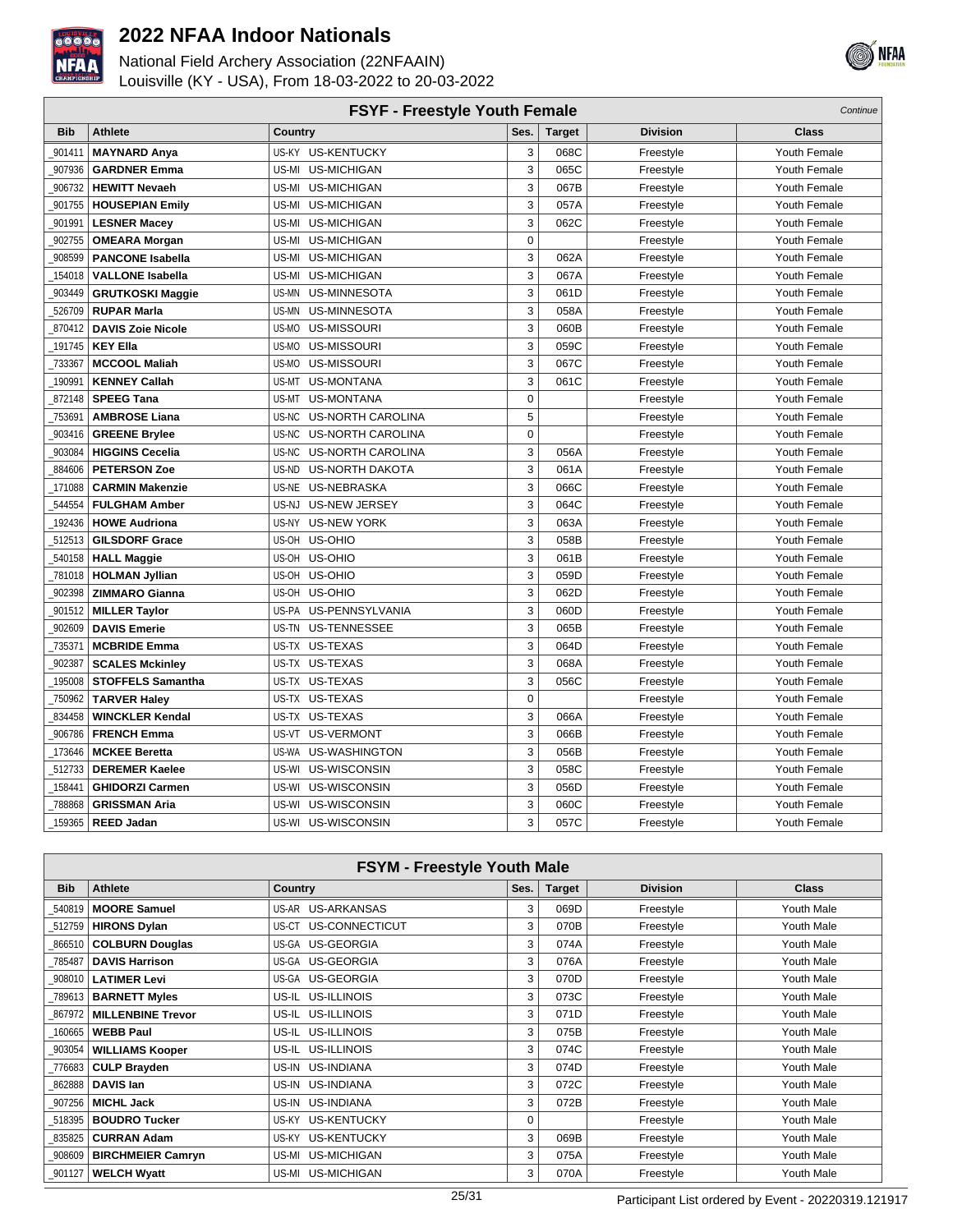



|            | <b>FSYM - Freestyle Youth Male</b> |                       |      |               |                 |              |  |  |
|------------|------------------------------------|-----------------------|------|---------------|-----------------|--------------|--|--|
| <b>Bib</b> | Athlete                            | <b>Country</b>        | Ses. | <b>Target</b> | <b>Division</b> | <b>Class</b> |  |  |
| 840597     | <b>SCHIFSKY Aiden</b>              | US-MN US-MINNESOTA    | 3    | 074B          | Freestyle       | Youth Male   |  |  |
| 908939     | <b>PASMORE Chase</b>               | US-NJ US-NEW JERSEY   | 3    | 070C          | Freestyle       | Youth Male   |  |  |
| 195858     | <b>BARNHART Alex</b>               | US-NY US-NEW YORK     | 3    | 072A          | Freestyle       | Youth Male   |  |  |
| 523722     | <b>CALVARUSO Cody</b>              | US-NY US-NEW YORK     | 3    | 073D          | Freestyle       | Youth Male   |  |  |
| 196320     | <b>MERKEL Jacob</b>                | US-NY US-NEW YORK     | 3    | 069A          | Freestyle       | Youth Male   |  |  |
| 787371     | <b>BARRETT Kellen</b>              | US-OH US-OHIO         | 3    | 076C          | Freestyle       | Youth Male   |  |  |
| 866606     | <b>CHESNUT Maxwell</b>             | US-OH US-OHIO         | 3    | 075C          | Freestyle       | Youth Male   |  |  |
| 546365     | <b>HITCHCOCK Wayne</b>             | US-OH US-OHIO         | 3    | 069C          | Freestyle       | Youth Male   |  |  |
| 545836     | <b>LANGE Owen</b>                  | US-OH US-OHIO         | 3    | 071C          | Freestyle       | Youth Male   |  |  |
| 791628     | <b>MOERMOND Hayden</b>             | US-OH US-OHIO         | 3    | 071B          | Freestyle       | Youth Male   |  |  |
| 195578     | <b>WALTERS Jace</b>                | US-OH US-OHIO         | 3    | 072D          | Freestyle       | Youth Male   |  |  |
| 907224     | <b>HELLER Joseph</b>               | US-PA US-PENNSYLVANIA | 3    | 071A          | Freestyle       | Youth Male   |  |  |
| 155852     | <b>LASH Carter</b>                 | US-PA US-PENNSYLVANIA | 3    | 076B          | Freestyle       | Youth Male   |  |  |
| 834459     | <b>WINCKLER Bryson</b>             | US-TX US-TEXAS        | 3    | 075D          | Freestyle       | Youth Male   |  |  |
| 901754     | <b>DUHAMEL Elijah</b>              | US-VT US-VERMONT      | 3    | 073B          | Freestyle       | Youth Male   |  |  |
| 855340     | <b>VANSLETTE Logan</b>             | US-VT US-VERMONT      | 3    | 073A          | Freestyle       | Youth Male   |  |  |

| <b>LBAF - Longbow Adult Female</b> |                        |                           |      |        |                 |                     |  |
|------------------------------------|------------------------|---------------------------|------|--------|-----------------|---------------------|--|
| <b>Bib</b>                         | Athlete                | Country                   | Ses. | Target | <b>Division</b> | Class               |  |
| 808447                             | ′ ∣ CHAMBERS Rubie∶    | I US-NC US-NORTH CAROLINA |      | 049B   | Longbow         | Adult Female        |  |
|                                    | 902730   CREAMER Laura | US-NE US-NEBRASKA         |      | 049A   | Longbow         | <b>Adult Female</b> |  |

|            | <b>LBAM - Longbow Adult Male</b> |                       |                |               |                 |                   |  |  |  |
|------------|----------------------------------|-----------------------|----------------|---------------|-----------------|-------------------|--|--|--|
| <b>Bib</b> | Athlete                          | Country               | Ses.           | <b>Target</b> | <b>Division</b> | <b>Class</b>      |  |  |  |
| 902202     | <b>TONG John</b>                 | US-GA US-GEORGIA      |                | 048B          | Longbow         | <b>Adult Male</b> |  |  |  |
| 158547     | <b>JACQUES Gary</b>              | US-MI US-MICHIGAN     | 2              | 048A          | Longbow         | <b>Adult Male</b> |  |  |  |
|            | 532951   SAVAGE Bob              | US-NJ US-NEW JERSEY   | 2              | 048C          | Longbow         | <b>Adult Male</b> |  |  |  |
|            | 789635   SAVAGE Edwin            | US-NJ US-NEW JERSEY   | 2              | 049C          | Longbow         | <b>Adult Male</b> |  |  |  |
|            | 524083   FIELDER Trevor          | US-OH US-OHIO         | 2              | 047B          | Longbow         | <b>Adult Male</b> |  |  |  |
|            | 527160   DEMMER III John         | US-PA US-PENNSYLVANIA | 2              | 047A          | Longbow         | <b>Adult Male</b> |  |  |  |
|            | 904782   MONTGOMERY Clifton      | US-TX US-TEXAS        | $\overline{2}$ | 047C          | Longbow         | <b>Adult Male</b> |  |  |  |

| <b>RLAF - Freestyle Limited Recurve Adult Female</b> |                               |                         |                |               |                           |                     |  |  |
|------------------------------------------------------|-------------------------------|-------------------------|----------------|---------------|---------------------------|---------------------|--|--|
| <b>Bib</b>                                           | <b>Athlete</b>                | <b>Country</b>          | Ses.           | <b>Target</b> | <b>Division</b>           | <b>Class</b>        |  |  |
| 157144                                               | <b>NUGENT Molly</b>           | US-AZ US-ARIZONA        | $\overline{2}$ | 050A          | Freestyle Limited Recurve | <b>Adult Female</b> |  |  |
| 502807                                               | <b>STEINAU Madison</b>        | US-GA US-GEORGIA        | $\overline{2}$ | 051D          | Freestyle Limited Recurve | <b>Adult Female</b> |  |  |
| 505651                                               | <b>REYMOND Jade</b>           | US-IL US-ILLINOIS       | 2              | 052C          | Freestyle Limited Recurve | <b>Adult Female</b> |  |  |
| 499453                                               | <b>WEBER Nicole</b>           | US-IL US-ILLINOIS       | 2              | 051C          | Freestyle Limited Recurve | <b>Adult Female</b> |  |  |
| 908598                                               | <b>EIDSON Katy</b>            | US-IN US-INDIANA        | $\overline{2}$ | 054A          | Freestyle Limited Recurve | <b>Adult Female</b> |  |  |
| 901926                                               | YIU Ki                        | US-IN US-INDIANA        | $\overline{2}$ | 053B          | Freestyle Limited Recurve | <b>Adult Female</b> |  |  |
| 492487                                               | <b>KOZIOL Adelaide</b>        | US-MO US-MISSOURI       | $\overline{2}$ | 051A          | Freestyle Limited Recurve | <b>Adult Female</b> |  |  |
| 504724                                               | <b>ROBINSON Kaitlyn</b>       | US-MO US-MISSOURI       | $\overline{2}$ | 052D          | Freestyle Limited Recurve | <b>Adult Female</b> |  |  |
| 190774                                               | <b>WALLACE Lilly</b>          | US-NC US-NORTH CAROLINA | $\overline{2}$ | 053D          | Freestyle Limited Recurve | <b>Adult Female</b> |  |  |
| 162318                                               | <b>GAFFNEY Kira</b>           | US-OH US-OHIO           | $\overline{2}$ | 051B          | Freestyle Limited Recurve | <b>Adult Female</b> |  |  |
| 901767                                               | <b>NELSON Emily</b>           | US-OH US-OHIO           | $\overline{2}$ | 050C          | Freestyle Limited Recurve | <b>Adult Female</b> |  |  |
| 545391                                               | <b>SALYERS Ceridwyn</b>       | US-OH US-OHIO           | $\overline{2}$ | 050D          | Freestyle Limited Recurve | <b>Adult Female</b> |  |  |
| 867776                                               | <b>GREER Jessica</b>          | US-TN US-TENNESSEE      | $\overline{2}$ | 054B          | Freestyle Limited Recurve | <b>Adult Female</b> |  |  |
| 158820                                               | <b>PASCHKE Jessa</b>          | US-TN US-TENNESSEE      | $\overline{2}$ | 053A          | Freestyle Limited Recurve | <b>Adult Female</b> |  |  |
| 521160                                               | <b>PILKINTON Mollie Lynn</b>  | US-TN US-TENNESSEE      | $\overline{2}$ | 053C          | Freestyle Limited Recurve | <b>Adult Female</b> |  |  |
| 901864                                               | <b>ROHDE Hannah</b>           | US-TN US-TENNESSEE      | $\overline{2}$ | 054C          | Freestyle Limited Recurve | <b>Adult Female</b> |  |  |
| 481072                                               | <b>ROHDE Sarah</b>            | US-TN US-TENNESSEE      | 2              | 052B          | Freestyle Limited Recurve | <b>Adult Female</b> |  |  |
| 902506                                               | <b>MANESS Clare</b>           | US-TX US-TEXAS          | 2              | 052A          | Freestyle Limited Recurve | <b>Adult Female</b> |  |  |
|                                                      | 156782   MEINERS Jordan Marie | US-TX US-TEXAS          | $\overline{2}$ | 050B          | Freestyle Limited Recurve | <b>Adult Female</b> |  |  |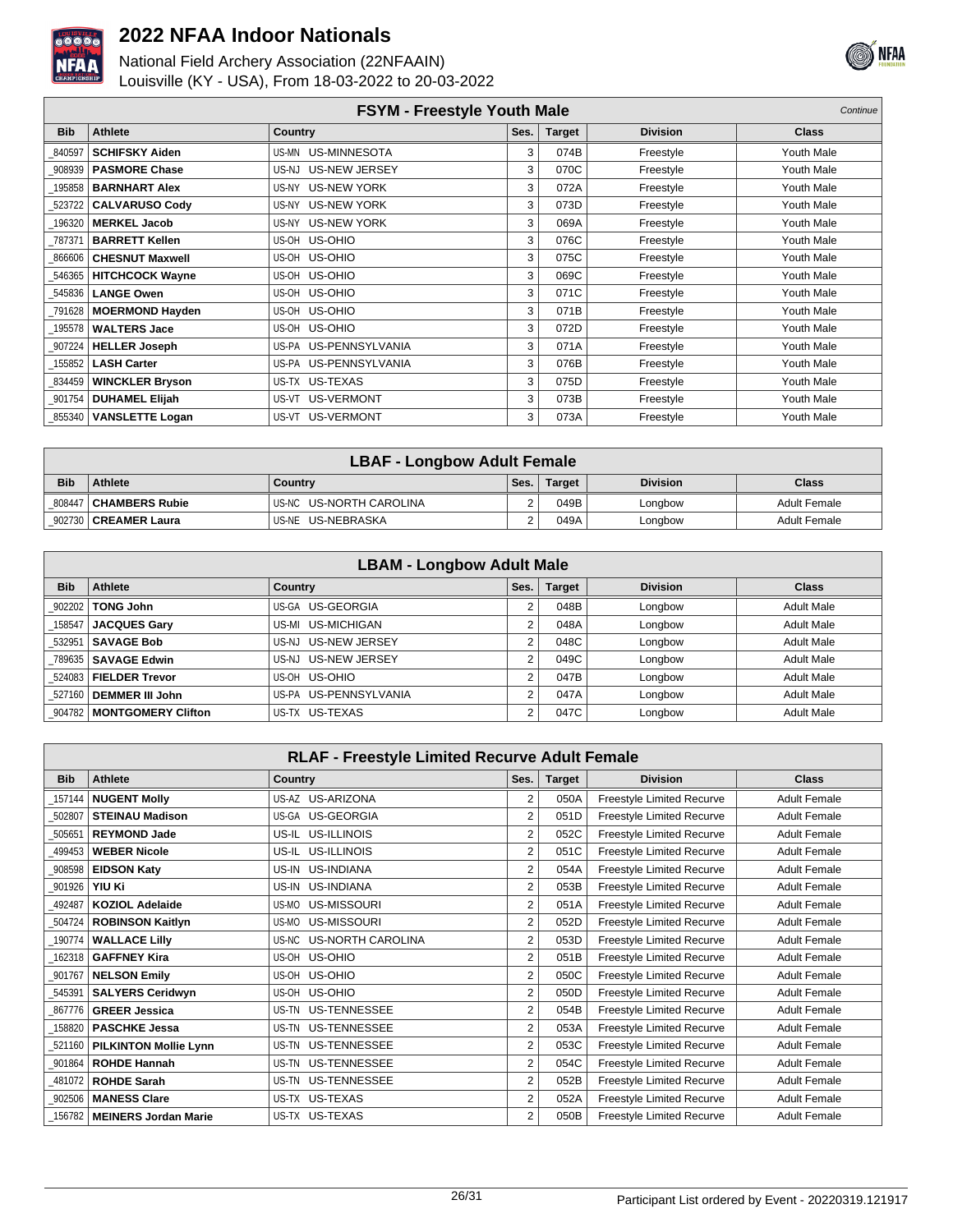

|            | <b>RLAM - Freestyle Limited Recurve Adult Male</b> |                      |                |               |                                  |                   |  |  |  |
|------------|----------------------------------------------------|----------------------|----------------|---------------|----------------------------------|-------------------|--|--|--|
| <b>Bib</b> | Athlete                                            | Country              | Ses.           | <b>Target</b> | <b>Division</b>                  | <b>Class</b>      |  |  |  |
| 491776     | <b>NOFEL Matthew</b>                               | US-CO US-COLORADO    | 2              | 055A          | <b>Freestyle Limited Recurve</b> | <b>Adult Male</b> |  |  |  |
| 153759     | <b>SYMAN Jason</b>                                 | US-CT US-CONNECTICUT | 2              | 055D          | <b>Freestyle Limited Recurve</b> | <b>Adult Male</b> |  |  |  |
| 503648     | <b>BAXTER-STACEY Jack</b>                          | US-FL US-FLORIDA     | 2              | 057D          | <b>Freestyle Limited Recurve</b> | <b>Adult Male</b> |  |  |  |
| 907860     | <b>VANGALA Anshuman</b>                            | US-FL US-FLORIDA     | 0              |               | <b>Freestyle Limited Recurve</b> | <b>Adult Male</b> |  |  |  |
| 159420     | <b>BISHOP Graham</b>                               | US-GA US-GEORGIA     | $\overline{2}$ | 058C          | <b>Freestyle Limited Recurve</b> | <b>Adult Male</b> |  |  |  |
| 906468     | <b>LESHEM Jack</b>                                 | US-IL US-ILLINOIS    | $\overline{2}$ | 056A          | Freestyle Limited Recurve        | <b>Adult Male</b> |  |  |  |
| 465547     | <b>RAIZEN Zachary</b>                              | US-IL US-ILLINOIS    | 2              | 058B          | Freestyle Limited Recurve        | <b>Adult Male</b> |  |  |  |
| 903036     | <b>EIDSON Scott</b>                                | US-IN US-INDIANA     | $\overline{2}$ | 057A          | <b>Freestyle Limited Recurve</b> | <b>Adult Male</b> |  |  |  |
| 175044     | <b>MYERS Michael</b>                               | US-IN US-INDIANA     | $\overline{2}$ | 056B          | Freestyle Limited Recurve        | <b>Adult Male</b> |  |  |  |
| 154178     | <b>KURYLO David</b>                                | US-MI US-MICHIGAN    | $\overline{2}$ | 056C          | <b>Freestyle Limited Recurve</b> | <b>Adult Male</b> |  |  |  |
| 489641     | <b>MOSCOWITZ Coby</b>                              | US-MI US-MICHIGAN    | $\overline{2}$ | 055C          | <b>Freestyle Limited Recurve</b> | <b>Adult Male</b> |  |  |  |
| 503676     | <b>GARRITY Reid</b>                                | US-OH US-OHIO        | 2              | 057C          | <b>Freestyle Limited Recurve</b> | <b>Adult Male</b> |  |  |  |
| 503675     | <b>GARRITY Ryan</b>                                | US-OH US-OHIO        | $\overline{2}$ | 056D          | <b>Freestyle Limited Recurve</b> | <b>Adult Male</b> |  |  |  |
| 453653     | <b>BOWMAN Scott</b>                                | US-OK US-OKLAHOMA    | $\overline{2}$ | 055B          | <b>Freestyle Limited Recurve</b> | <b>Adult Male</b> |  |  |  |
| 909191     | <b>DEMEL Andrew</b>                                | US-TN US-TENNESSEE   | $\overline{2}$ | 058A          | Freestyle Limited Recurve        | <b>Adult Male</b> |  |  |  |
|            | _453416   HAWKINS Christian                        | US-TN US-TENNESSEE   | 2              | 057B          | <b>Freestyle Limited Recurve</b> | <b>Adult Male</b> |  |  |  |

| <b>RLCF - Freestyle Limited Recurve Cub Female</b> |                            |                    |      |               |                                  |              |  |  |
|----------------------------------------------------|----------------------------|--------------------|------|---------------|----------------------------------|--------------|--|--|
| <b>Bib</b>                                         | Athlete                    | Country            | Ses. | <b>Target</b> | <b>Division</b>                  | <b>Class</b> |  |  |
|                                                    | 908113   CHUNG Elinor      | US-GA US-GEORGIA   | 3    | 126A          | <b>Freestyle Limited Recurve</b> | Cub Female   |  |  |
|                                                    | 875090   GATHAIYA Imani    | US-MI US-MICHIGAN  | 3    | 127A          | <b>Freestyle Limited Recurve</b> | Cub Female   |  |  |
|                                                    | 906476   OAKLEY Millie     | US-MI US-MICHIGAN  | 3    | 126B          | <b>Freestyle Limited Recurve</b> | Cub Female   |  |  |
|                                                    | 897862   MATHENY Cassidy   | US-OH US-OHIO      | 3    | 126D          | <b>Freestyle Limited Recurve</b> | Cub Female   |  |  |
|                                                    | 196696   VANDYGRIFF Taylor | US-OH US-OHIO      | 3    | 127B          | <b>Freestyle Limited Recurve</b> | Cub Female   |  |  |
|                                                    | 909451   ZACH Lauren       | US-TN US-TENNESSEE | 3    | 126C          | <b>Freestyle Limited Recurve</b> | Cub Female   |  |  |
|                                                    | _901260 <b>CHAN Elyse</b>  | US-TX US-TEXAS     | 0    |               | <b>Freestyle Limited Recurve</b> | Cub Female   |  |  |

| <b>RLCM - Freestyle Limited Recurve Cub Male</b> |                       |                    |      |               |                                  |              |  |
|--------------------------------------------------|-----------------------|--------------------|------|---------------|----------------------------------|--------------|--|
| <b>Bib</b>                                       | Athlete               | Country            | Ses. | <b>Target</b> | <b>Division</b>                  | <b>Class</b> |  |
| 906771                                           | MAHARAJ Liam          | IUS-GA US-GEORGIA  | ົ    | 127D          | <b>Freestyle Limited Recurve</b> | Cub Male     |  |
|                                                  | 909053   JONES Dawson | IUS-KY US-KENTUCKY |      | 127C          | <b>Freestyle Limited Recurve</b> | Cub Male     |  |

|            | <b>RLJF - Freestyle Limited Recurve Young Adult Female</b> |                             |                |               |                                  |                    |  |  |  |
|------------|------------------------------------------------------------|-----------------------------|----------------|---------------|----------------------------------|--------------------|--|--|--|
| <b>Bib</b> | <b>Athlete</b>                                             | <b>Country</b>              | Ses.           | <b>Target</b> | <b>Division</b>                  | <b>Class</b>       |  |  |  |
| 908255     | <b>CHIODI Zoe</b>                                          | US-FL US-FLORIDA            | 2              | 065C          | <b>Freestyle Limited Recurve</b> | Young Adult Female |  |  |  |
| 906986     | <b>GO Samantha</b>                                         | US-FL US-FLORIDA            | $\overline{2}$ | 063B          | <b>Freestyle Limited Recurve</b> | Young Adult Female |  |  |  |
| 908261     | <b>QURESHI Merium</b>                                      | US-FL US-FLORIDA            | $\overline{2}$ | 064D          | <b>Freestyle Limited Recurve</b> | Young Adult Female |  |  |  |
| 908316     | <b>RICHARDSON Cleo</b>                                     | US-FL US-FLORIDA            | 2              | 063A          | <b>Freestyle Limited Recurve</b> | Young Adult Female |  |  |  |
| 767973     | <b>SAMUEL Samrawit</b>                                     | US-FL US-FLORIDA            | 2              | 063C          | <b>Freestyle Limited Recurve</b> | Young Adult Female |  |  |  |
| 908299     | <b>YANG Tianzi</b>                                         | US-FL US-FLORIDA            | $\overline{2}$ | 064A          | <b>Freestyle Limited Recurve</b> | Young Adult Female |  |  |  |
| 904005     | <b>BOTT Megan</b>                                          | US-IL US-ILLINOIS           | $\overline{2}$ | 061A          | <b>Freestyle Limited Recurve</b> | Young Adult Female |  |  |  |
| 906927     | <b>DUNFORD Trinity</b>                                     | US-IL US-ILLINOIS           | $\overline{2}$ | 061B          | <b>Freestyle Limited Recurve</b> | Young Adult Female |  |  |  |
| 740732     | <b>HALE Olivia</b>                                         | US-IN US-INDIANA            | $\overline{2}$ | 059B          | <b>Freestyle Limited Recurve</b> | Young Adult Female |  |  |  |
| 514516     | <b>PAINE Mahala</b>                                        | US-IN US-INDIANA            | $\overline{2}$ | 060B          | <b>Freestyle Limited Recurve</b> | Young Adult Female |  |  |  |
| 765639     | <b>BONE Martha-Kelly</b>                                   | US-KY US-KENTUCKY           | 0              |               | <b>Freestyle Limited Recurve</b> | Young Adult Female |  |  |  |
| 908402     | <b>KRIEGE Hallie</b>                                       | <b>US-KENTUCKY</b><br>US-KY | $\overline{2}$ | 062C          | <b>Freestyle Limited Recurve</b> | Young Adult Female |  |  |  |
| 862895     | <b>MOORE Lela</b>                                          | US-KY US-KENTUCKY           | $\overline{2}$ | 061C          | Freestyle Limited Recurve        | Young Adult Female |  |  |  |
| 901728     | <b>KALNASY Eden</b>                                        | US-LA US-LOUISIANA          | $\overline{2}$ | 065B          | <b>Freestyle Limited Recurve</b> | Young Adult Female |  |  |  |
| 506403     | <b>LONG Amber</b>                                          | US-LA US-LOUISIANA          | $\overline{2}$ | 059D          | <b>Freestyle Limited Recurve</b> | Young Adult Female |  |  |  |
| 739282     | <b>WALTERS Cassidv</b>                                     | US-LA US-LOUISIANA          | $\mathbf{2}$   | 060A          | <b>Freestyle Limited Recurve</b> | Young Adult Female |  |  |  |
| 753544     | <b>BRUCH Zari</b>                                          | US-MI US-MICHIGAN           | 0              |               | <b>Freestyle Limited Recurve</b> | Young Adult Female |  |  |  |
| 789253     | <b>FIELDS Katelin</b>                                      | US-MI US-MICHIGAN           | 2              | 060D          | Freestyle Limited Recurve        | Young Adult Female |  |  |  |
| 506670     | <b>LAUX Brianna</b>                                        | US-MI US-MICHIGAN           | $\overline{2}$ | 059A          | <b>Freestyle Limited Recurve</b> | Young Adult Female |  |  |  |
| 907094     | <b>MONTEROSSO Natalie</b>                                  | US-MI US-MICHIGAN           | $\overline{2}$ | 061D          | <b>Freestyle Limited Recurve</b> | Young Adult Female |  |  |  |
| 158288     | <b>ROVDA Alivia</b>                                        | US-MI US-MICHIGAN           | $\overline{2}$ | 060C          | <b>Freestyle Limited Recurve</b> | Young Adult Female |  |  |  |
| 906530     | <b>SACO Jowan</b>                                          | US-MI US-MICHIGAN           | $\overline{2}$ | 062D          | <b>Freestyle Limited Recurve</b> | Young Adult Female |  |  |  |

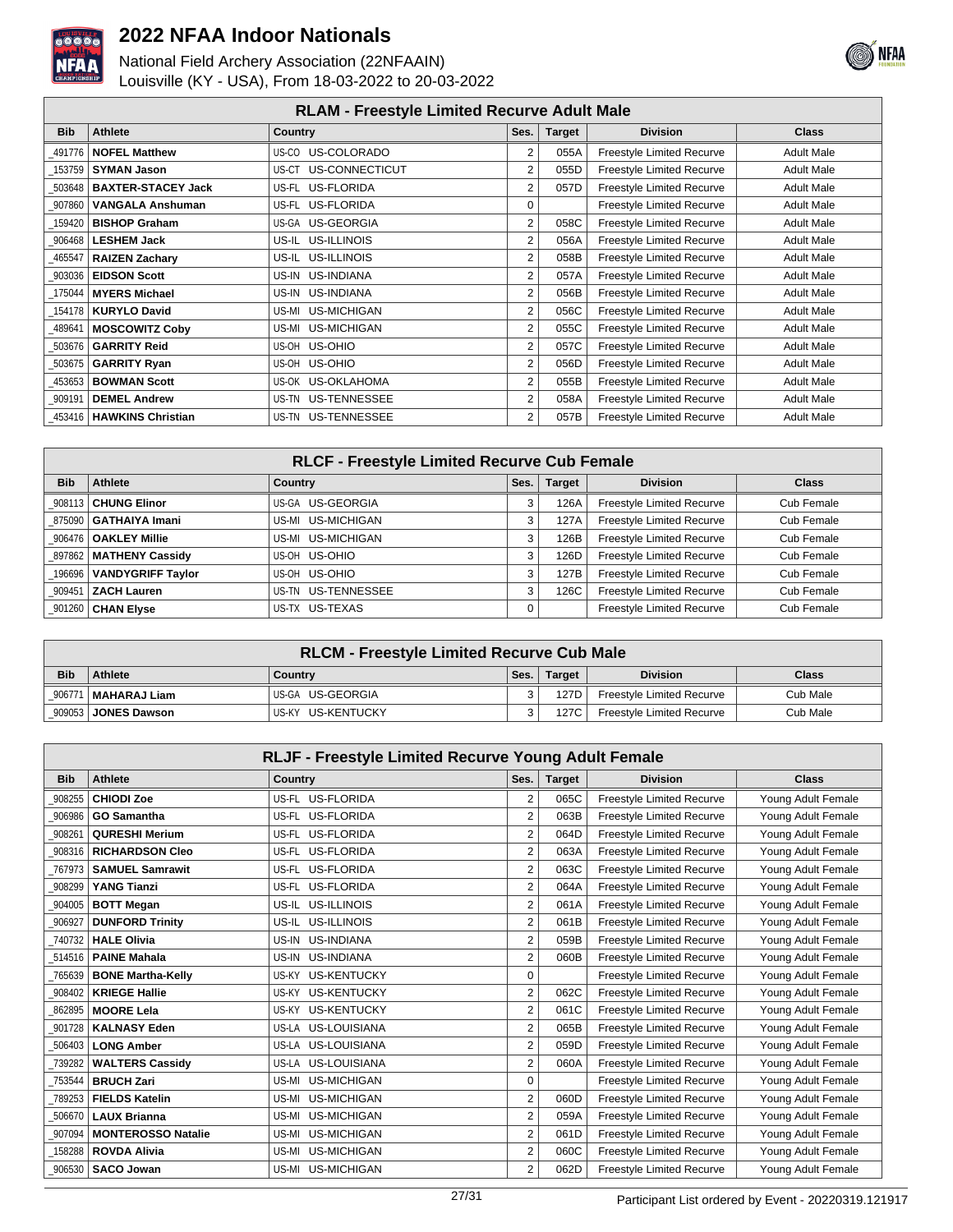



|            | <b>RLJF - Freestyle Limited Recurve Young Adult Female</b><br>Continue |                       |            |      |                                  |                    |  |  |  |
|------------|------------------------------------------------------------------------|-----------------------|------------|------|----------------------------------|--------------------|--|--|--|
| <b>Bib</b> | <b>Target</b><br><b>Division</b><br>Athlete<br>Country<br>Ses.         |                       |            |      |                                  |                    |  |  |  |
|            | 510080   WRIGHT Tabitha                                                | US-MI US-MICHIGAN     |            | 065A | Freestyle Limited Recurve        | Young Adult Female |  |  |  |
|            | 902067   METZ Alyssa                                                   | US-OH US-OHIO         |            | 063D | Freestyle Limited Recurve        | Young Adult Female |  |  |  |
|            | 906361 NEWMOYER Isabella                                               | US-OH US-OHIO         |            | 062B | Freestyle Limited Recurve        | Young Adult Female |  |  |  |
|            | _901304   COSTELLO Skylar                                              | US-TN US-TENNESSEE    |            | 064B | <b>Freestyle Limited Recurve</b> | Young Adult Female |  |  |  |
|            | 909117 SMITH Jenna                                                     | US-TENNESSEE<br>US-TN |            | 064C | <b>Freestyle Limited Recurve</b> | Young Adult Female |  |  |  |
|            | 906770   KIM Julia                                                     | US-TX US-TEXAS        | $\sqrt{2}$ | 059C | <b>Freestyle Limited Recurve</b> | Young Adult Female |  |  |  |
| 903658     | <b>THOMAS Jaclyn</b>                                                   | US-TX US-TEXAS        | c          | 062A | Freestyle Limited Recurve        | Young Adult Female |  |  |  |

|            | RLJM - Freestyle Limited Recurve Young Adult Male |                             |                |               |                                  |                  |  |  |  |
|------------|---------------------------------------------------|-----------------------------|----------------|---------------|----------------------------------|------------------|--|--|--|
| <b>Bib</b> | <b>Athlete</b>                                    | <b>Country</b>              | Ses.           | <b>Target</b> | <b>Division</b>                  | <b>Class</b>     |  |  |  |
| 153760     | <b>SYMAN Bryan</b>                                | US-CT US-CONNECTICUT        | 2              | 066C          | Freestyle Limited Recurve        | Young Adult Male |  |  |  |
| 908233     | <b>BONNETT William</b>                            | US-FL US-FLORIDA            | 2              | 069B          | <b>Freestyle Limited Recurve</b> | Young Adult Male |  |  |  |
| 908169     | <b>DAVIS Declan</b>                               | US-FL US-FLORIDA            | 2              | 068D          | <b>Freestyle Limited Recurve</b> | Young Adult Male |  |  |  |
| 907817     | <b>HALL Martin</b>                                | US-FL US-FLORIDA            | $\overline{2}$ | 067D          | Freestyle Limited Recurve        | Young Adult Male |  |  |  |
| 907819     | <b>KNOWLES Kristauff</b>                          | US-FL US-FLORIDA            | 0              |               | <b>Freestyle Limited Recurve</b> | Young Adult Male |  |  |  |
| 902056     | <b>MURPHY Andrew</b>                              | US-FL US-FLORIDA            | $\overline{2}$ | 068C          | <b>Freestyle Limited Recurve</b> | Young Adult Male |  |  |  |
| 909062     | <b>BAILEY Curtis</b>                              | <b>US-KENTUCKY</b><br>US-KY | $\overline{2}$ | 069A          | <b>Freestyle Limited Recurve</b> | Young Adult Male |  |  |  |
| 506091     | <b>JACKSON Zachary</b>                            | <b>US-KENTUCKY</b><br>US-KY | 2              | 068B          | <b>Freestyle Limited Recurve</b> | Young Adult Male |  |  |  |
| 875595     | <b>MORSE Benjamin</b>                             | <b>US-KENTUCKY</b><br>US-KY | $\overline{2}$ | 066D          | <b>Freestyle Limited Recurve</b> | Young Adult Male |  |  |  |
| 902863     | <b>SENAY Cameron</b>                              | US-KY US-KENTUCKY           | 2              | 066A          | <b>Freestyle Limited Recurve</b> | Young Adult Male |  |  |  |
| 873902     | <b>MURALIDHARAN Siddharth</b>                     | US-MI US-MICHIGAN           | 2              | 069C          | <b>Freestyle Limited Recurve</b> | Young Adult Male |  |  |  |
| 511198     | <b>EWING Timothy</b>                              | US-OH US-OHIO               | 2              | 067A          | <b>Freestyle Limited Recurve</b> | Young Adult Male |  |  |  |
| 509568     | <b>PLAAG Logan</b>                                | US-TN US-TENNESSEE          | $\overline{2}$ | 066B          | <b>Freestyle Limited Recurve</b> | Young Adult Male |  |  |  |
| 154511     | <b>STEELE Sam</b>                                 | US-TN US-TENNESSEE          | $\overline{2}$ | 067B          | <b>Freestyle Limited Recurve</b> | Young Adult Male |  |  |  |
| 533723     | YI Benjamin                                       | US-TX US-TEXAS              | $\overline{2}$ | 068A          | <b>Freestyle Limited Recurve</b> | Young Adult Male |  |  |  |
| 511637     | <b>STRAUSS Archer</b>                             | US-VT US-VERMONT            | 2              | 067C          | <b>Freestyle Limited Recurve</b> | Young Adult Male |  |  |  |

|            | RLMM - Freestyle Limited Recurve Master Senior Male |                    |      |               |                                  |                           |  |  |  |
|------------|-----------------------------------------------------|--------------------|------|---------------|----------------------------------|---------------------------|--|--|--|
| <b>Bib</b> | Athlete                                             | Country            | Ses. | <b>Target</b> | <b>Division</b>                  | <b>Class</b>              |  |  |  |
|            | 201790   PODRATZ Jerry                              | US-MN US-MINNESOTA | ◠    | 070A          | <b>Freestyle Limited Recurve</b> | Master Senior Male        |  |  |  |
| 427671     | SAUNDERS Thomas                                     | US-NE US-NEBRASKA  |      |               | <b>Freestyle Limited Recurve</b> | Master Senior Male        |  |  |  |
| 171161     | KRASE John                                          | US-NY US-NEW YORK  |      | 070D          | <b>Freestyle Limited Recurve</b> | <b>Master Senior Male</b> |  |  |  |
|            | 427559   ROBINSON Steve                             | US-OH US-OHIO      | c    | 070C          | <b>Freestyle Limited Recurve</b> | <b>Master Senior Male</b> |  |  |  |
|            | 750229   SHABLOW John                               | US-TX US-TEXAS     | 0    |               | <b>Freestyle Limited Recurve</b> | Master Senior Male        |  |  |  |
| 158361     | <b>KERRIGAN James</b>                               | US-VA US-VIRGINIA  | ◠    | 070B          | <b>Freestyle Limited Recurve</b> | <b>Master Senior Male</b> |  |  |  |

| <b>RLSF - Freestyle Limited Recurve Senior Female</b> |                                                                                |                   |   |      |                                  |               |  |  |  |
|-------------------------------------------------------|--------------------------------------------------------------------------------|-------------------|---|------|----------------------------------|---------------|--|--|--|
| <b>Bib</b>                                            | <b>Target</b><br><b>Division</b><br>Athlete<br>Ses.<br>Country<br><b>Class</b> |                   |   |      |                                  |               |  |  |  |
|                                                       | 527121   MCAVOY Melissa                                                        | US-CO US-COLORADO | 0 |      | <b>Freestyle Limited Recurve</b> | Senior Female |  |  |  |
|                                                       | 451573   FORD-FAHERTY Lee                                                      | US-GA US-GEORGIA  |   | 071C | <b>Freestyle Limited Recurve</b> | Senior Female |  |  |  |
|                                                       | 118369   WIETSTRUK Theresa                                                     | US-GA US-GEORGIA  |   | 071D | <b>Freestyle Limited Recurve</b> | Senior Female |  |  |  |
|                                                       | 715646   KOENIG Donna                                                          | US-IL US-ILLINOIS |   |      | <b>Freestyle Limited Recurve</b> | Senior Female |  |  |  |
|                                                       | 153779 GRELLNER Janis                                                          | US-MO US-MISSOURI |   | 071B | <b>Freestyle Limited Recurve</b> | Senior Female |  |  |  |
|                                                       | 188838   MUNTYAN Tatyana                                                       | USA USA           |   | 071A | <b>Freestyle Limited Recurve</b> | Senior Female |  |  |  |

| <b>RLSM - Freestyle Limited Recurve Senior Male</b> |                                                                                |                         |   |      |                                  |             |  |  |  |
|-----------------------------------------------------|--------------------------------------------------------------------------------|-------------------------|---|------|----------------------------------|-------------|--|--|--|
| <b>Bib</b>                                          | <b>Division</b><br><b>Target</b><br>Athlete<br>Ses.<br><b>Class</b><br>Country |                         |   |      |                                  |             |  |  |  |
|                                                     | 444076   HEIBERT Richard                                                       | US-KY US-KENTUCKY       |   | 073C | <b>Freestyle Limited Recurve</b> | Senior Male |  |  |  |
|                                                     | 521718 DANIEL Jim                                                              | US-MI US-MICHIGAN       |   | 072A | <b>Freestyle Limited Recurve</b> | Senior Male |  |  |  |
|                                                     | 444631   ADAMS Brett                                                           | US-NC US-NORTH CAROLINA |   | 072B | <b>Freestyle Limited Recurve</b> | Senior Male |  |  |  |
|                                                     | 160976   BLACK Paul                                                            | US-OH US-OHIO           | 2 | 072C | <b>Freestyle Limited Recurve</b> | Senior Male |  |  |  |
|                                                     | 445587 EWING Chatham                                                           | US-OH US-OHIO           |   | 073A | <b>Freestyle Limited Recurve</b> | Senior Male |  |  |  |
|                                                     | 448160 STEELE Anthony                                                          | US-TN US-TENNESSEE      |   | 073B | <b>Freestyle Limited Recurve</b> | Senior Male |  |  |  |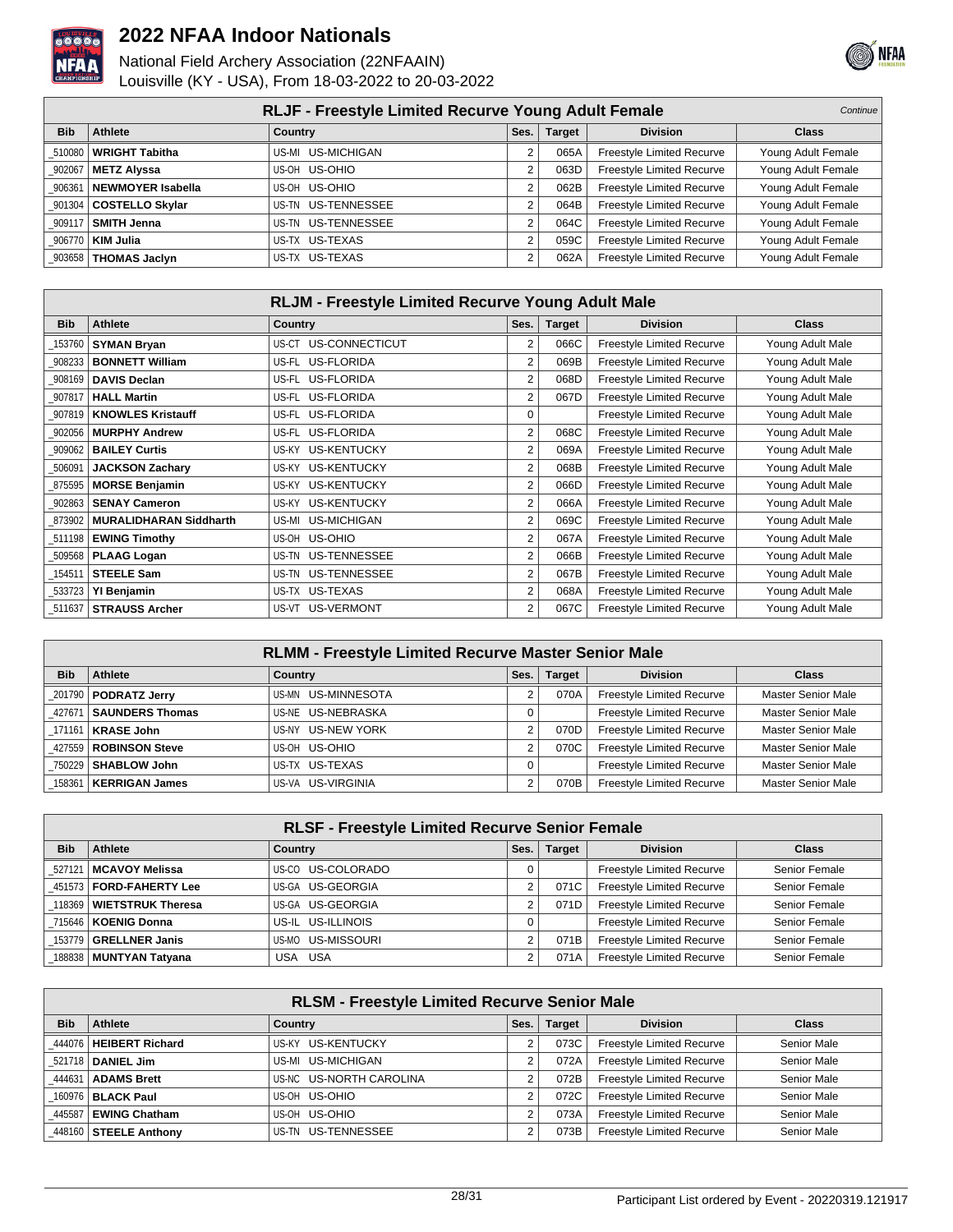



|            | <b>RLVF - Freestyle Limited Recurve Silver Senior Female</b> |                     |          |               |                                  |                      |  |  |
|------------|--------------------------------------------------------------|---------------------|----------|---------------|----------------------------------|----------------------|--|--|
| <b>Bib</b> | Athlete                                                      | Country             | Ses.     | <b>Target</b> | <b>Division</b>                  | Class                |  |  |
|            | 789968   FARROW WALKER Mary                                  | US-IL US-ILLINOIS   | $\Omega$ | 018B          | Freestyle Limited Recurve        | Silver Senior Female |  |  |
| 437987     | ANDERSON Martha                                              | US-WA US-WASHINGTON | $\sim$   | 018A          | <b>Freestyle Limited Recurve</b> | Silver Senior Female |  |  |

|            | RLVM - Freestyle Limited Recurve Silver Senior Male |                       |        |               |                           |                           |  |  |  |
|------------|-----------------------------------------------------|-----------------------|--------|---------------|---------------------------|---------------------------|--|--|--|
| <b>Bib</b> | Athlete                                             | Country               | Ses.   | <b>Target</b> | <b>Division</b>           | <b>Class</b>              |  |  |  |
|            | 436054   WALKER Priest                              | US-IL US-ILLINOIS     |        | 018C          | Freestyle Limited Recurve | <b>Silver Senior Male</b> |  |  |  |
|            | 191719   HARDIN Thomas                              | US-IN US-INDIANA      |        | 016A          | Freestyle Limited Recurve | <b>Silver Senior Male</b> |  |  |  |
| 792831     | <b>HEDGES Wendell</b>                               | US-IN US-INDIANA      | $\sim$ | 017C          | Freestyle Limited Recurve | <b>Silver Senior Male</b> |  |  |  |
|            | 156104   SHACKELFORD James                          | US-IN US-INDIANA      |        | 016B          | Freestyle Limited Recurve | <b>Silver Senior Male</b> |  |  |  |
|            | 155497   MEYERS Glenn                               | US-MI US-MICHIGAN     |        | 017A          | Freestyle Limited Recurve | <b>Silver Senior Male</b> |  |  |  |
|            | 875275   LATOURELLE Mark                            | US-MN US-MINNESOTA    |        | 017B          | Freestyle Limited Recurve | <b>Silver Senior Male</b> |  |  |  |
|            | 189433   MATHEWS Mark                               | US-PA US-PENNSYLVANIA |        | 016D          | Freestyle Limited Recurve | <b>Silver Senior Male</b> |  |  |  |
|            | 439362   MOULTON Jack                               | US-SD US-SOUTH DAKOTA | $\sim$ | 016C          | Freestyle Limited Recurve | <b>Silver Senior Male</b> |  |  |  |

|            | <b>RLYF - Freestyle Limited Recurve Youth Female</b> |                            |      |               |                                  |              |  |  |  |
|------------|------------------------------------------------------|----------------------------|------|---------------|----------------------------------|--------------|--|--|--|
| <b>Bib</b> | Athlete                                              | Country                    | Ses. | <b>Target</b> | <b>Division</b>                  | <b>Class</b> |  |  |  |
| 908312     | YOSKIN Brianna                                       | US-FL US-FLORIDA           | 3    | 077B          | <b>Freestyle Limited Recurve</b> | Youth Female |  |  |  |
| 908117     | <b>JACKSON Kaitlyn</b>                               | US-GA US-GEORGIA           | 3    | 080C          | <b>Freestyle Limited Recurve</b> | Youth Female |  |  |  |
| 153444     | <b>SWAMINATHAN Akshaya</b>                           | US-GA US-GEORGIA           | 3    | 080A          | <b>Freestyle Limited Recurve</b> | Youth Female |  |  |  |
| 902163     | <b>SHIVELY Nora</b>                                  | US-IN US-INDIANA           | 3    | 077C          | Freestyle Limited Recurve        | Youth Female |  |  |  |
| 798359     | <b>KULKARNI Aara</b>                                 | US-MI US-MICHIGAN          | 3    | 078B          | <b>Freestyle Limited Recurve</b> | Youth Female |  |  |  |
| 855127     | <b>GARTENLAUB Lily</b>                               | US-OH US-OHIO              | 3    | 079C          | Freestyle Limited Recurve        | Youth Female |  |  |  |
| 909279     | <b>JENNINGS June</b>                                 | US-OH US-OHIO              | 3    | 078D          | <b>Freestyle Limited Recurve</b> | Youth Female |  |  |  |
| 801582     | <b>MCILVAINE Olivia</b>                              | US-OH US-OHIO              | 3    | 077D          | Freestyle Limited Recurve        | Youth Female |  |  |  |
| 860782     | <b>MCKINNEY Samantha</b>                             | US-OH US-OHIO              | 3    | 079D          | Freestyle Limited Recurve        | Youth Female |  |  |  |
| 902043     | <b>ZHANG Grace</b>                                   | US-OH US-OHIO              | 3    | 080B          | <b>Freestyle Limited Recurve</b> | Youth Female |  |  |  |
| 646328     | <b>TAYLOR Terissa</b>                                | US-SD US-SOUTH DAKOTA      | 3    | 078A          | <b>Freestyle Limited Recurve</b> | Youth Female |  |  |  |
| 877137     | <b>SZYBIST Sophia</b>                                | US-TN US-TENNESSEE         | 3    | 079B          | Freestyle Limited Recurve        | Youth Female |  |  |  |
| 539485     | <b>KENNEY Harley</b>                                 | US-TX US-TEXAS             | 3    | 077A          | <b>Freestyle Limited Recurve</b> | Youth Female |  |  |  |
| 533724     | <b>YI Madelyn</b>                                    | US-TX US-TEXAS             | 3    | 078C          | Freestyle Limited Recurve        | Youth Female |  |  |  |
|            | 512215   RODRIGUEZ Jacqueline                        | <b>US-VERMONT</b><br>US-VT | 3    | 079A          | <b>Freestyle Limited Recurve</b> | Youth Female |  |  |  |

| RLYM - Freestyle Limited Recurve Youth Male |                             |                      |      |               |                           |              |  |  |
|---------------------------------------------|-----------------------------|----------------------|------|---------------|---------------------------|--------------|--|--|
| <b>Bib</b>                                  | Athlete                     | <b>Country</b>       | Ses. | <b>Target</b> | <b>Division</b>           | <b>Class</b> |  |  |
| 187540                                      | <b>SYMAN Dylan</b>          | US-CT US-CONNECTICUT | 3    | 081C          | Freestyle Limited Recurve | Youth Male   |  |  |
| 907811                                      | GO Daniel                   | US-FL US-FLORIDA     | 3    | 083B          | Freestyle Limited Recurve | Youth Male   |  |  |
|                                             | 908945   REJNIAK Alexander  | US-FL US-FLORIDA     | 3    | 082B          | Freestyle Limited Recurve | Youth Male   |  |  |
| 908011                                      | <b>LATIMER Luke</b>         | US-GA US-GEORGIA     | 3    | 081B          | Freestyle Limited Recurve | Youth Male   |  |  |
|                                             | 153860   SABANAYAGAM Pranav | US-GA US-GEORGIA     | 3    | 083A          | Freestyle Limited Recurve | Youth Male   |  |  |
|                                             | 867607   FIELDS Collin      | US-MI US-MICHIGAN    | 3    | 082C          | Freestyle Limited Recurve | Youth Male   |  |  |
| 906690                                      | <b>SOWARDS Tyler</b>        | US-MI US-MICHIGAN    | 3    | 083C          | Freestyle Limited Recurve | Youth Male   |  |  |
|                                             | 789827   ISHIHARA Kazuki    | US-OH US-OHIO        | 3    | 083D          | Freestyle Limited Recurve | Youth Male   |  |  |
| 909150                                      | <b>KIRSCHNER Luke</b>       | US-OH US-OHIO        | 3    | 081D          | Freestyle Limited Recurve | Youth Male   |  |  |
| 902048                                      | <b>SAHANI Vaibhav</b>       | US-OH US-OHIO        | 3    | 082D          | Freestyle Limited Recurve | Youth Male   |  |  |
| 741841 l                                    | <b>CHAN Ethan</b>           | US-TX US-TEXAS       | 3    | 081A          | Freestyle Limited Recurve | Youth Male   |  |  |
|                                             | 908649   KIM Daniel         | US-TX US-TEXAS       | 3    | 082A          | Freestyle Limited Recurve | Youth Male   |  |  |

|            | <b>TRAF - Traditional Adult Female</b> |                         |      |               |                 |                     |  |  |  |  |
|------------|----------------------------------------|-------------------------|------|---------------|-----------------|---------------------|--|--|--|--|
| <b>Bib</b> | Athlete                                | Country                 | Ses. | <b>Target</b> | <b>Division</b> | <b>Class</b>        |  |  |  |  |
|            | 731138   DEMPSEY Hilary                | US-CO US-COLORADO       |      | 074A          | Traditional     | <b>Adult Female</b> |  |  |  |  |
|            | 736405   <b>BOGGS Mandy</b>            | US-IN US-INDIANA        |      | 074D          | Traditional     | <b>Adult Female</b> |  |  |  |  |
|            | 849899   CLOUSE Emily                  | US-IN US-INDIANA        |      | 074C          | Traditional     | Adult Female        |  |  |  |  |
|            | 865466   HARRIMAN Avery                | US-NC US-NORTH CAROLINA |      | 075B          | Traditional     | <b>Adult Female</b> |  |  |  |  |
|            | 833729   STEWART Tiffany               | US-OK US-OKLAHOMA       |      | 074B          | Traditional     | <b>Adult Female</b> |  |  |  |  |
|            | 903779   TIBBETTS Ashley               | US-TN US-TENNESSEE      |      | 075A          | Traditional     | <b>Adult Female</b> |  |  |  |  |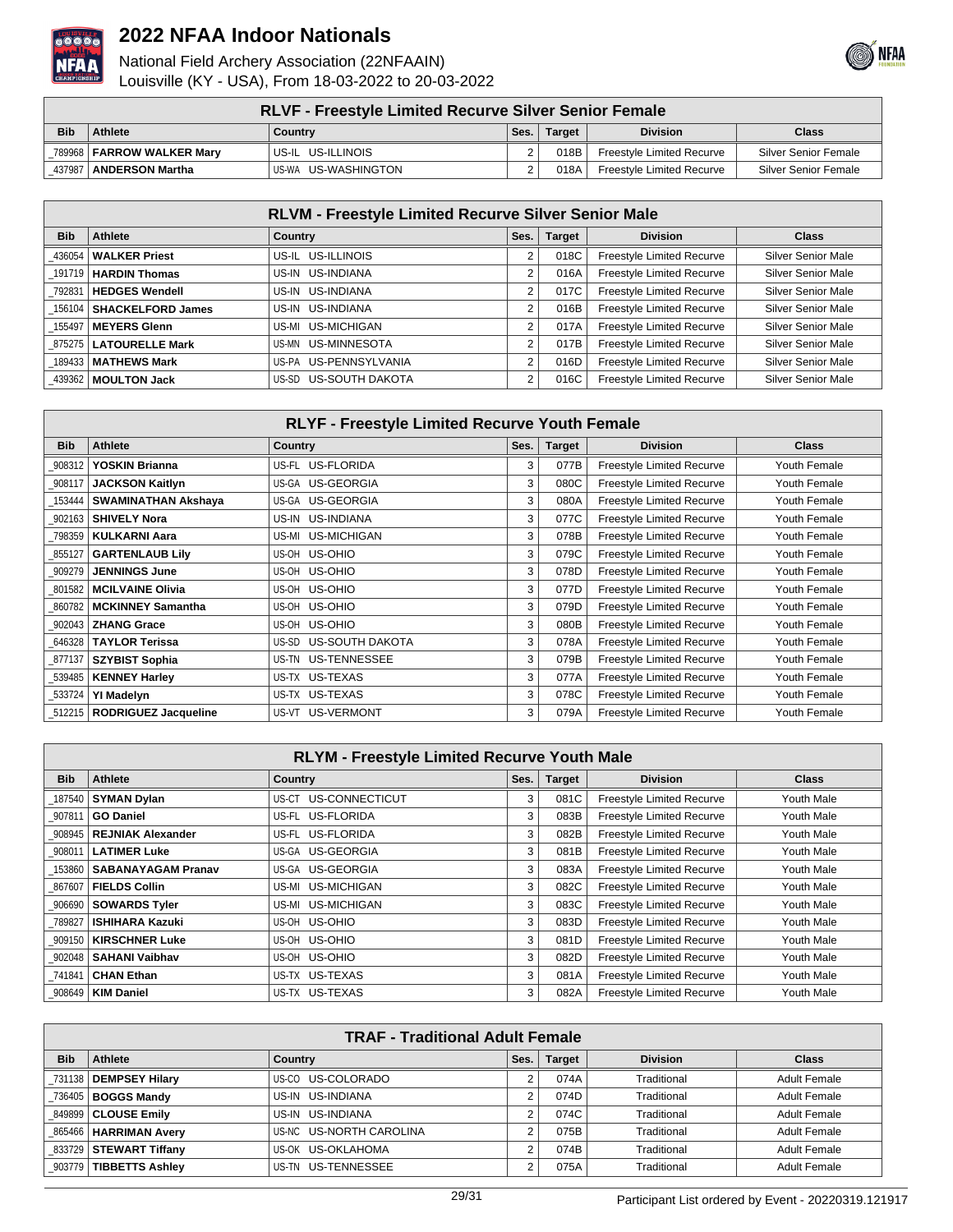



|                    | <b>TRAM - Traditional Adult Male</b> |                    |      |               |                 |                   |  |  |
|--------------------|--------------------------------------|--------------------|------|---------------|-----------------|-------------------|--|--|
| <b>Bib</b>         | Athlete                              | Country            | Ses. | <b>Target</b> | <b>Division</b> | <b>Class</b>      |  |  |
| 184465             | ∣ WILKINS Lee                        | US-FL US-FLORIDA   |      | 078B          | Traditional     | <b>Adult Male</b> |  |  |
| $\_$ 436140 $\mid$ | <b>WORTHINGTON Bobby</b>             | US-TN US-TENNESSEE | -    | 078A          | Traditional     | <b>Adult Male</b> |  |  |

|            | <b>TRMF - Traditional Master Senior Female</b> |                     |      |        |                 |                      |  |
|------------|------------------------------------------------|---------------------|------|--------|-----------------|----------------------|--|
| <b>Bib</b> | <b>Athlete</b>                                 | Country             | Ses. | Target | <b>Division</b> | Class                |  |
|            | 153407   HINTERBICHLER Joan                    | US-NM US-NEW MEXICO |      | 075C   | Traditional     | Master Senior Female |  |

| <b>TRMM - Traditional Master Senior Male</b> |                              |                   |      |               |                 |                    |  |
|----------------------------------------------|------------------------------|-------------------|------|---------------|-----------------|--------------------|--|
| <b>Bib</b>                                   | Athlete                      | Country           | Ses. | <b>Target</b> | <b>Division</b> | <b>Class</b>       |  |
|                                              | _153146 STRICKLAND Timothy   | US-CO US-COLORADO |      | 076A          | Traditional     | Master Senior Male |  |
|                                              | 173078   <b>COTTRILL Jay</b> | US-IN US-INDIANA  |      | 076B          | Traditional     | Master Senior Male |  |
|                                              | 153782   <b>RYNO Jay</b>     | US-OH US-OHIO     |      | 076D          | Traditional     | Master Senior Male |  |
|                                              | 172959   GRAHAM Bobby J      | US-OK US-OKLAHOMA |      | 076C          | Traditional     | Master Senior Male |  |

| <b>TRSF - Traditional Senior Female</b>                                      |                         |                       |  |      |             |               |
|------------------------------------------------------------------------------|-------------------------|-----------------------|--|------|-------------|---------------|
| <b>Bib</b><br><b>Division</b><br>Athlete<br>Ses.<br>Country<br><b>Target</b> |                         |                       |  |      |             | <b>Class</b>  |
|                                                                              | 185367   MCKINNON Sue   | US-PA US-PENNSYLVANIA |  | 077C | Traditional | Senior Female |
|                                                                              | 156596   RICHARDS Carol | US-PA US-PENNSYLVANIA |  | 077B | Traditional | Senior Female |
|                                                                              | 442210   STONER Jenifer | 'US-VA US-VIRGINIA    |  | 077A | Traditional | Senior Female |

| <b>TRSM - Traditional Senior Male</b> |                          |                       |                |               |                 |              |  |
|---------------------------------------|--------------------------|-----------------------|----------------|---------------|-----------------|--------------|--|
| <b>Bib</b>                            | Athlete                  | Country               | Ses.           | <b>Target</b> | <b>Division</b> | <b>Class</b> |  |
| 189269                                | <b>BROWN Ben</b>         | US-GA<br>US-GEORGIA   | 2              | 080A          | Traditional     | Senior Male  |  |
| 909358                                | <b>ROBERTS Keith</b>     | US-GA US-GEORGIA      | 2              | 080D          | Traditional     | Senior Male  |  |
| 171747                                | <b>CAMPBELL Chuck</b>    | US-IA US-IOWA         | 2              | 079D          | Traditional     | Senior Male  |  |
| 902837                                | <b>CLOUSE Steven</b>     | US-IN US-INDIANA      | 0              |               | Traditional     | Senior Male  |  |
| 901296                                | <b>OAKLEY Steve</b>      | US-MI US-MICHIGAN     | 2              | 079B          | Traditional     | Senior Male  |  |
|                                       | 543100   RIENAS Kenneth  | US-MI US-MICHIGAN     | 2              | 079A          | Traditional     | Senior Male  |  |
|                                       | 790473 HUNTER Bill       | US-PA US-PENNSYLVANIA | 2              | 080B          | Traditional     | Senior Male  |  |
|                                       | 722474   ROWE JR David H | US-PA US-PENNSYLVANIA | 2              | 080C          | Traditional     | Senior Male  |  |
|                                       | 159003   HAMMONS Brad    | US-TN US-TENNESSEE    | $\overline{2}$ | 079C          | Traditional     | Senior Male  |  |
|                                       | 177074   STONER Troy     | US-VA US-VIRGINIA     | 2              | 082D          | Traditional     | Senior Male  |  |

| <b>TRVF - Traditional Silver Senior Female</b> |                             |                    |      |               |                 |                      |
|------------------------------------------------|-----------------------------|--------------------|------|---------------|-----------------|----------------------|
| <b>Bib</b>                                     | <b>Athlete</b>              | Country            | Ses. | <b>Target</b> | <b>Division</b> | Class                |
|                                                | 125934   COOMBE Elizabeth   | IUS-OH US-OHIO     |      | 078C          | Traditional     | Silver Senior Female |
|                                                | 154093   <b>VOGEL Robin</b> | IUS-VA US-VIRGINIA |      | 078D          | Traditional     | Silver Senior Female |

| <b>TRVM - Traditional Silver Senior Male</b> |                                                                                       |                       |            |      |             |                           |  |  |
|----------------------------------------------|---------------------------------------------------------------------------------------|-----------------------|------------|------|-------------|---------------------------|--|--|
| <b>Bib</b>                                   | Ses.<br><b>Target</b><br><b>Division</b><br>Athlete<br><b>Country</b><br><b>Class</b> |                       |            |      |             |                           |  |  |
|                                              | 436850   HAIRE Daniel                                                                 | US-IN US-INDIANA      |            | 081C | Traditional | <b>Silver Senior Male</b> |  |  |
| 158387 l                                     | <b>JOHNSON Tom</b>                                                                    | US-MN US-MINNESOTA    |            |      | Traditional | Silver Senior Male        |  |  |
|                                              | 177367   DIXON Kenneth                                                                | US-OK US-OKLAHOMA     | $\sqrt{2}$ | 082B | Traditional | <b>Silver Senior Male</b> |  |  |
|                                              | 153924   LAWRENCE Gary                                                                | US-PA US-PENNSYLVANIA | 2          | 082A | Traditional | Silver Senior Male        |  |  |
|                                              | 114983 SMOCK Calvin                                                                   | US-PA US-PENNSYLVANIA |            | 081A | Traditional | <b>Silver Senior Male</b> |  |  |
|                                              | 171924   HARDIN Mike                                                                  | US-TN US-TENNESSEE    | $\sqrt{2}$ | 081D | Traditional | <b>Silver Senior Male</b> |  |  |
|                                              | 118502   SARNS Reynold                                                                | US-TX US-TEXAS        |            |      | Traditional | <b>Silver Senior Male</b> |  |  |
| 154091                                       | <b>VOGEL Paul</b>                                                                     | US-VA US-VIRGINIA     | c          | 081B | Traditional | <b>Silver Senior Male</b> |  |  |
|                                              | 909129 JANSKY John                                                                    | US-WI US-WISCONSIN    |            | 082C | Traditional | Silver Senior Male        |  |  |